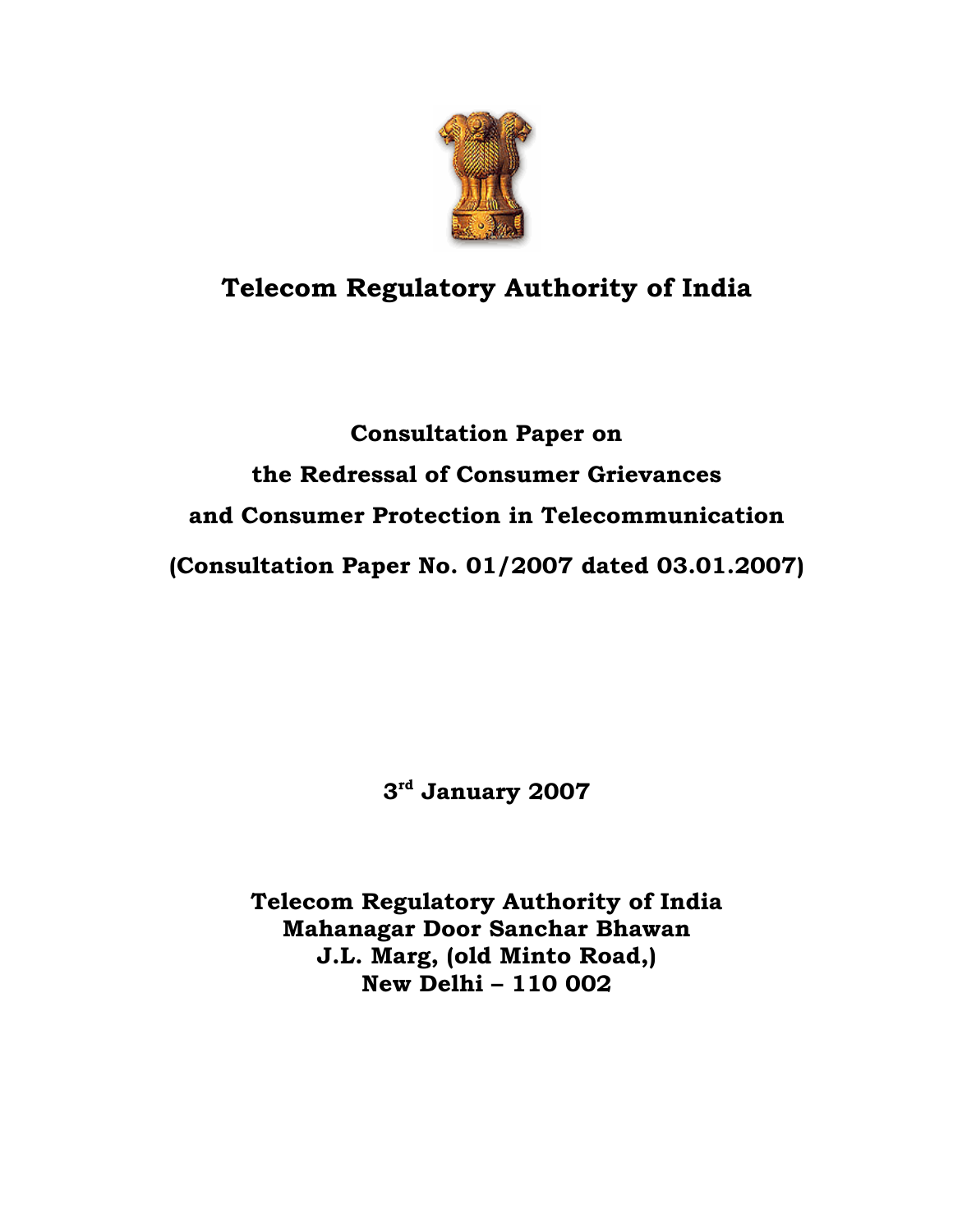#### **PREFACE**

 With the opening up of the telecom sector to competition with licenses for a number of services being granted, the telecom sector has seen a tremendous growth in the recent past both in terms of number of operators and subscriber base. With such high growth in any sector some teething problems for stakeholders are always expected. In telecommunication also, alongwith the growth, there are problems for the stakeholders, but the biggest problem is for the consumers.

2. TRAI Act, provides that TRAI shall lay down standards of quality of service to be provided by the service providers, ensure the quality of service, and conduct periodical surveys of such services provided by the service providers so as to protect the interest of the consumers. TRAI Act does not cast any obligation for redressal of individual consumer complaints and they are to be addressed by the consumer courts or any other appropriate forum. Only disputes between service providers and group of consumers fall for redressal in the domain of TDSAT. However, TRAI does take cognizance of complaints of generic nature i.e complaints affecting large number of consumers. These are take-up with the service providers for resolution of redressing generic/ systematic problems. The complaints received by the authority from consumers in this category pertain mostly to faults, non refund of security deposit, billing issues and also certain unhealthy practices adopted by service providers.

3. One of the recurring grievance brought before the Authority by the consumers is lack of information relating to where and how to lodge grievances, the responsible company executives of the service providers to be contacted/ approached for redressal of grievance and the time period by which the grievance will be resolved. Department of Telecommunications has mandated that service providers have to set up Consumer Grievances Redressal Mechanism (a) at the Call Centre level and (b) an Appellate Authority within the company. Through the Common Charter of Telecom Services finalized mutually between consumer organisations and service providers under the aegis of TRAI, human interface with responsible company executives (Nodal Officers) has been made possible and the details of these Nodal Officers are available on the website of the service providers and on the TRAI website. Also, these details are printed on the reverse side of the bill. However the Authority based on the feedback from consumers find that the redressal mechanism stipulated is followed more in breach than compliance. This view of the Authority was further supplemented during interaction with representatives of Consumer Advocacy Groups (CAGs).

4. Therefore, in order to raise the level of satisfaction of consumers there is a need to deliberate the issue and seek comments from the stakeholders for evolving a well defined institutional mechanism including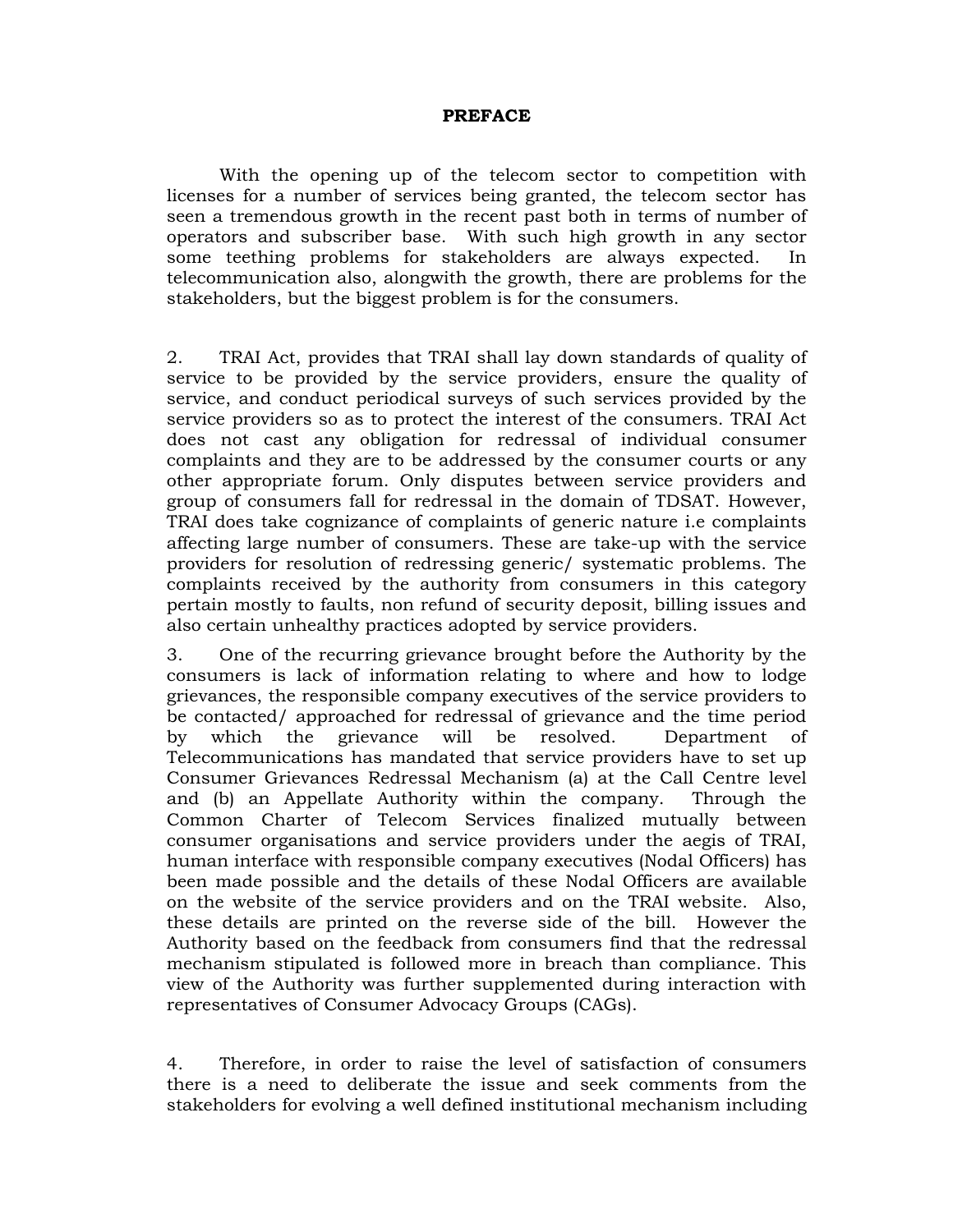procedure and practices for handling consumer complaints and their speedy and effective resolution as is prevalent in many countries across the world. The consultation paper raises the problems and also the possible solutions for offering comments by stakeholders before drawing a final blue print. It is in this background, the Authority has issued this Consultation Paper seeking views of all stakeholders.

5. I am quite hopeful that this paper would provide the necessary platform for discussing this important issue and would enable us to make significant improvements in the orderly growth of the telecom sector taking into account the interests of service providers as well as consumers of telecom services, as envisaged in the TRAI Act of 1997. The consultation paper has already been placed on TRAI's website (www.trai.gov.in).

6. It is requested that written comments on this consultation paper may please be furnished through e-mail/ Fax/ letter by 23rd January, 2007. For any further clarification, Shri M.C. Chaube, Advisor (QoS), TRAI may be contacted on Telephone No. 011-23230404 or e-mail chaubemc@trai.gov.in or Fax No. 011-23211998.

**New Delhi. (Nripendra Mishra) Dated 3rd January, 2007. Chairman, TRAI**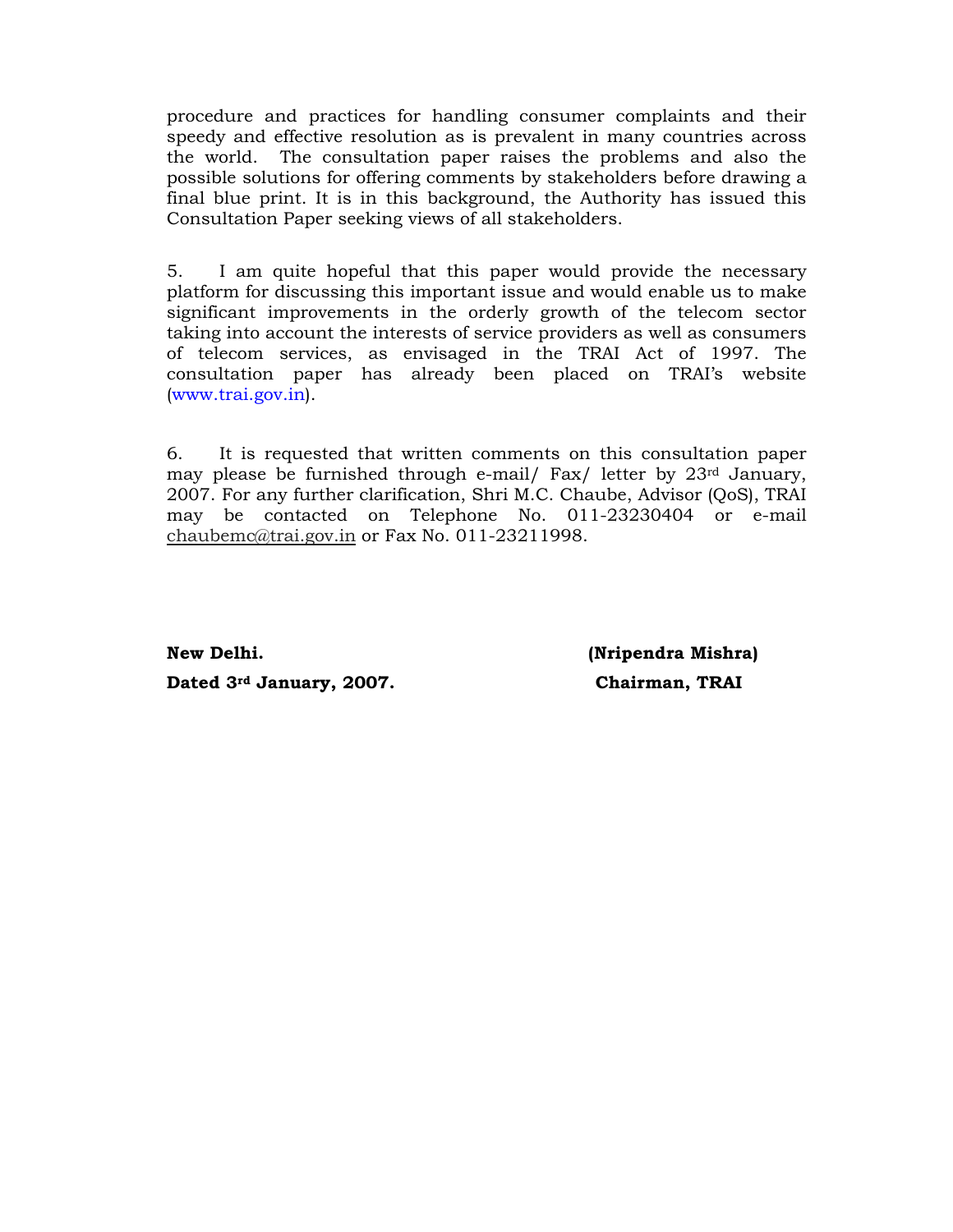### **Consultation Paper on the Redressal of Consumer Grievances and Consumer Protection in Telecommunication**

**(Consultation Paper No. 01 /2007 dated 03.01.2007)** 

### **Table of Contents**

| <b>No</b> | <b>Chapter   Chapter Name</b>                                                                                         |    |
|-----------|-----------------------------------------------------------------------------------------------------------------------|----|
| 01        | Introduction                                                                                                          | 1  |
| 02        | <b>International Practices</b>                                                                                        |    |
| 03        | Consumer Grievance Redressal Mechanism in Other<br>Sector in India                                                    |    |
| 04        | Proposed Consumer Complaints Handling<br>Mechanism                                                                    |    |
| 05        | Proposed Draft Regulations on the Redressal of<br>Consumer Grievances and Consumer Protection in<br>Telecommunication | 31 |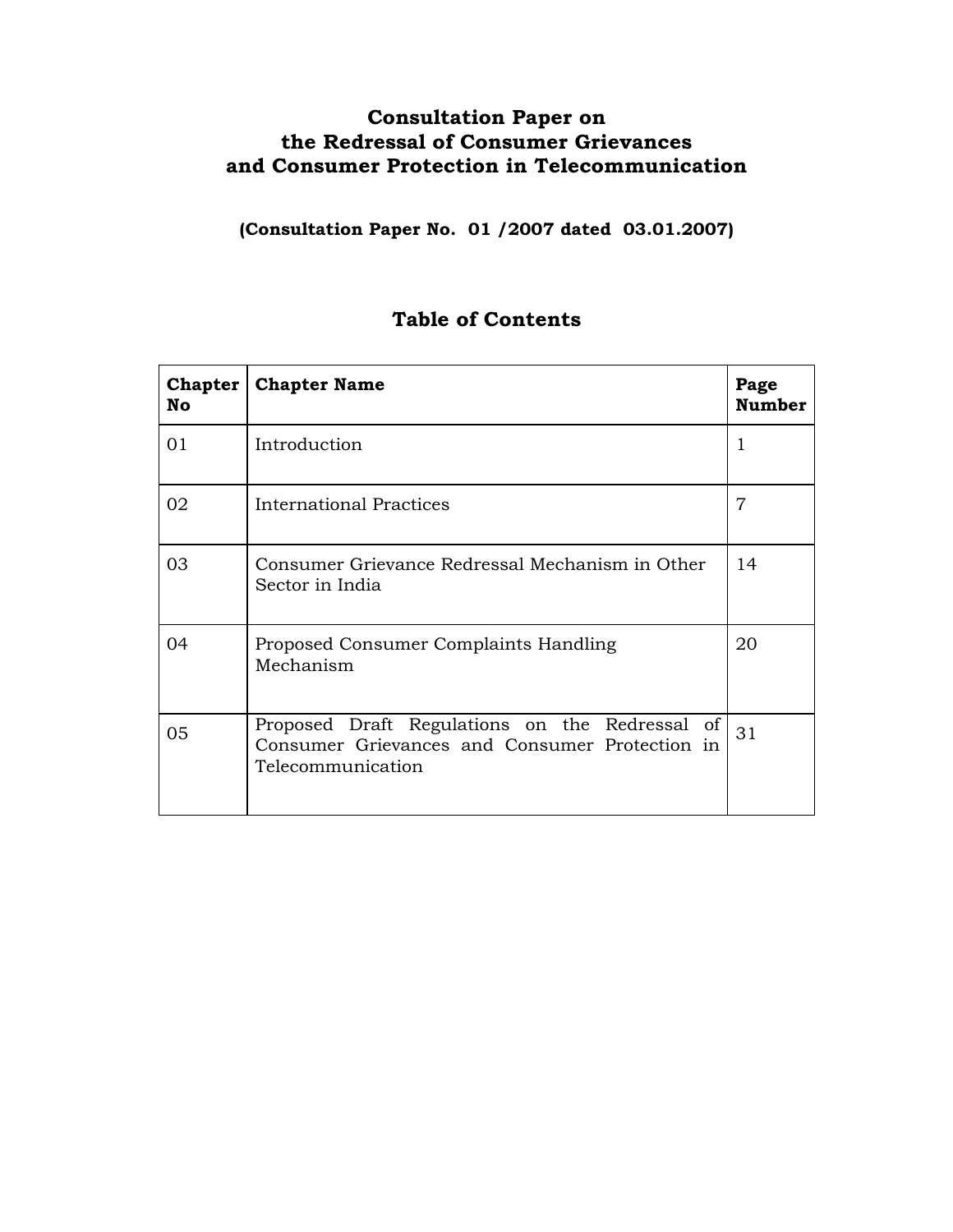# **CHAPTER 1 Introduction**

1.1 The telecom sector in India, especially the cellular mobile service is experiencing exponential growth with approximately 6 million connections being added every month. In the basic service the growth is very marginal. The broadband is expected to register better growth rate in the year 2007-08 with introduction of Wireless Broadband Access, 3G and penetration of ADSL etc. With such high growth in any sector some teething problems for stakeholders are always expected. In the telecom sector, alongwith this high growth, the consumer complaints have also multiplied tremendously. The matter has been further complicated with the frequent change in tariff plans and value added services. The complaints from consumers mostly relate to tariff matters, billing issues, refund of security deposit, poor quality of service etc.

1.2 Section 11(1)(b)(v) of the TRAI Act, 1997, mandates the Authority to "lay-down the standards of quality of service to be provided by the service providers, ensure the quality of service, and conduct periodical surveys of such service provided by the service providers so as to protect the interest of the consumers of telecommunication service." In view of this mandate and the powers conferred upon it, TRAI has laid down the Quality of Service Regulations on (1) Basic Service and Cellular Mobile Service; (2) Code of Practice for Metering and Billing Accuracy; (3) Broadband Service; (4) Dial-up and Leased Line Internet Access; and (5) VOIP based International Long Distance Service. These regulations prescribe the parameters related to the network performance, support services, billing and customers' perception of service.

### **Provisions in the TRAI Act, 1997 vis-à-vis Consumer complaints**

1.3 As per the Act, Telecom Disputes Settlement and Appellate Tribunal (TDSAT) has been given the responsibility of dispute resolution. Section 14 of the Act reads as follows:

"14. Establishment of Appellate Tribunal

The Central Government shall, by notification, establish an Appellate Tribunal to be known as the Telecom Disputes Settlement and Appellate Tribunal to:

(a) adjudicate any dispute:

- (i) between a licensor and a licensee;
- (ii) between two or more service providers;
- (iii) between a service provider and a group of consumers;

PROVIDED that nothing in this clause shall apply in respect of matters relating to: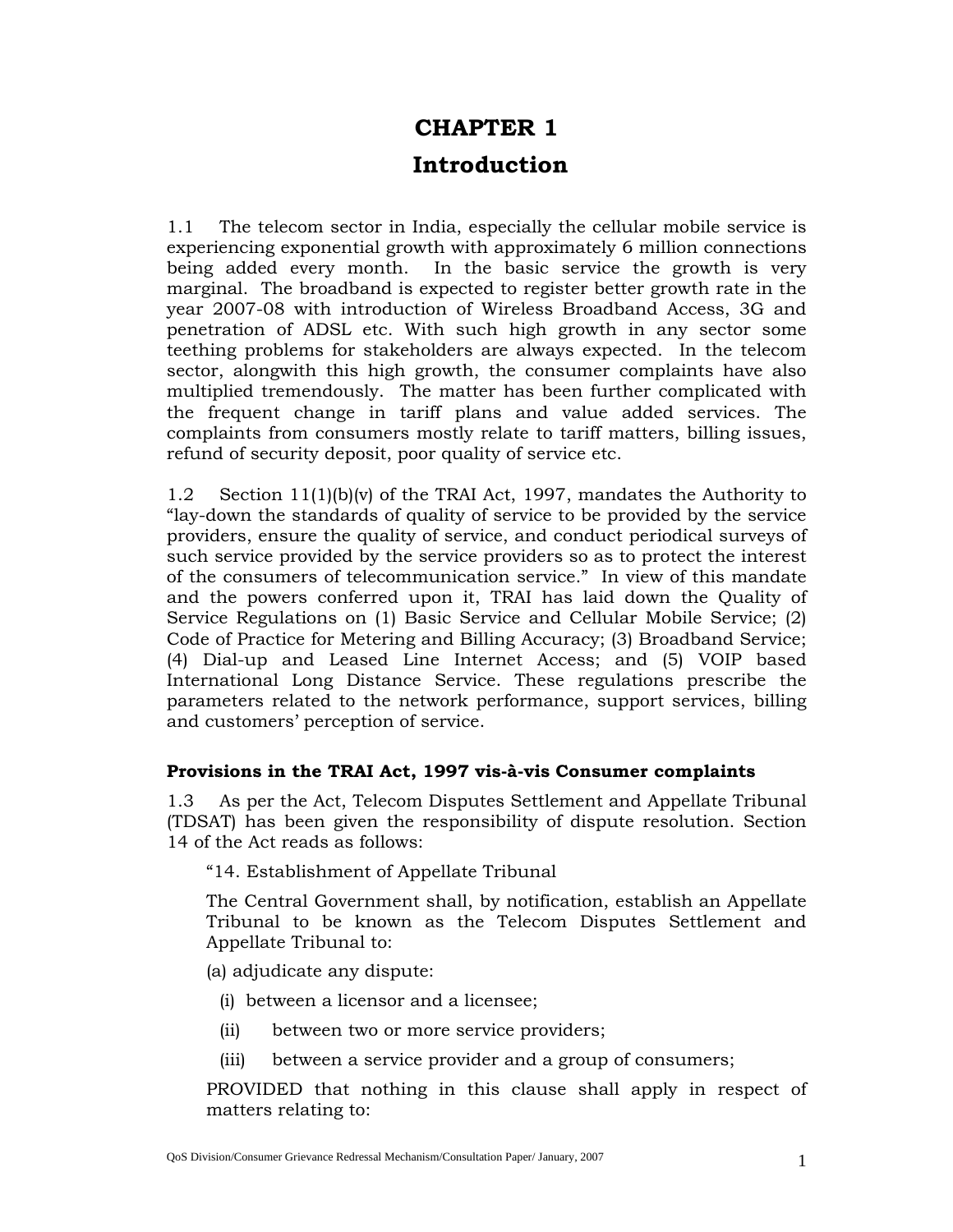(A) the monopolistic trade practice, restrictive trade practice and unfair trade practice, which are subject to the jurisdiction of the Monopolies and Restrictive Trade Practices Commission established under sub-section (1) of section 5 of the Monopolies and Restrictive Trade Practices Act, 1969 (54 of 1969);

(B) the complaint of an individual consumer maintainable before a Consumer Disputes Redressal Forum or a Consumer Disputes Redressal Commission or the National Consumer Redressal Commission established under section 9 of the Consumer Protection Act, 1986 (68 of 1986);

(C) the dispute between telegraph authority and any other person referred to in sub-section (1) of section 7B of the Indian Telegraph Act, 1885 (13 of 1885).

(b) hear and dispose appeal against any direction, decision or order of the authority under this Act."

1.4 Addressing individual consumer complaints does not come under the purview of the Telecom Disputes Settlement and Appellate Tribunal (TDSAT) under section 14 of the TRAI Act, 1997. The TRAI Act does not provide for the Authority to hear individual complaints and award suitable relief. Accordingly, individual consumer complaints are forwarded to the concerned service provider for redressal. The customer has the option to seek relief in the appropriate consumer forum, in case he/ she is not satisfied with the redressal by the service provider. The TRAI has the mandate to lay down the Quality of Service standards and to ensure such Quality of Service standards so as to protect the interest of consumers. TRAI can also look into various complaints of generic nature regarding violation of its Orders/ Directions/ Regulations.

1.5 The benchmarks for various parameters defined under the Quality of Service Regulations provide for service providers to achieve certain levels of performance. To ensure that service providers are really achieving these levels of performance, TRAI has engaged an independent agency to audit the data furnished by the service providers to TRAI and also to conduct survey of the levels of performance of the service providers. The reports of the agency were published from time to time by TRAI to create quality consciousness amongst the service providers as well as the consumers of telecom services. However, the impact till date is limited.

### **1.6 Existing Institutional Mechanism for Handling Consumer Complaints:**

The forums available for redressal of the grievances and settlement of complaints are:

(i) The Indian Telegraph Act, 1885, provides for appointment of arbitrators to handle disputes between service providers and subscriber. However, this is tedious and time consuming.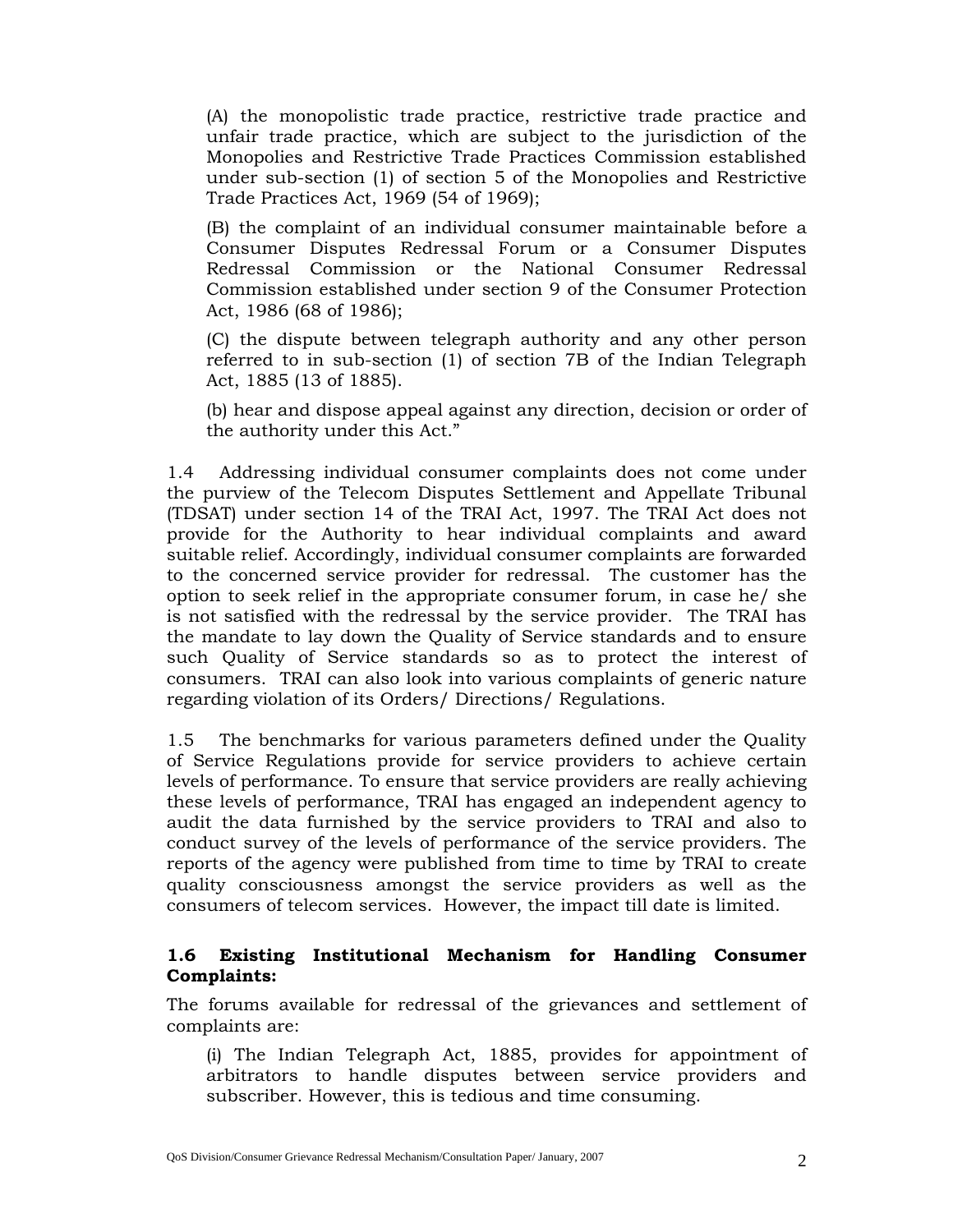(ii) The Consumer Protection Act, 1986, was enacted to address complaints from consumers. The Act provides for Consumer Dispute Resolution Forum at the district level, State level and National level. The legal process involved here has 3 tiers. This legal process for redressal of complaint is both time consuming and expensive considering the stake involved.

(iii) As per the Department of Telecom (DoT) direction, dated 22 September 2005, all access service providers have to set up Consumer Grievances Redressal Mechanism (a) at the Call Centre level and (b) An Appellate Authority within the company.

(iv) In the website of DoT there is an item on public grievances, which provides that "Telecom services are being provided in the country by government PSUs viz. MTNL/ BSNL and Private operators to whom the government has issued licence. These companies have their own consumer grievances redressal mechanism and are primarily responsible for redressal of all types of complaints of their consumers. However, in case the complaints are not redressed, Department of Telecom (DoT) has a Public Grievance Cell at Sanchar Bhawan, New Delhi, which receives various types of complaints related to telecom services and takes these up with the concerned service provider for redressal". The details of the Public Grievances Cell of DoT are available on the DoT website http://www.dot.gov.in/pgcell.htm

(v) By virtue of Section 11 of the TRAI Act and the 'Regulation on Guidelines for Registration of Consumer Organisations/ Non-Government Organisations (NGOs) and their interaction with TRAI, 2001', certain consumer organizations/ NGOs were registered with TRAI on the basis of certain rules governing the registration. By and large, consumer organisations/NGOs with sufficiently strong background in the telecom sector were permitted to be registered with TRAI. The Authority (TRAI) interacts with these organizations on a regular basis. After issue of this Regulation, a number of workshops, seminars and interactive sessions have been organized. TRAI further endeavors to develop these organisations so that they act as eyes and ears for the Authority to give feedback on the consumer satisfaction and perception. To achieve this objective, Authority shares information with these organizations in order to enable them to make valuable contribution in our drive to provide quality service to consumers. TRAI in consultation with the Consumer Advocacy Groups (CAGs) and Service Providers had developed a Common Charter for Telecom Services and this was released by TRAI on 24 February 2005 for adoption by all the Telecom Service Providers. The Charter is a voluntary declaration of the Service Providers to promote their services in the best spirit of competition and tradition of service. As per the Common Charter, all service providers agree to arrange human interface with responsible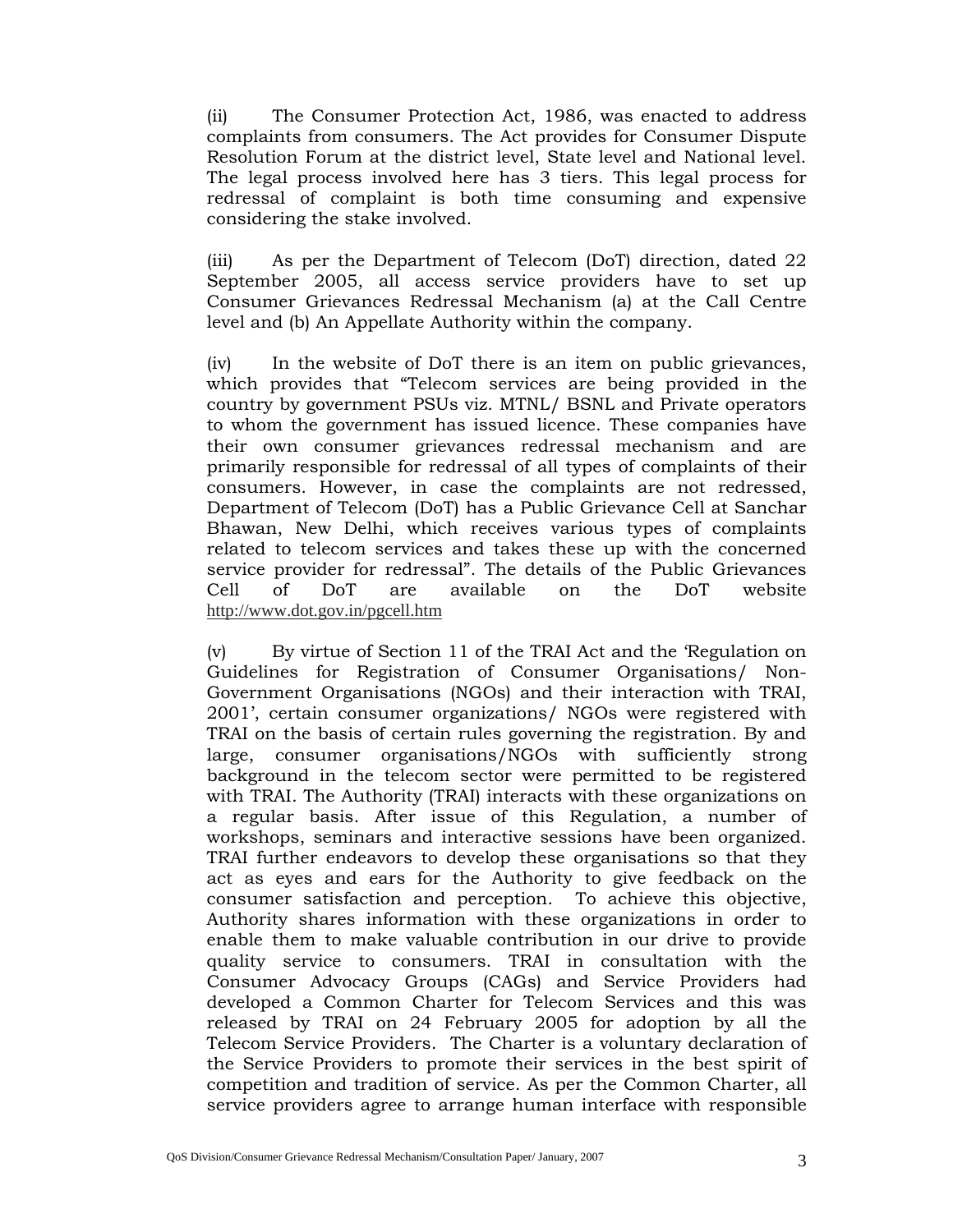company executives whose name and identity are made known to the consumers in addition to arrangements like Customer Care Service through Call Centres. On pursuation of TRAI, all the service providers have appointed nodal officers to handle consumer grievances and the details of these nodal officers are published by service providers. The list of Nodal Officers is also available on TRAI website http://www.trai.gov.in

As per Clause 7 of the Common Charter, the service providers also agree to inform their subscribers on the reverse of bill issued, the name and address of the nodal officer appointed by the respective service provider for redressal of the consumer grievance.

(vi) Complaints of individual nature received by TRAI are forwarded to the concerned service providers for effectively addressing the issues raised by the complainant. However, in case of generic complaints i.e. complaints affecting a large number of consumers and systemic in nature, TRAI looks into the various issues raised in the complaint and takes effective steps for redressal of the issues. These complaints are pursued with the service providers for early resolution and removing of the generic/ systemic problems. On analysis of complaints received, Authority found various deficiencies, which required putting in place a system to avoid recurrence of such complaints. The Authority has issued a number of directions. The gist of these directions are given below and these directions are available on TRAI website http://www.trai.gov.in

1. Direction dated 03 May 2005 on value added services, which mandated that no value added service shall be provided to a customer without the customer's explicit consent. Also no value added service, which was earlier being provided free of charge, shall be made chargeable without the explicit consent of the customer.

2. Direction dated 03 May 2005 on premium rate services, which mandated publication of the pulse rate/ tariff for premium rate service in all communications/ advertisements.

3. Direction dated 29 June 2005 on information to customers about complete details of the tariff plan, which mandated that the customer should be informed in writing, within a week of activation of service, the complete details of the customer's tariff plan. In addition, as and when there are any changes in any aspect/ item of tariff in the chosen package, the operator shall intimate, in writing, such changes to those subscribers whose tariff packages undergo a change.

4. Direction on Docket No. and Termination of Service dated 29 August 2006, which mandated the Service Providers to:

> a. assign a unique docket number for all service request calls made to the customer care helpline numbers and also special numbers for registering complaints and convey the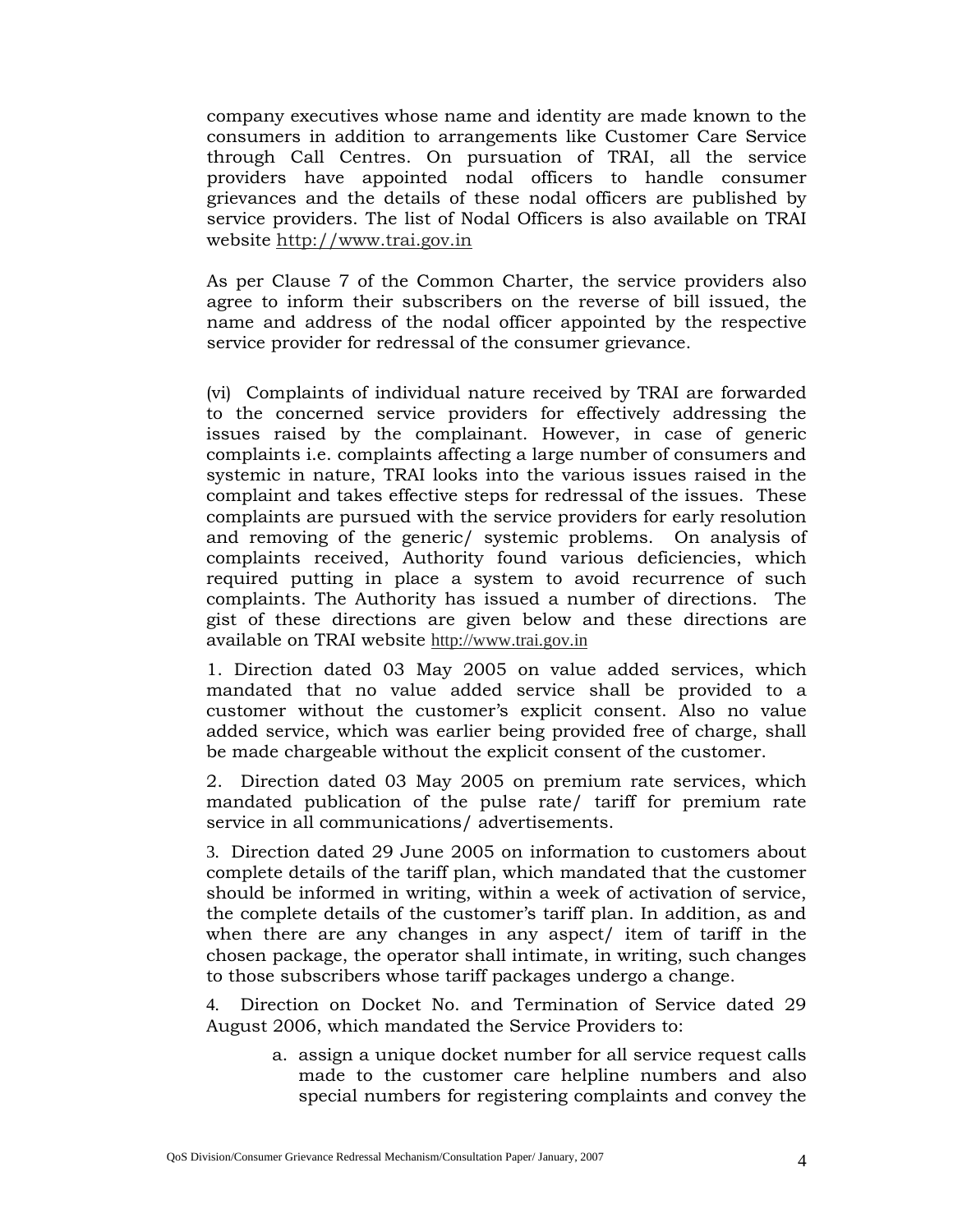same to the customer at the time of such a call. This shall be implemented within three months from the date of the issue of this direction;

- b. acknowledge through SMS followed by entry in the next bill the requests made through Telephone call, FAX, SMS, e-mail etc for value added services, the charges for which are of a recurring nature;
- c. raise the bill only after adjustment of security deposit in the event of a request for termination of service received from a customer;
- d. terminate the service (a) within twenty four hours of the receipt of a request for termination of service made in writing; (b) within three working days of the receipt of a request for termination of service made through Fax or through e-mail ID registered with the service provider; or (c) within seven working days of the receipt of a request for termination of service made through Telephone call, SMS and e-mail. The termination of service shall be subject to the return or recovery of the customer premises equipment, wherever applicable;
- e. stop charging the customer the fixed monthly charges like rental beyond the above prescribed period of termination of service or from the date of last usage, whichever is later.

### **1.7 Provisions in the Licence Agreements relating to Customer Service/ Complaint Handling:**

The various licences mandate the Licensee to notify in writing all the arrangements with respect to repair, fault rectification, compensation or refunds. These licences also provide that all complaints in this regard will be addressed/ handled as per the guidelines, order or regulation or direction issued by the LICENSOR or TRAI from time to time.

TRAI has issued several directions and orders, based on the complaints received from consumers. TRAI has laid down the Quality of Service standards for basic, cellular mobile, Internet (dial-up) and Broadband service. TRAI has also issued the Quality of Service (Code of Practice for Metering and Billing Accuracy) Regulation providing for independent audit of the metering and billing system. Though these Orders, Directions and Regulations address the concerns of consumers, TRAI has not issued any separate Order or Direction or Regulation detailing the procedure for handling consumer complaints.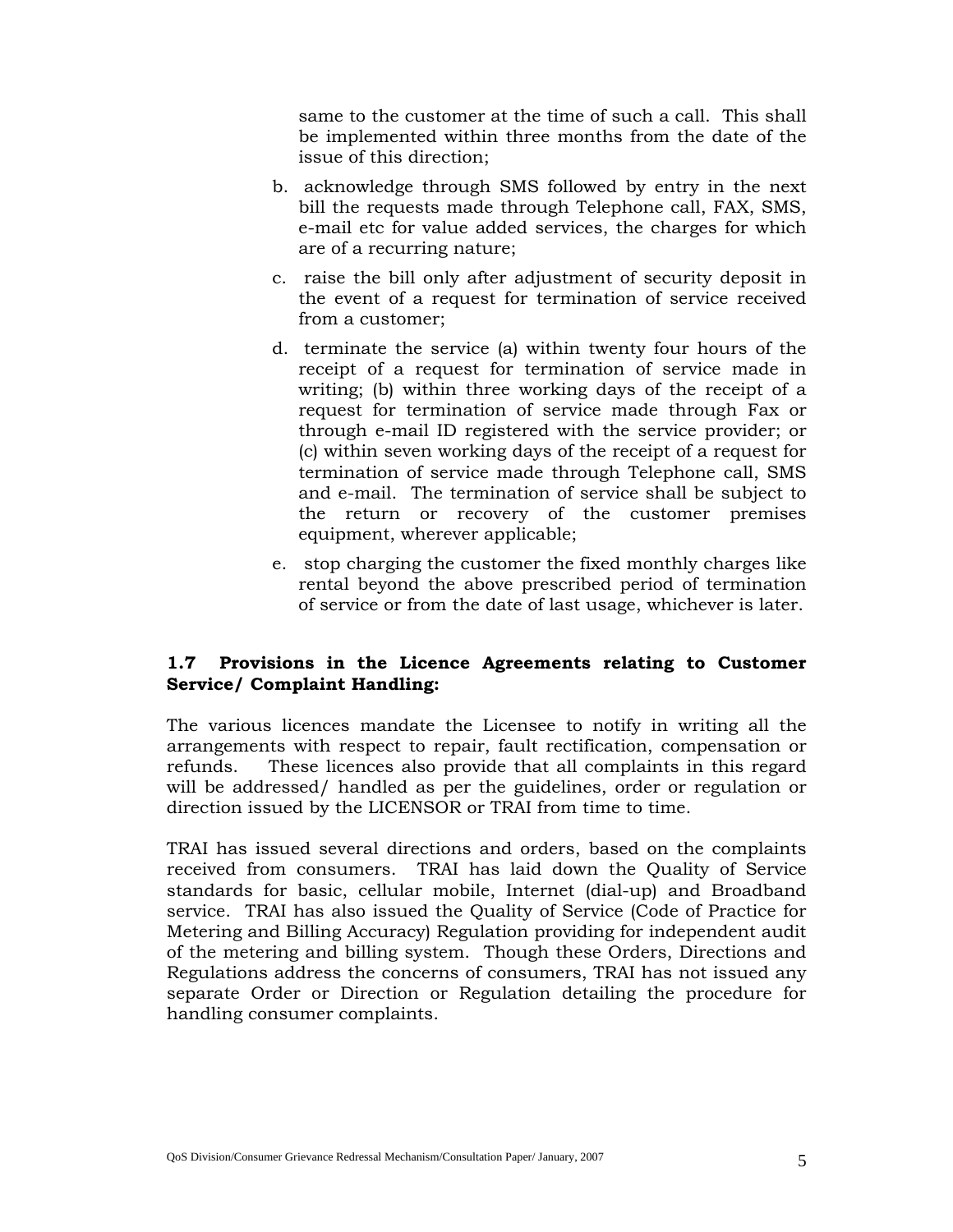### **1.8 Effectiveness of the Existing Institutional Mechanism for Handling Consumer Complaints:**

Going by the number of complaints and the nature of complaints being received in TRAI it is seen that the present institutional mechanism for handling consumer complaints is not effective enough. The large numbers of complaints received in TRAI reveals that consumers have inadequate information about where to register the complaint, the complaint procedure, the time limit within which the complaint would be redressed, how and where the consumer can meet the responsible company executives personally, etc. As a result, the consumer ends up complaining to the President, Prime Minister, Minister, TRAI and Department of Telecom etc. for redressal of the complaints. Recourse to Consumer Courts for redressal of complaints is both time consuming and costly. Hence, there is a need for defining the process for redressal of consumer complaints and also for provision of a speedy, effective, independent and inexpensive complaint redressal mechanism, within the company i.e. service provider.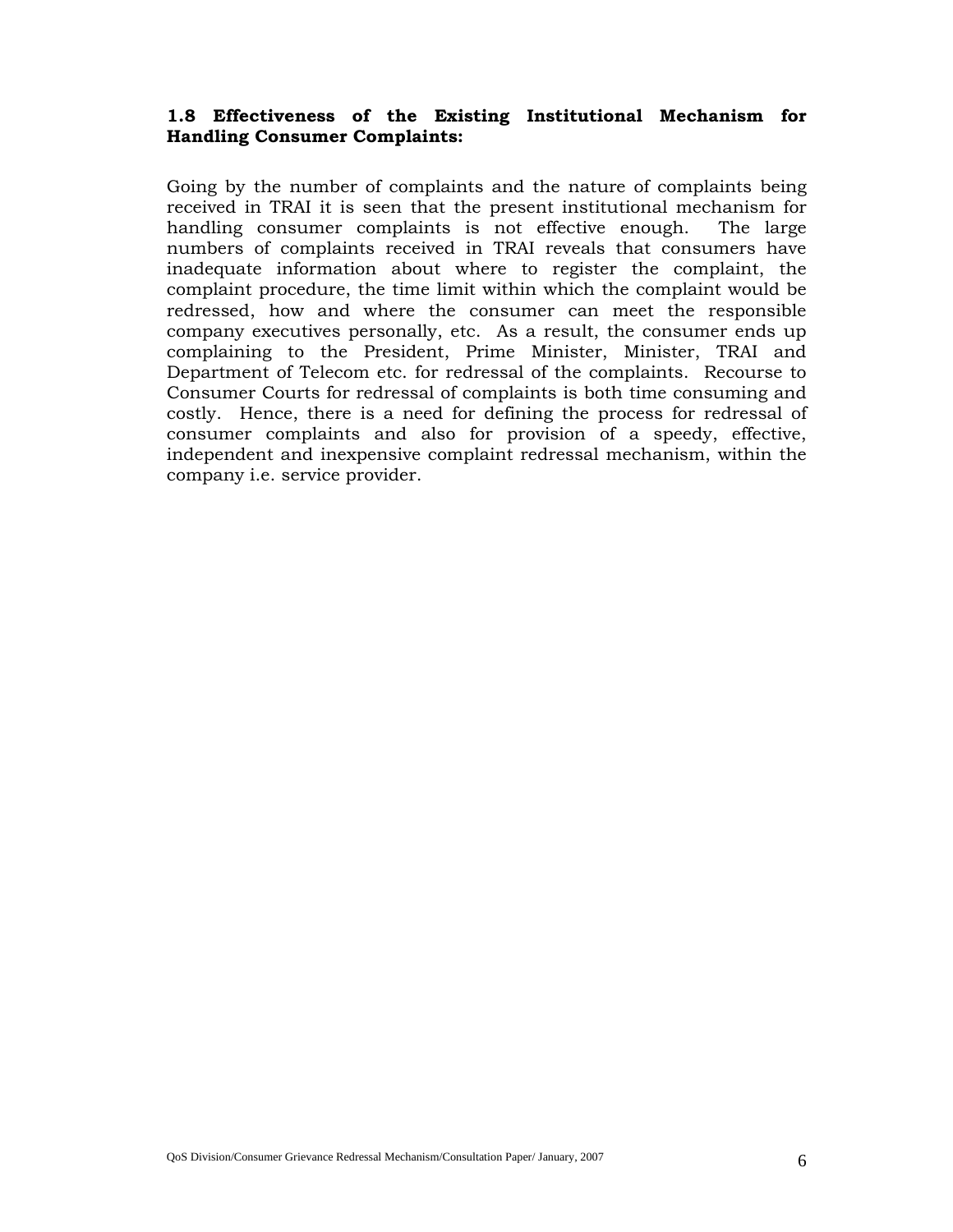### **CHAPTER 2**

### **International Practices**

**2.1** It would be of relevance to examine the mechanism for handling of consumer complaints prevalent in other countries. The practices in some of the countries are given below:

### **2.2 Office of Communications (Ofcom), U.K.**

2.2.1 On 24 May 2005, Ofcom published the Customer Codes of Practice for handling complaints and resolving disputes – Guidelines for public electronic communication service providers seeking Ofcom approval. The salient features of these Guidelines are given below:

2.2.2 Section 52 of the Communications Act 2003 places a duty on Ofcom to set general conditions to ensure that communications providers establish and maintain procedures to, amongst other things, handle consumer complaints and resolve disputes between them and their domestic and small business customers.

2.2.3 General Condition 14 is the relevant condition for complaint handling and dispute resolution. Under General Condition 14.1, the communications provider must produce a basic code of practice for domestic and small business customers, which sets out clear and up to date information on standard terms and conditions, including prices and tariffs, for access to and use of a publicly available telephone services ('PATS'), as detailed in General Condition 10.2. This information must include details of the procedures for bringing an unresolved complaint to an alternative dispute resolution scheme (the 'Complaints Code of Practice').

2.2.4 The Complaints Code of Practice must be approved by Ofcom. These Guidelines are designed to help communications providers produce a Code, which Ofcom will be able to approve. To facilitate the process, Ofcom will produce an electronic template, which allows providers to submit codes for approval via email. Providers may use this template if they wish.

2.2.5 The Complaints Code of Practice must be written in plain and simple English. It must be easy to understand and easily accessible to customers, free of charge. The Code should be published on the provider's publicly accessible websites, where available.

2.2.6 Under General Condition 14.4 the provider is obliged to implement and comply with a dispute resolution scheme (ADR). If a provider is not a member of an approved ADR scheme, Ofcom will not approve its complaints code of practice.

2.2.7 There are penalties for non-compliance with General Condition 14. Under Section 96 of the Act, Ofcom may impose a penalty of up to ten per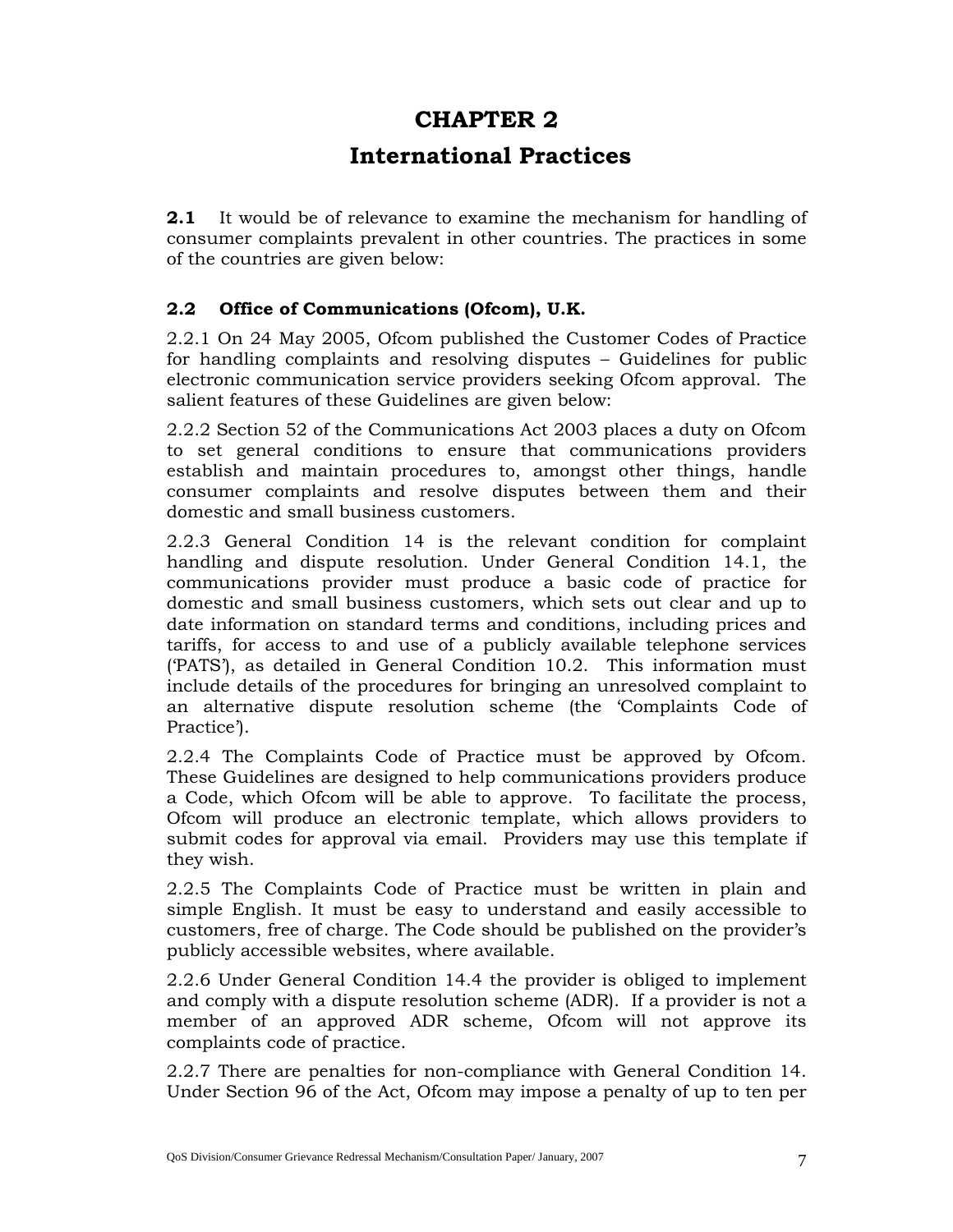cent of turnover for failure to comply with a formal notification within the time period specified.

2.2.8 Consumer Code of Practice on Complaint Handling and Dispute Resolution of LCC Communications Limited, approved by Ofcomm, UK provides for Purpose of the Code, How to contact – by phone, by email, by fax, by letter; their commitment to the customer; their products and services; marketing; terms and conditions; cancellation; faults and repairs; compensation and refund policy; price lists; billing; number porting; complaints; premium rate services; number translation services; nuisance calls etc. The Code of Practice can be viewed at www.lcccommunications.com.

2.2.9 In UK, British Telecom has the BT Code of Practice for consumers and small business approved by Ofcom. This is available on their website www.bt.com. This Code is very comprehensive and includes the main services they offer, how to contact them, details of arrangements for sending bills, how the consumers can pay their bills, complaint procedure, features of other specific services such as Number Translation Services, Broadband etc. The provisions under the customer service guarantee section in the Code of Practice are as follows:

- Quality of Service statement
- In case of late installation of phone line, the customer can avail diversion of incoming calls to another fixed or mobile number free of charge.
- In case of fault, the customer can avail diversion of incoming calls to another fixed or mobile number free of charge. Alternatively, the customer can claim daily rate rental credit.
- Daily rate rental credit for disconnection of phone by mistake
- How to report faults on phone line
- Communicating with the customers
- Protecting privacy
- Billing, payments and pricing
- Disconnecting phone line
- How to contact service provider?
- Options with the customer in case the customer is not satisfied with the service

### **2.3 The European Consumer Complaints Foundation**

2.3.1 The Foundation represents a number of core principles, which are designed to guarantee consumer satisfaction:

1. Licensees must have a Code of Practice, which has been approved by the CCform Foundation and is binding on all members/subscribers.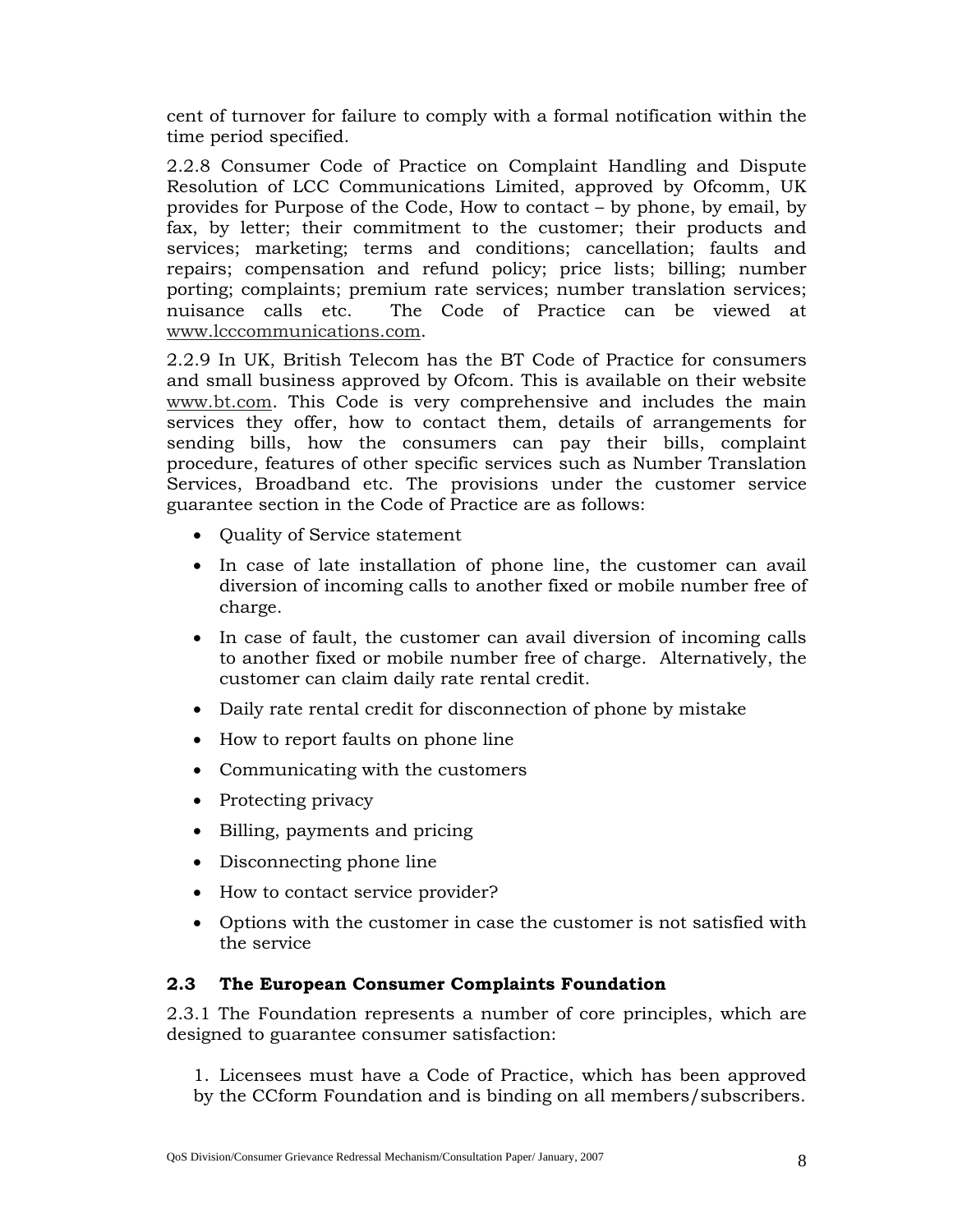2. Licensees must maintain a website on which its Code of Practice maybe accessed by consumers.

3. If the trading company has an online presence, its website must provide a click-through mechanism to the website of the licensee to allow consumers to understand the principles under which it operates its complaints handling mechanism.

It is important that companies, which choose to register with the CCform Foundation present a visible and transparent complaint mechanism using the CCform process.

Registered companies must:

- Provide information on the CCform platform through their own medium and make direct reference on their website to the Consumer User Guide
- Present CCform as one of their channels of complaint
- Provide an Internet contact address where requests and questions concerning complaints can be made
- Display the CCform logo within their advertising media, whether on or off-line, to demonstrate their preferred channel of complaint resolution
- Provide a privacy policy with adequate information about the processing of personal data by their company. The privacy policy statement must be in accordance with EU law.

4. During the complaints process, registered companies are obliged to follow a number of guidelines, which are designed for the benefit of the consumer:

- Registered companies must process the complaints they receive in good faith and must provide their best efforts to reach appropriate complaint solutions, in accordance with the legitimate interests of the complainants.
- During the process of registering and resolution of a complaint, a variety of data are collected about the individual making the complaint and the nature of the complaint itself. The Foundation has a number of rules governing the processing and use of personal data.

### **2.4 Malaysia**

2.4.1 Section 196 of the Malaysian Communication and Multimedia Act 1998 provides that the Commission shall establish guidelines for the making, receipt and handling of complaints received from consumers in relation to the conduct or operation of licensees under the Act. Section 195 of the Act provides that the Commission may use any of its powers under the Act in the resolution of complaints received from consumers in relation to matters of customer service and consumer protection,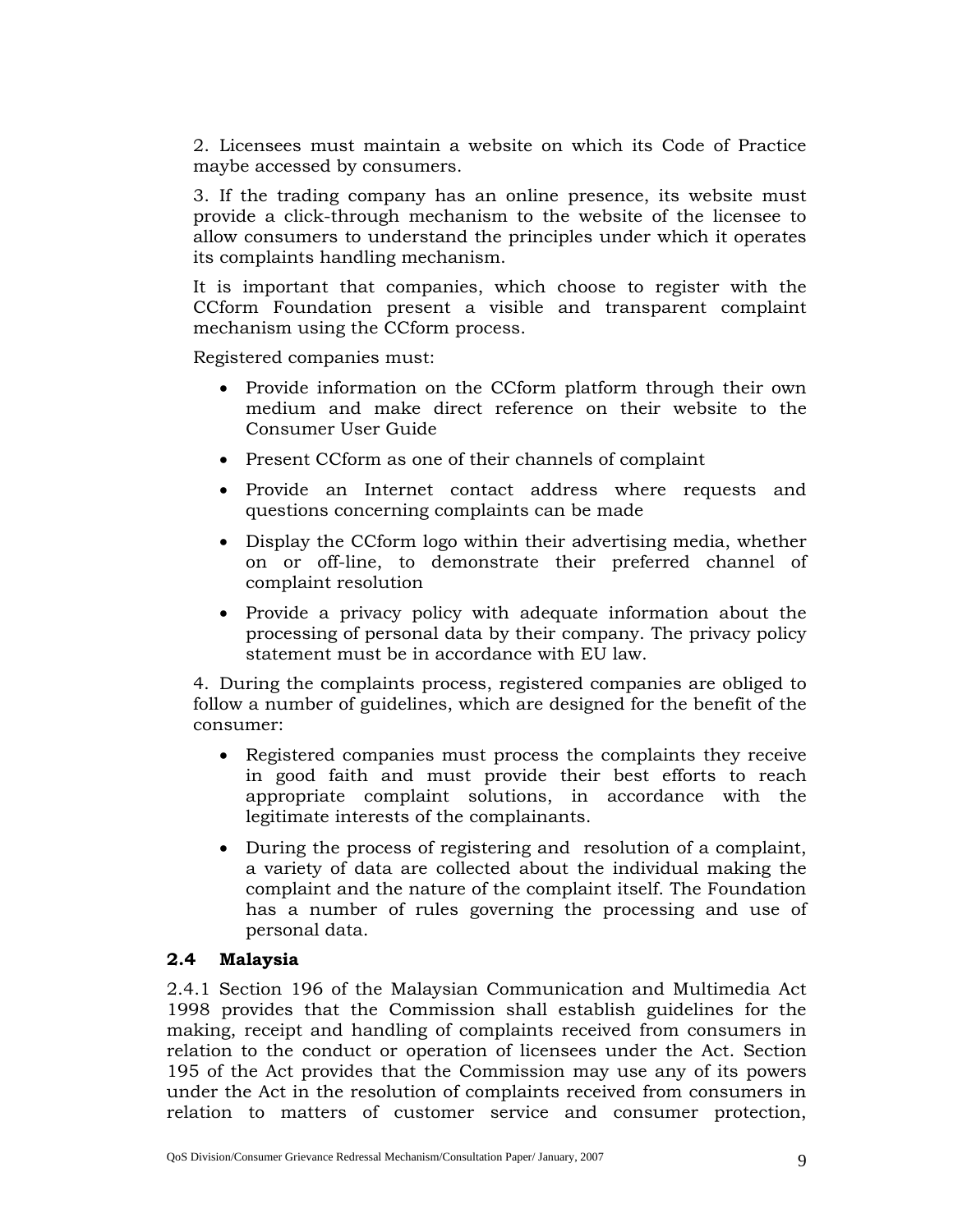including but not limited to, the failure of a licensee under the Act to comply with a consumer code prepared under Chapter 1 Part VIII of the Act. In accordance with these powers, the Malaysian Communications and Multimedia Commission had issued guidelines for complaints handling in July 2003.

2.4.2 The guidelines provide for the complaint handling process, requirements prior to the lodging of the complaints with the Commission, lodging of complaints, complaints handling and decision. There is no obligation on any consumer to refer complaints against licenses to the Commissioner. The consumer may choose to exercise any other option available under the law to obtain a satisfactory resolution to such complaints.

2.4.3 In October 2003, the Communications and Multimedia Consumer Forum of Malaysia had issued a General Consumer Code of Practice for the Communications and Multimedia Industry Malaysia. The Communications and Multimedia Consumer Forum of Malaysia, better known as the Consumer Forum, registered under the Registrar of Society, was established in February 2001 to encourage the development of industry self-regulation. It primarily develops and oversees Codes that serve the dual purpose of promoting high standards of service in the communications and multimedia industry while protecting the interest of the Malaysian consumer.

2.4.4 The Consumer Forum comprises members representing business and consumer interest. The communications and multimedia industry is represented on the business side (including telecommunications companies and broadcasting stations). The consumer interest is represented by non-governmental organizations and public interest groups. Membership to the Consumer Forum is open to all and members are encouraged to participate in ongoing activities such as reviewing of Codes and educational programmes. There is a membership fee, which depends on membership category, i.e., ordinary members and associate members.

2.4.5 Some of the key objectives of the Forum are:

- provide an avenue and channel for complaints, disputes and grievances.
- recommend inexpensive and practical alternative dispute resolution procedures, for example, mediation.

2.4.6 The General Consumer Code of Practice provides for, amongst others, rules of the Code concerning to provision of information such as description of service, pricing information, packaging of service, terms and termination, customer rights of redress, instructions for use, customer billing, charging, collection and credit practices, provision of service and fault repair of service. With respect to complaint handling, it provides description of the complaint handling system, visibility and accessibility, responsiveness, further recourse and retention of record etc. This Code of Practice also includes Code compliances by Service Providers for reporting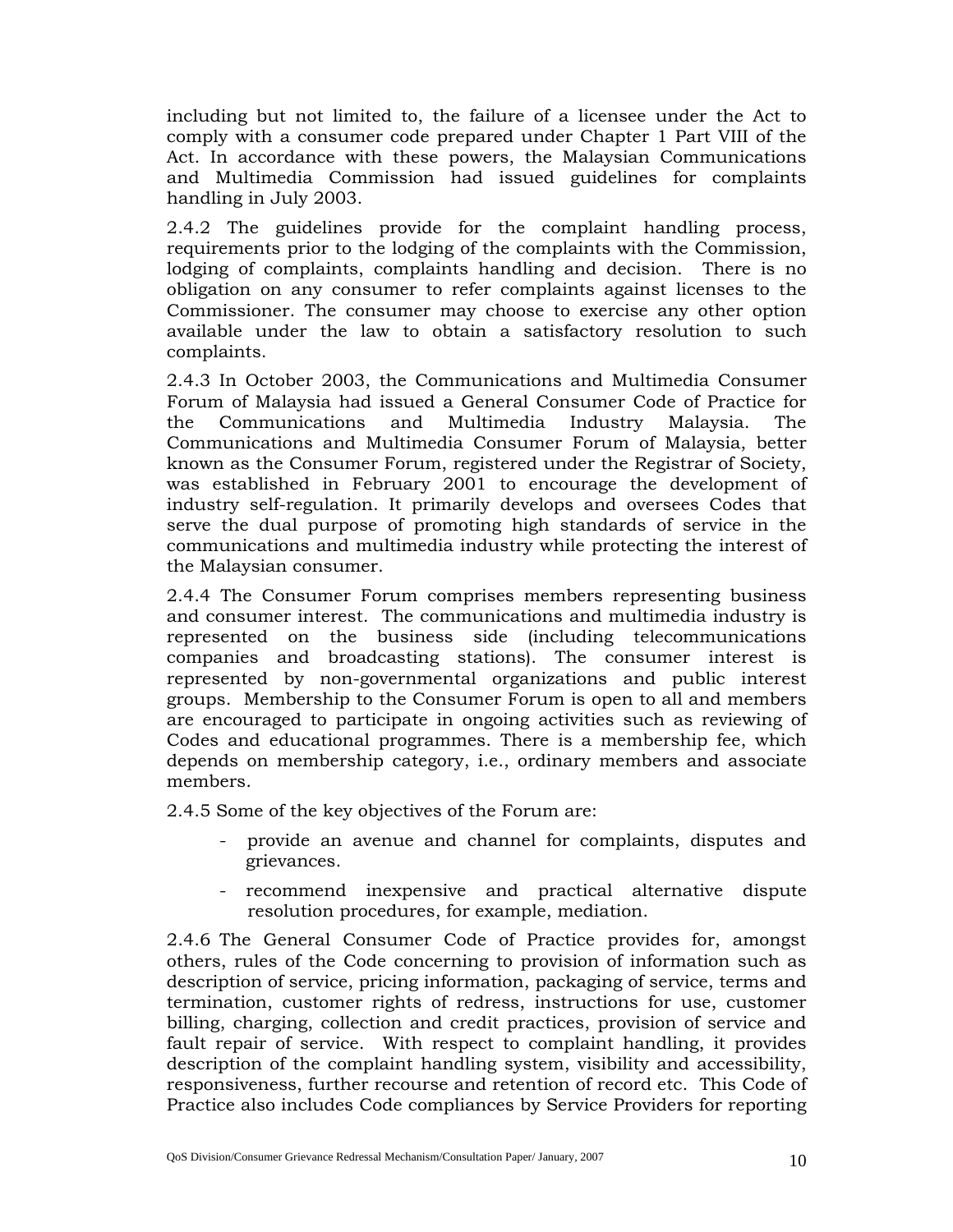and monitoring, including Code adherence. As per the Code adherence for Consumer complaints, all complaints by consumers will first be lodged and dealt with by the relevant service provider. In the event the consumer remains dissatisfied with the resolution of the complaint by the service provider, the consumer may lodge a complaint with the Forum.

### **2.5 IRELAND**

### **2.5.1 Requirement of a Code of Practice for Consumer Complaints**

All licensees are required by ComReg to have a Code of Conduct for dealing with consumer complaints concerning installation delays, billing problems and repair/ service disruption (this list is not exhaustive). These Codes outline the level of response the customer can expect from an operator when they are dealing with the customer's complaint. Each Operator's Code specifies how complaints can be made and provides for the following steps under the complaint handling process:

- Acknowledgement of the complaint
- Investigation of the complaint
- Timeframes in which the complaint will be resolved
- Notification of Resolution of Complaint
- Internal Escalation points of contact

In addition, each operator's code lists the response timeframes on the different categories of complaints that operators receive.

### 2.5.2 **Terms and conditions to be included in the contract for service**

A licensee is required to offer its services in accordance with a written contract, which has the following minimum terms and conditions. Some of the terms and conditions can be fulfilled through general regulatory regimes specified by ComReg.

- a) Supply time for initial connection
- b) Types of maintenance service offered
- c) Compensation or refund arrangements for subscribers, which apply if the contracted service is not met including any applicable penalties
- d) A summary of the procedures for resolving disputes
- e) Information on service quality levels
- f) The conditions by which a service can be interrupted or suspended in the case of non-payment by the subscriber

An operator may seek to update or change its terms and conditions from time to time, and, in doing so, must provide a notification of such changes. Any such changes are typically a commercial matter for the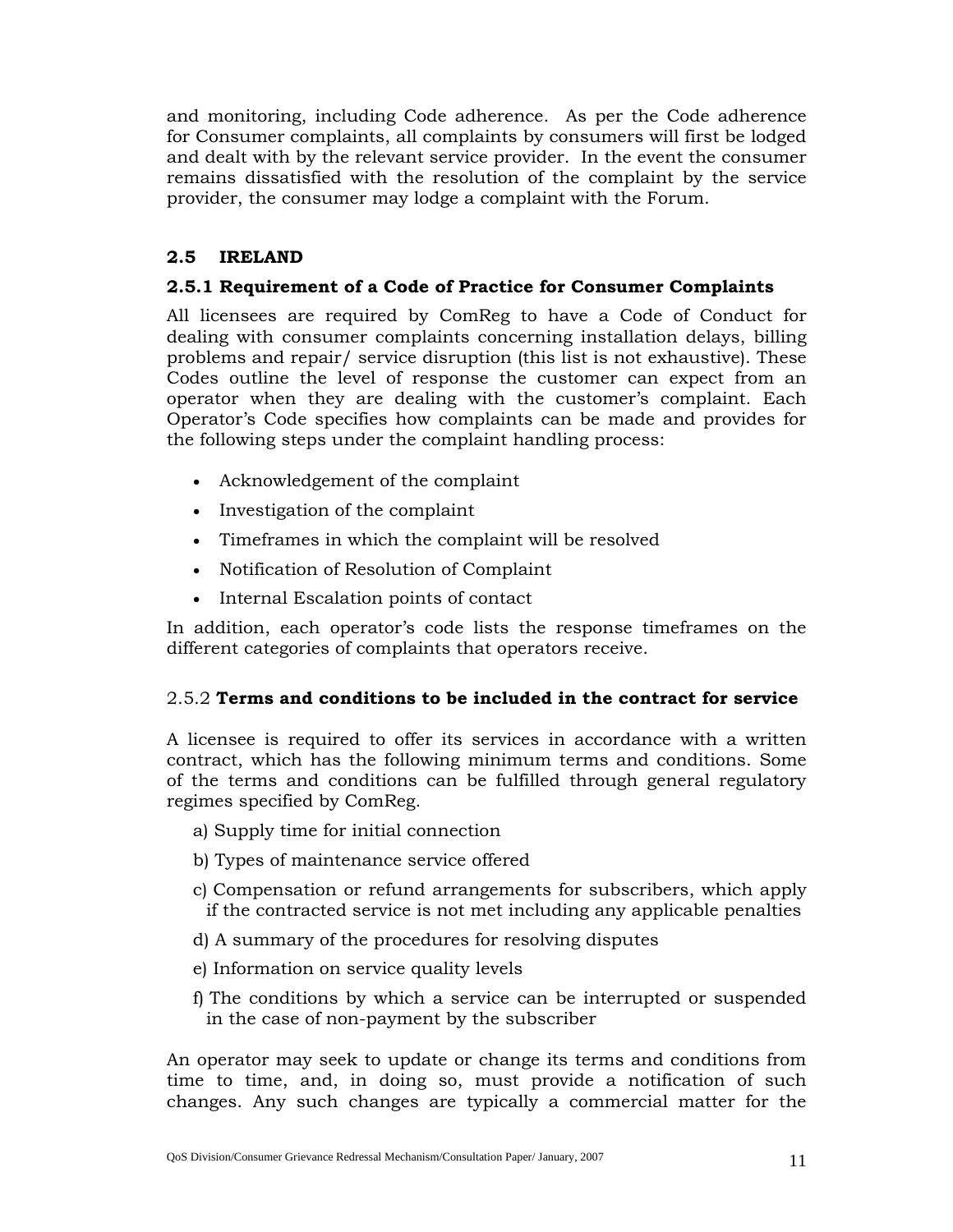licensee, but would be carried out in light of any applicable regulatory obligations.

Operators must also publish accurate and up-to-date information with respect to their standard terms and conditions including information concerning:

- the prices for its services
- the contract period and, where applicable, any minimum contractual period
- any conditions for renewal of contracts

### 2.5.3 **Handling of complaints regarding contracts**

ComReg does not investigate matters of contractual nature, however, if a consumer feels that he/ she is subject to an unfair term or condition in the contract, he/ she may wish to contact the Office of the Director of Consumer Affairs.

### 2.5.4 **Billing complaints**

If a customer is querying charges on the bill from the service provider, firstly, as with all complaints or queries, approach the service provider for an explanation. Ensure that the customer consult the operators Code of Practice for Handling Consumer Complaints, and follow the escalation procedure outlined within it. When querying service or call charges it may be useful to check the following

- if the charges have been raised on previous bills
- the calling pattern
- whether anyone else with access to the service may have generated the charges.

### 2.5.5 **Contact for complaint regarding installation or repair delays**

Each service provider will have their own policy regarding the installation of their services. If a customer is experiencing delays in the provisioning of a service, it is advisable to contact the operator and request a forecast date and a reason for the delay. If the customer has escalated the complaint within the company, as per the Code of Practice, and are continuing to experience difficulties, the customer may wish to approach ComReg Office for advice and further assistance.

### 2.5.6 **Compensation in relation to complaint**

ComReg does not currently prescribe compensation as a remedy for consumer complaints. If a customer is unable to reach an agreement with the service provider, the customer could consider seeking independent legal advice or pursuing compensation through the Small Claims Court.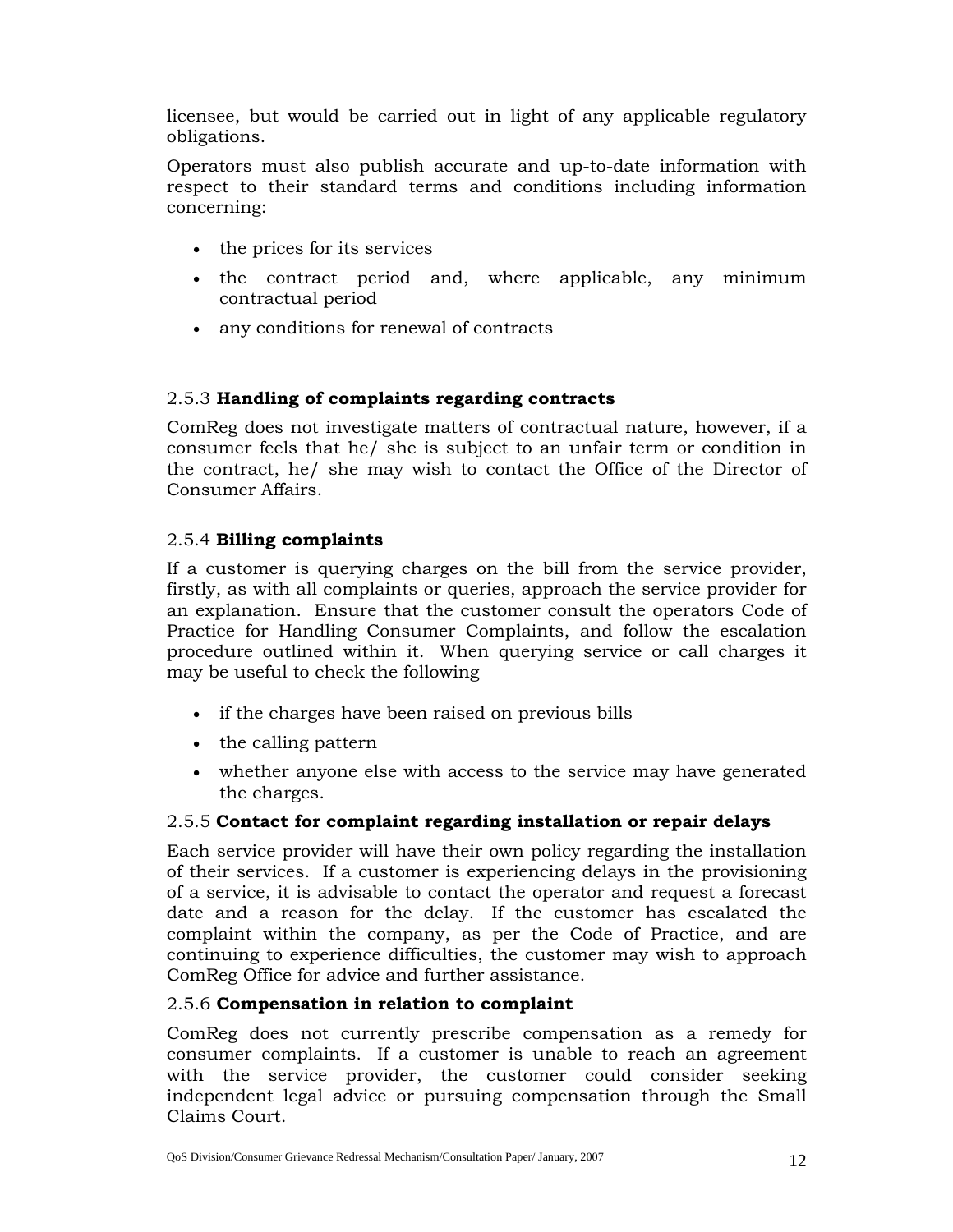#### 2.5.7 **Disconnection of service**

Should a customer fail to pay an account on or before the due payment date then the service may be subject to restriction or disconnection as per the terms and conditions of the contract with the service provider. This may manifest itself, in the case of a telephony service, as full or partial blocking of calls to and from consumer's telephone.

Each operator has set out its disconnection policy in its Code of Conduct for Complaints Handling and more generally within the terms and conditions of the contract for the service. Typically, an operator must provide adequate warning to its customer before initiating disconnection procedures. For further details, the customer should contact the operator directly.

#### 2.5.8 **Consumer Complaint Handling**

All operators are required to have a Code of Practice for handling complaints. Such Codes contain minimum standards as set by the Regulator and provide practical guidelines for consumers when dealing with their operator. Where a consumer has exhausted an operator's complaint handling process they can contact ComReg. Depending on the issue, ComReg will take up the matter directly with the operator. ComReg seeks to achieve an adequate response for the consumer by requesting the operator to re-examine the consumer's complaint in the light of any regulatory obligations. ComReg will monitor progress within this process and, once notified by the operator that the matter has been resolved, will contact the customer to ensure he or she is satisfied.

#### 2.5.9 **Code of Practice issued by Greencom after approval by ComReg**

The Code of Practice issued by Greencom provides for complaint procedure, complaint handling, resolution timeframe, escalation procedure, disconnection policy etc. The complaint procedure states that if for any reason customer is dissatisfied with the service of Greencom, it is important to inform Customer Service Department in the correct manner. The details are given how to contact the Customer Care Team to handle complaints by phone, post, fax and Internet or email. The Customer Care Team shall acknowledge the receipt of the complaint and advise the consumer the timeframe associated with its resolution. It also provides a unique reference number for identification and providing update on the status of the complaint. The complaints are categorized as Billing, Transfer of the line, Service interruption, fault repair and miscellaneous. For each of these categories set, indicative timeframe for resolution of complaints is also stated in the Code of Practice.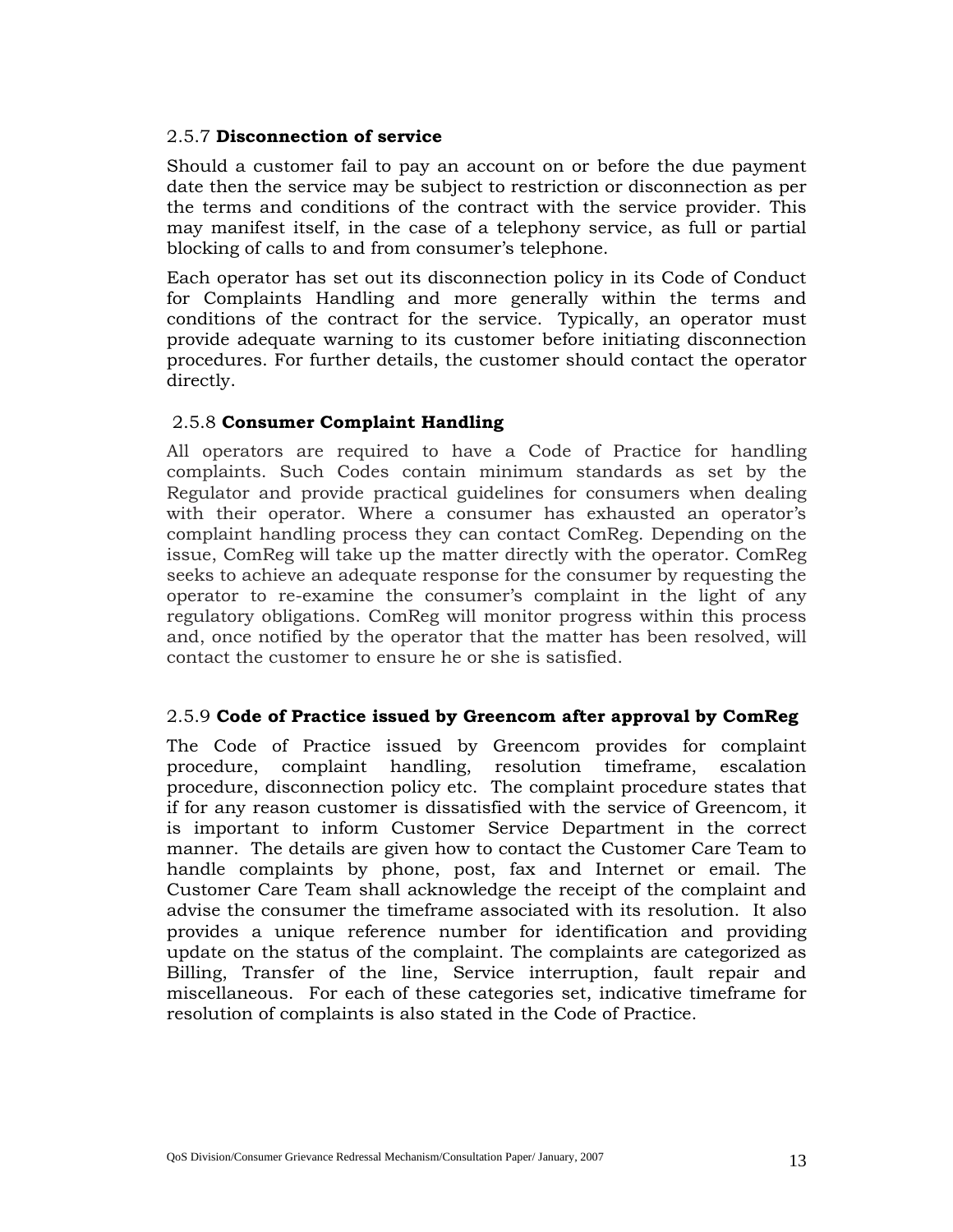### **CHAPTER 3**

## **Consumer Grievance Redressal Mechanism In Other Sectors In India**

### **3.1 NORMS PRESCRIBED BY BUREAU OF INDIAN STANDARDS (BIS)**

In the Indian context, the Bureau of Indian Standard (BIS) has formulated standard for quality systems and customer focuses public service delivery. The salient features of these norms as prescribed by BIS under IS 15700:2005 "Quality Management System – Requirement for Service Quality by Public Service Organisations" are detailed below:

### **3.1.1 NODAL OFFICER AT APEX LEVEL**

Service Provider shall appoint a member of its management as a nodal officer at apex level who, irrespective of other responsibilities, shall have the following responsibilities and authority:

a) Ensuring that processes needed for the service, service delivery, citizens' charter and complaints handling are established, implemented and maintained

b) Acting as member-secretary of the working group for formulation of the citizens' charter

c) Acting as public grievance officer and reporting to top management of any complaints which have a significant impact on the organization

d) Regularly reporting to the top management on the performance of service quality, citizens' charter and complaints handling with recommendations for improvement

e) Devising mechanism for obtaining feedback and internal quality audit

### **3.1.2 NODAL OFFICER AT UNIT LEVEL**

Where an organization is providing services through its different units, the top management shall ensure the appointment of a nodal officer at unit level, who, irrespective of other responsibilities, shall:

a) Ensure that processes needed for the service, service delivery, citizens' charter and complaints handling are implemented and maintained

b) Act as public grievance officer

c) Report regularly to the nodal officer at the apex level on the performance of the service quality, citizens' charter and complaints handling with recommendations for improvement.

### **3.1.3 RESOURCE MANAGEMENT**

The resources shall include human resources, infrastructure and work environment.

The organization shall ensure that the personnel are: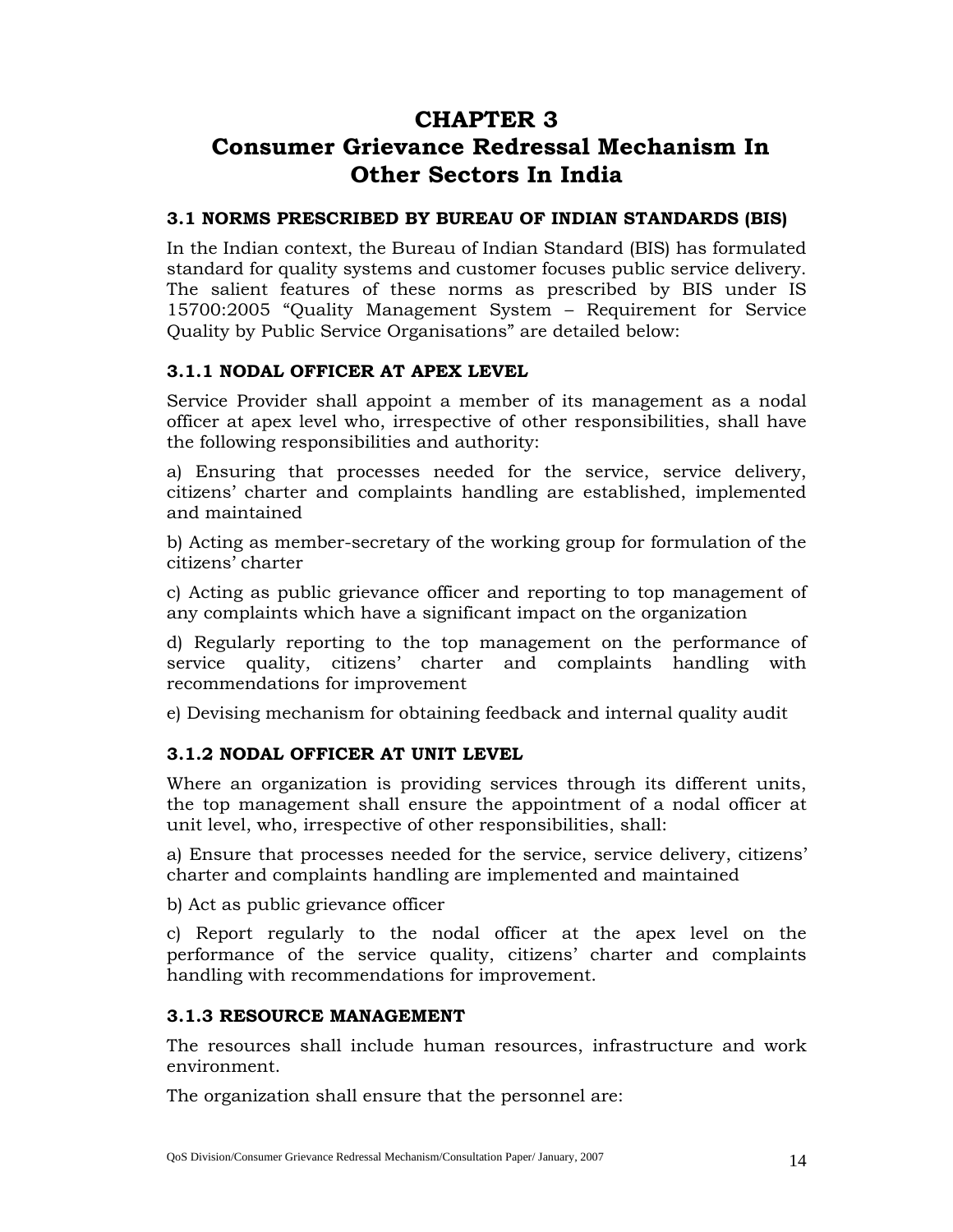a) Selected on the basis of capability to satisfy defined job specifications

b) Trained to ensure that they understand the tasks to be performed

c) Aware of their responsibilities including promptly reporting on complaints/ feedback

d) Aware of procedures to be followed and information to be given to the customers

The organization shall ensure that the personnel, who are in the direct contact with the customers:

a) Are available and accessible, as specified

b) Are sensitized to treat customers in a courteous manner

c) Respond promptly to customer's enquiry/ complaint

d) Provide accurate, updated and complete information

e) Possess good interpersonal and communication skills

### **3.1.4 INFRASTRUCTURE AND WORKING ENVIRONMENT**

The organization shall determine, provide and maintain the infrastructure and work environment necessary for achieving service quality and complaints handling.

### **3.1.5 SERVICE PROVISION**

The organization shall:

a) Ensure that services being provided by the organization take into account expectations of the customer and regulatory requirements

b) Ensure that the service delivery processes are in line with the objectives defined by the organization

c) Assure the quality of the products and/ or services purchases and/ or outsourced, which affects its service quality

d) Ensure availability of procedures/ work instructions

e) Ensure availability and use of suitable equipment, monitoring and measuring devices

f) Ensure calibration or verification of measuring equipment

g) Identify the verification status of the service or service delivery process at relevant stages

h) Identify, verify, protect and safeguard the customer property

i) Ensure implementation of monitoring and measurement

### **3.1.6 COMPLAINTS HANDLING**

The organization shall establish a documented procedure for complaints handling process, which shall include the following: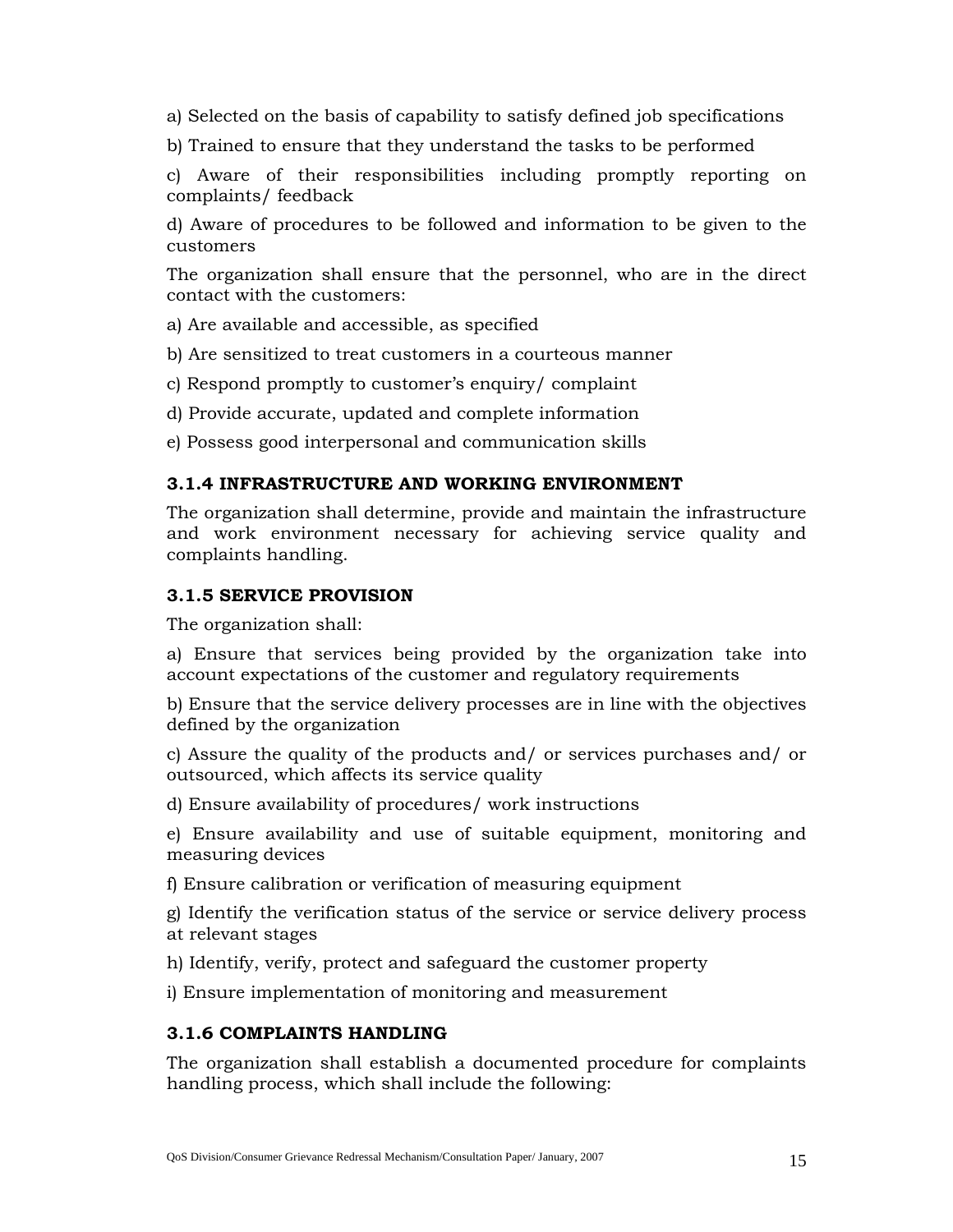a) Identification of complaint prone areas in a systematic manner and determining the time norms of their redress

b) Providing information concerning complaints handling process in clear language and formats accessible to all. Such information shall include:

i) Where and how the complaints can be made

ii) Minimum information to be provided by the complainant

iii) Time limits within which the complaint will be closed

c) Widely publicizing the information about complaints handling process through print, web and other media. The name, address, telephone numbers and other contact details of the public grievance officer of the organization shall also be displayed prominently at the reception and other convenient places in the organization

d) Unique identification of the complaint and recording necessary information including relevant details of complaint, remedy requested, due date of redress, relevant data related to the complaint and immediate action to be taken (if any)

e) Scrutiny of the complaint and its categorization as critical, major or minor

f) Acknowledgement of each complaint promptly giving the complaint number along with an indication of the redress time and the name, designation and telephone number of the employee to be contacted for all future correspondence

g) Investigation of relevant circumstances and information relating to the complaint. The level of investigation shall be commensurate with the seriousness and severity of the complaint. If the complaint cannot be immediately resolved, it shall be dealt in a manner which would lead to its effective redress as soon as possible and the complainant shall be intimated

h) Communication of the decision to the complainant regarding the complaint immediately after the decision is taken and getting the complainant's feedback. In case the decision is not in line with the remedy requested by the complainant, the justification for the decision taken along with alternative internal and external recourse available for appeal shall also be intimated, after which the complaint shall be closed

i) Nominating Forum which could be approached if the normal service delivery mechanism does not respond

### **IMPLEMENTATION, MONITORING, MEASUREMENT & IMPROVEMENT**

### **3.1.7 Implementation**

The organization shall:

a) Establish a single-window system at points of public contact to facilitate disposal of applications.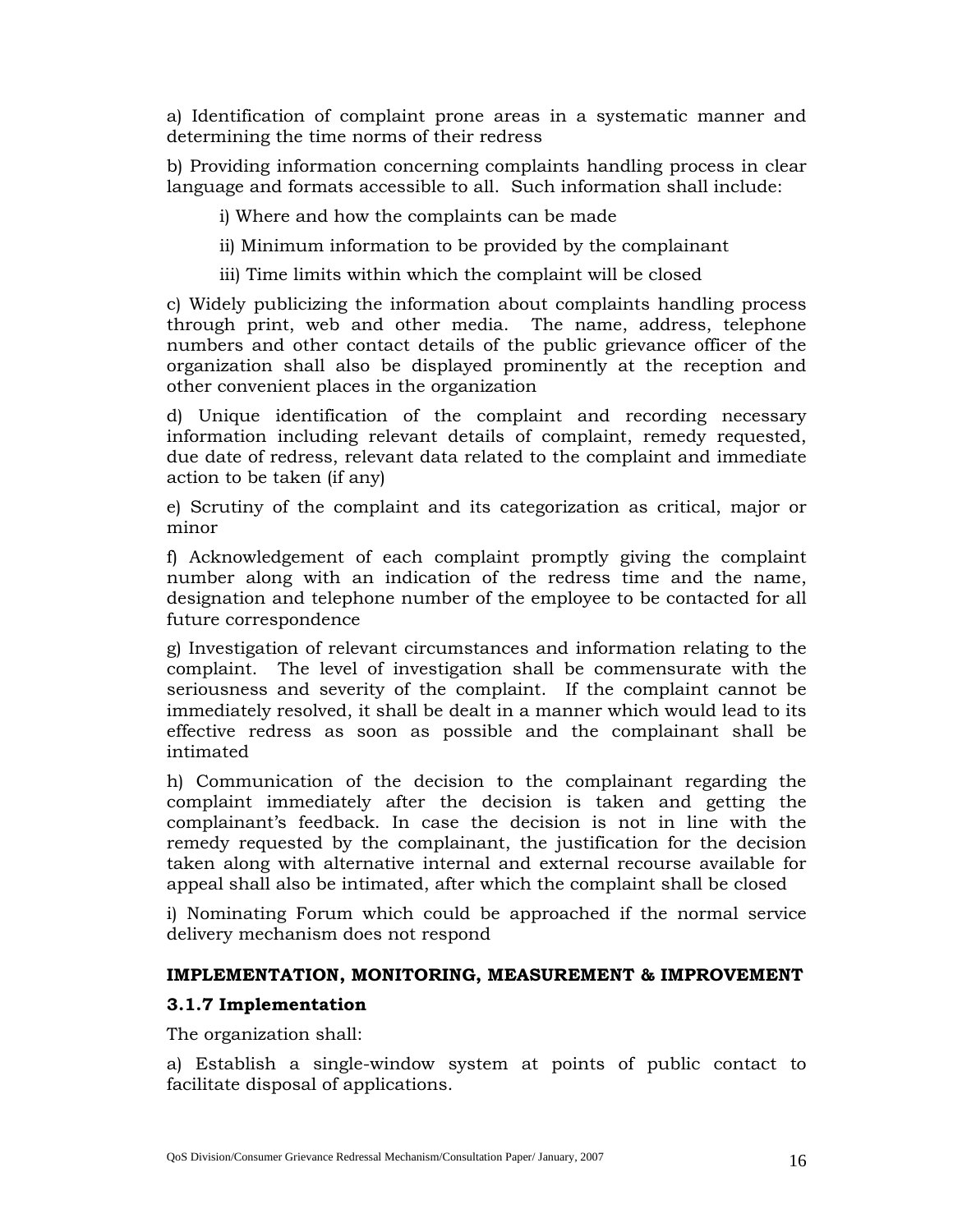b) Set up information and facilitation centres and help-lines for information on procedures, application status, etc.

### **3.1.8 Monitoring & Measurement**

The organization shall monitor and measure:

a) Characteristics of the service and service delivery processes to verify that the service quality objectives and service standards have been met. b) Working of the complaints handling machinery through random checks

Records of the evidence of conformity shall be maintained.

### **3.1.9 Customer Satisfaction**

The organization shall establish and implement a system for measuring customer satisfaction through a suitably designed methodology. This information shall be used for continual improvement.

### **3.1.10 Internal Quality Audit**

The organization shall conduct internal audit at planned intervals.

### **3.1.11 Analysis of Data**

The organization shall analyze the data collected during monitoring and measurement to determine the current level of performance and opportunities for continual improvement, particularly where nonconformities are recurring.

### **Improvement**

### **3.1.12 Corrective and Preventive Actions**

The organization shall take action to eliminate the cause(s) of nonconformities and potential cause(s) to prevent recurrence and occurrence respectively. These shall be appropriate to the effects of the nonconformities encountered and potential problems. Records of action taken and improvements effected shall be maintained.

### **3.2 Delhi Electricity Regulatory Commission**

The Delhi Electricity Regulatory Commission has established, for distribution licensees, the complaint handling procedure and Guidelines for establishment of Forum for redressal of grievances of the consumers and Ombudsman.

### **3.2.1 Complaint Handling Procedure**

Delhi Electricity Regulatory Commission had approved the "Complaint Handling Procedure relating to Distribution and Retail Supply" of electricity distribution companies in Delhi. The salient features are

- 1. Nature of complaints
- 2. Where to lodge Complaints.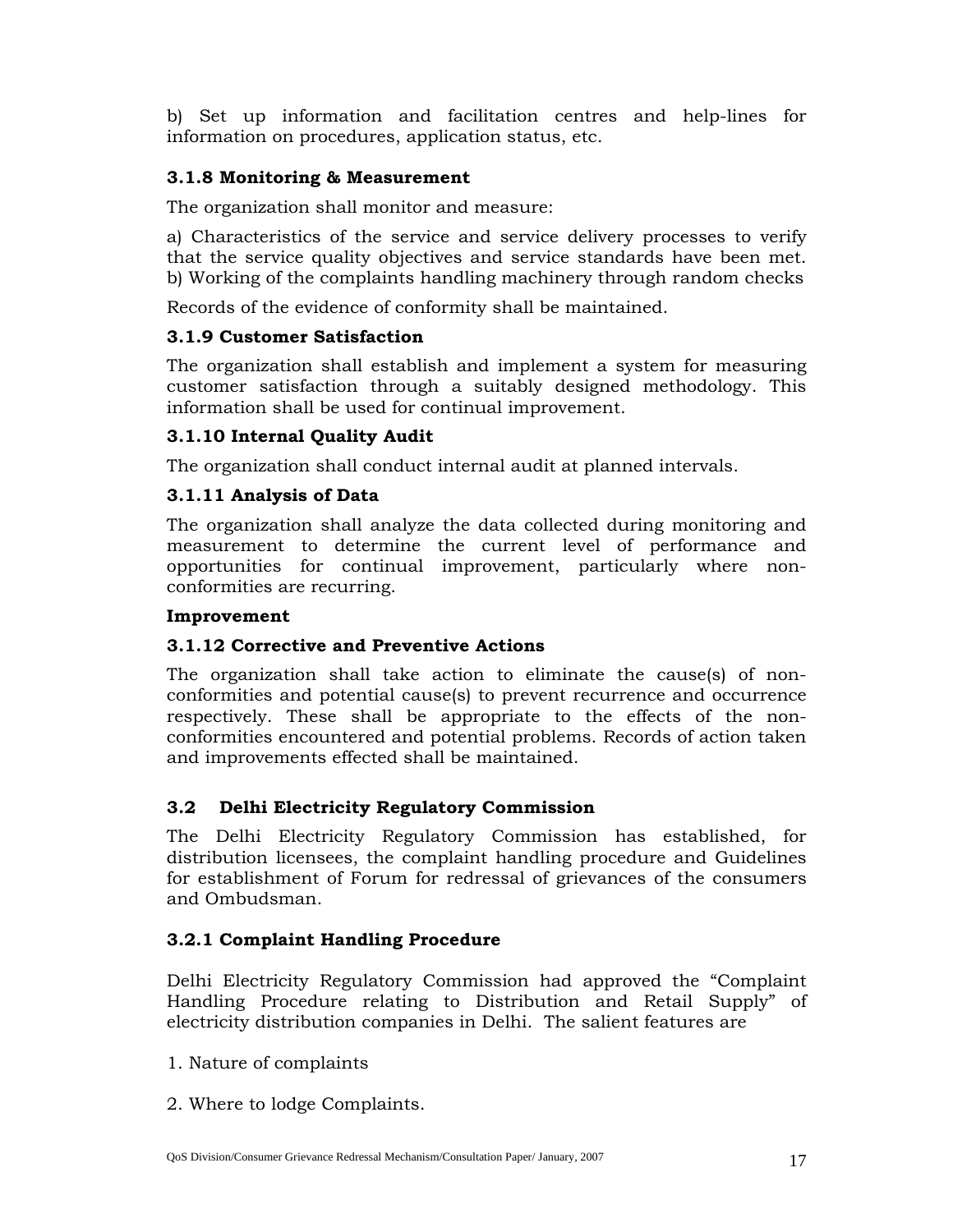The contact telephone number(s) where consumers can lodge their complaints as also the name and contact telephone number of the Asst. Engineer concerned, who can be approached in case of delay in the redressal of complaint would be notified as under:

- By display/ dissemination of the above information on separate handouts attached to the electricity bills from time to time
- By display of the above information at the Bill collection centres
- By Display on the company website
- 3. No current/ failure of power supply
- 4. Voltage Complaints
- 5. Scheduled outages/load shedding:
- 6. Metering Problems
- 7. Billing Problems
- 8. Periodic Inspection by next higher authority
- 9. Petition before DERC for grievance redressal

It is the obligation on the Licensee to respond to a consumer's complaint in a timely and effective manner as laid down above. However, if the consumer is not satisfied with the action taken by the Licensee (up to the General Manger level), he may make a complaint to the Delhi Electricity Regulatory Commission in accordance with Commission's Grievance Handling Procedure.

### **3.2.2 FORUM FOR REDRESSAL OF GRIEVANCES OF THE CONSUMERS**

On 11 March 2004, Delhi Electricity Regulatory Commission notified the Delhi Electricity Regulatory Commission (Guidelines for establishment of Forum for redressal of grievances of the consumers and Ombudsman) Regulations 2003. The salient features of the Forum for redressal of grievances of the consumers are reproduced below:

- 1. With these regulations, DERC prescribed a Forum and Ombudsman.
- 2. The constitution of the Forum for redressal of grievances of the consumer shall be established by every distribution licensee.
- 3. Forum shall consist of not more than three members.
- 4. The age, qualifications, and experience of the members have been prescribed in these regulations.
- 5. In these regulations, DERC has specified that for the purpose of appointment of members, the licensee shall invite applications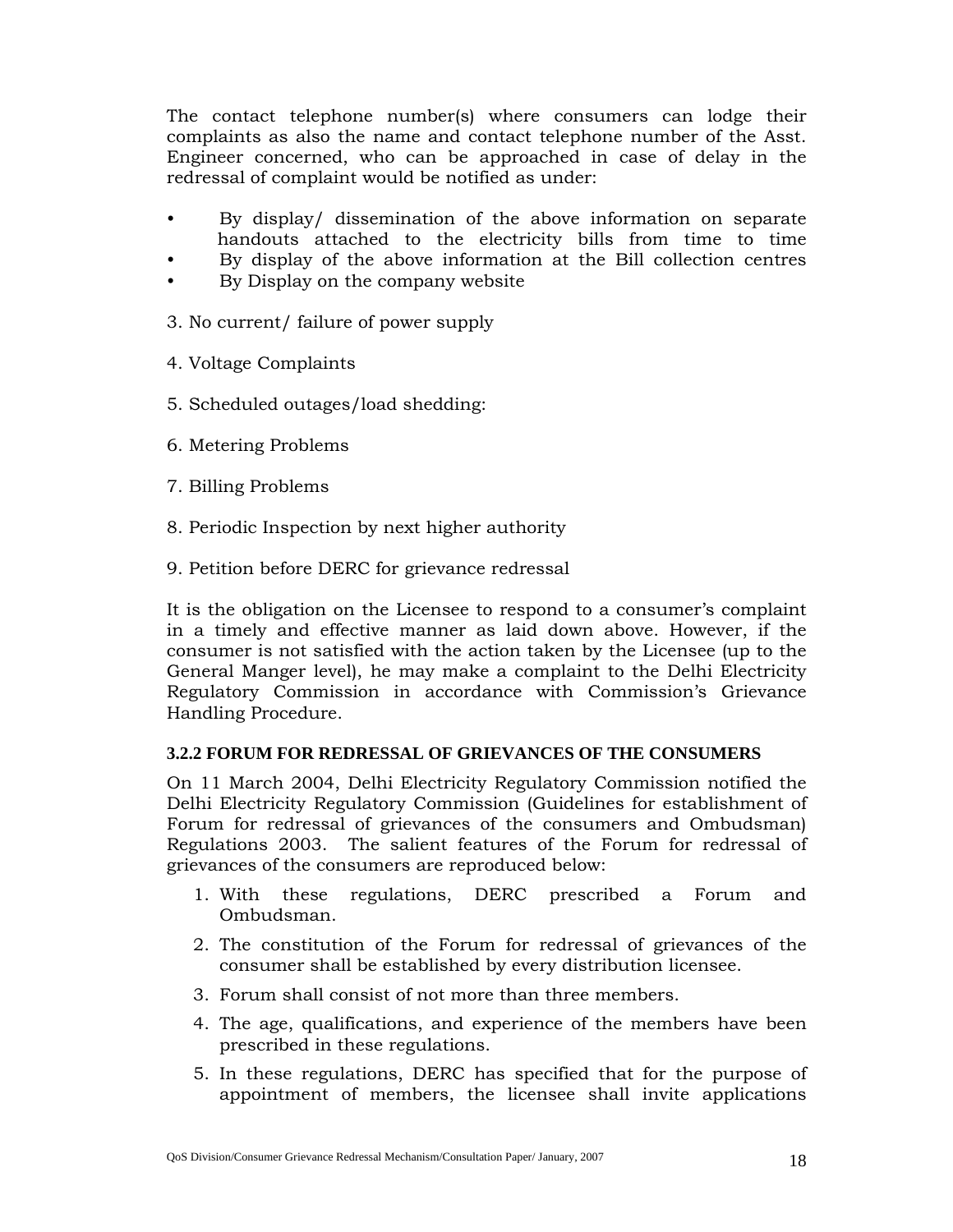through public advertisement. The members of the forum would have a tenure of three years.

- 6. Licensee shall appoint one of his officers as full time secretary to the forum and shall also provide the required supporting staff.
- 7. The forum shall be independent of the licensee.
- 8. The condition for removal of the members, other conditions of appointment and jurisdiction of the forum has been prescribed.
- 9. Grievance filing procedure and grievance handling procedure has been prescribed.
- 10.The other relevant clauses concerning to order of the forum and monitoring of the consumer grievances by the forum has also been prescribed.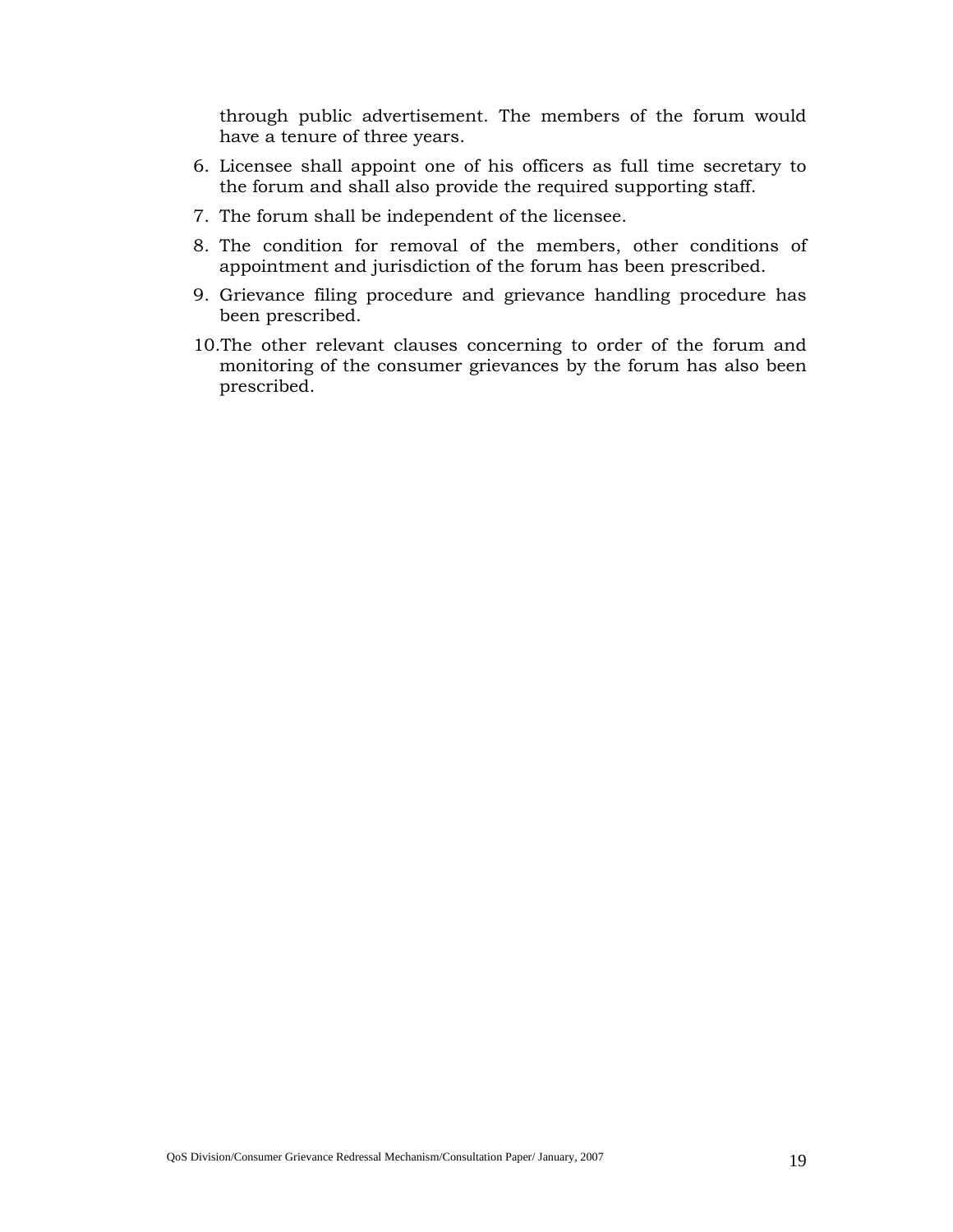### **CHAPTER 4**

### **Proposed Consumer Complaints Handling Mechanism**

4.1 Currently, some of the private service providers do not have customer care centres or offices in the cities/ town where they are providing service. Instead, these service providers have appointed franchisees/ agents for selling the services. However, these franchisees/ sales agents do not attend to the complaints/ grievances of the customers. As a result, the customers do not have any human interface with responsible officers/ executives of the company for redressal of their grievances. At the same time, many instances have been brought to the notice of the Authority where these franchisees/ sales agents had given false promises of discounts/ schemes. Many complaints emanated from these false promises as they do not give published brochure/ tariff plans, description of the service offered and terms and conditions of contract and procedure for lodging complaints and details.

4.2 Service Providers have not effectively implemented the Common Charter. It was emphasized by CAGs during the half yearly meet on 27 October 2006 that even some of the nodal officers are not aware of the mechanism of Common Charter and their responsibilities. The CAGs expressed their concern about non-implementation of the Complaint Redressal Mechanism (absence of self regulation) and requested for mandating this from TRAI.

4.3 Complaints received in TRAI reveal that in many cases the complainant is not informed about resolution of the complaint and even the acknowledgement of written complaints is not given nor is the status informed. Even the complaints forwarded by TRAI, which are generic in nature, are either not replied to, replied to very late or replied without undertaking any root cause analysis.

4.4 The QoS Regulations for Basic and Cellular Mobile Service issued in July 2005 provides for QoS parameters to test the effectiveness of the customer care help line. TRAI monitors the performance of service providers against these benchmarks through quarterly performance monitoring reports. TRAI has engaged an independent agency to conduct objective assessment of QoS and to conduct a customer satisfaction survey. The objective assessment also includes live testing of effectiveness of the Customer Care helpline. The report of the independent agency for the Quarter ending 30 June 2006 reveals that with respect to mobile service, none of the service providers meet the Quality of Service benchmark for the Parameter "Help Line Services". As against achieving the laid down benchmark of 95% for "Help Line Services", achievement level of the licensees ranges from 51%-86% in Metro Circles, 54%-81% in A Circles, 58%-81% in B Circles and 37%-78% in C Circles. In the case of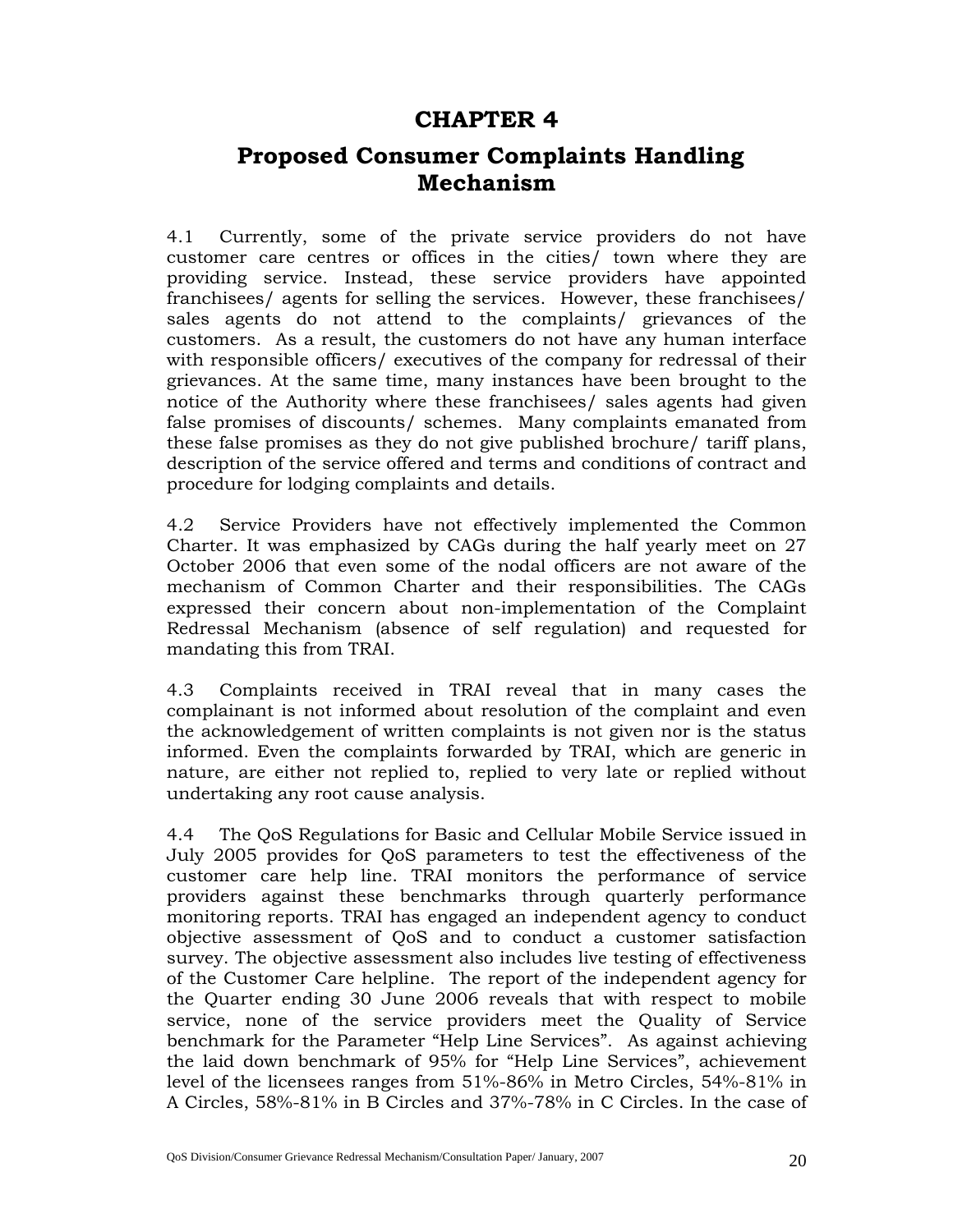basic service also, none of the operators meet the benchmark. The achievement level ranges between 52%-76% in Metro Circles, 53%-89% in A Circles, 36%-89% in B Circles and 55%-88% in C Circles.

4.5 Another issue, which quite often leads to complaints, relates to bill collection. The service providers engage recovery agents for collection of dues from defaulters. In many cases it happens that these agents further sub-contract the work. TRAI has received many complaints that these agents give threatening calls to the customers. Such cases have been reported even when the bills have been paid, the bill has never been received or the bill is disputed. All this occurs because of lack of supervision of the service providers over their recovery agents/ sales agents/ franchisees. The service provider is fully responsible to its customers and their grievances.

4.6 Thus, generally, the telecom consumers are dissatisfied with the complaint handling procedure of service providers. It would not be wholly correct to say that a mechanism for redressal of consumer grievances within the telecom sector is completely missing. As per the instructions of the Department of Telecom, Ministry of Communications and IT, Telephone Adalats in Telecom Circles and Districts are held at periodical intervals by Bharat Sanchar Nigam Limited (BSNL) and Mahanagar Telephone Nigam Limited (MTNL) as an internal arrangement to settle the customers' grievances. The scope of Telecom Adalats includes all telecom services provided and billed by the respective Telecom Circles/ Districts. The Telecom Adalats at the Circle level are headed by the Chief General Manager (CGM) and at the District level by the concerned Secondary Switching Area (SSA) head. The Adalats headed by CGMs can also consider the cases of appeals against the decisions of Adalats chaired by SSA head and the cases, which are not individual but have a repercussion on the entire Circle. The information of holding Adalats by CGM and SSA head is to be given wide publicity through local newspapers and electronic media. The concerned MP and MLAs are also to be intimated in advance. The decision of Adalat is to be a speaking order. The Adalat conducted by the CGM should also evaluate the quality of Adalats conducted by his subordinates. However, this is an internal arrangement of the public sector operators. Similar arrangements do not exist for private sector operators and there appears to be a need of such Adalats or fully functional Independent Appellate Authority for private sector operators, particularly in view of the fast growing telecom consumer base.

4.7 The option available to an individual consumer, in case his/ her complaint is not properly redressed by the service provider, is to approach a consumer court. However, the fact of the matter is that the consumer courts are already overloaded and decisions on any such complaint filed with a consumer court could take considerable time. At the same time, the consumer has to spend considerable time, energy and money to pursue the case in the consumer court till the court decides the matter. A very important issue in this regard is that many a time the amount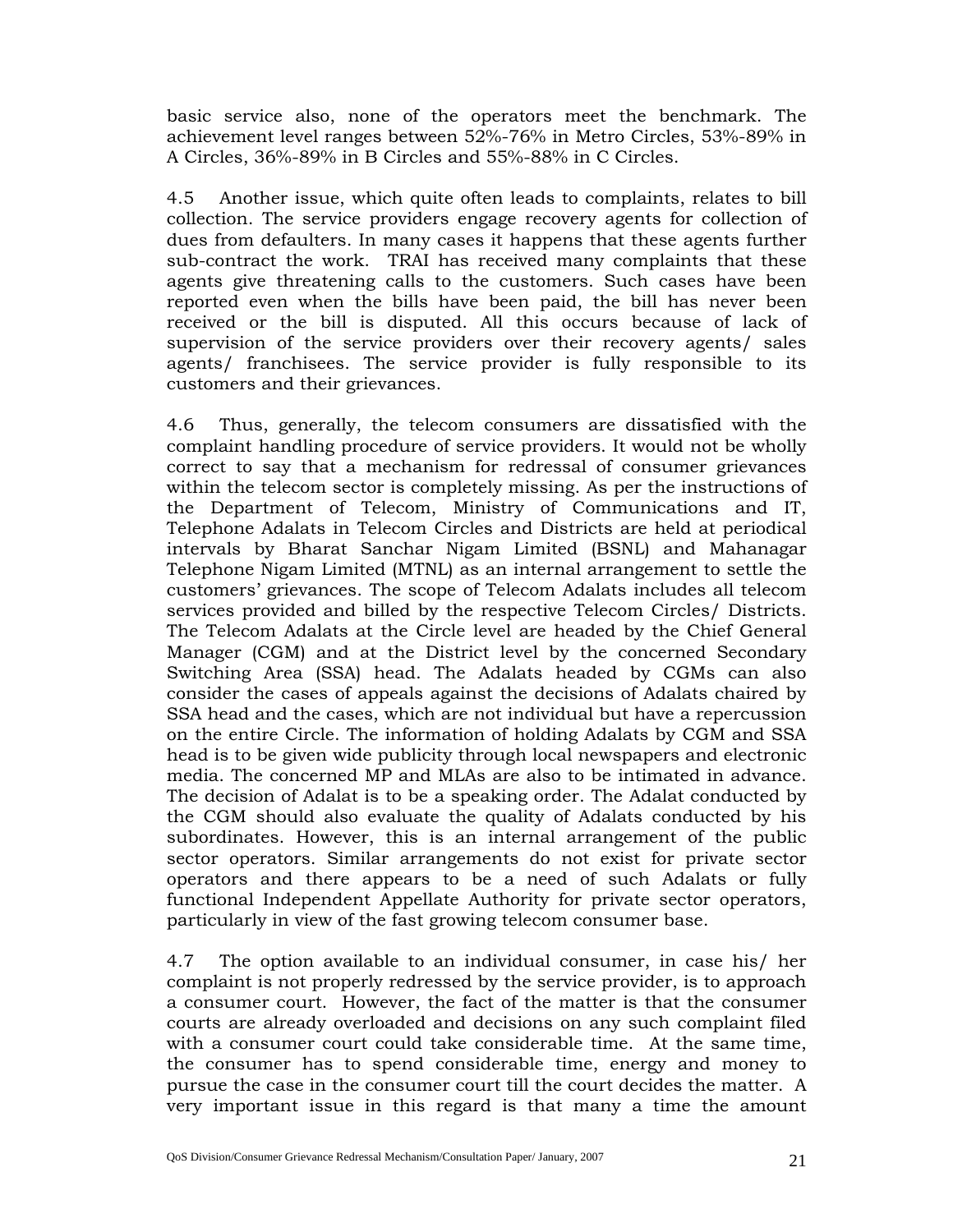involved is not large enough and it is not worthwhile for the consumer, considering the time, energy and money involved, to pursue the case in consumer court.

4.8 Considering these problems being encountered by consumers, a need is felt to define the consumer grievance redressal process and also strengthen the consumer dispute resolution mechanism so as to ensure a speedy and effective redressal of complaints with no financial burden on consumers.

4.9 CAGs were of the view that institutional mechanism for redressal of consumer grievances for telecom user needs to be created. This could be done in line with the State Electricity Regulatory Commissions such as Karnataka, Maharashtra and Delhi. However, each service provider should be mandated to have a Code of Practice for handling consumer complaints approved by TRAI. They also had suggested that the Code of Practice for Handling Consumer Complaints of service providers may be approved by TRAI keeping in view the norms prescribed by the Bureau of Indian Standards under IS 15700:2005 "Quality Management System – Requirements for Service Quality by Public Service Organisations".

4.10 The international practices on consumer complaints handling mechanism discussed in Chapter 2 reveals that a Code of Practice for handling consumer complaints is prevalent in those countries. In U.K., Ireland, Malaysia the Code is to be approved by the Regulator. In addition to the Code of Practice, the consumer complaints procedures in these countries show that in case the consumer is not satisfied with the redressal of the complaint by service providers there is a provision for either an Alternate Dispute Resolution Mechanism, Consumer Forum, or Ombudsman, independent of the service provider, where the consumers could lodge their complaints against the non-redressal of the grievance by service provider. Considering the international practices, it is felt that a similar mechanism as Code of Practice for handling consumer complaints along with strengthening and further defining of the institutional mechanism for handling consumer complaints could help the telecom consumers in India in ensuring a speedy and efficient redressal of consumer grievances.

### 4.11 **Proposed Institutional Mechanism for handling consumer complaints:**

The present institutional mechanism provides for Call Centre and the Appellate Authority as mandated by Department of Telecommunication's letter No.16-6/2005-BS-II, dated 22.9.05, according to which the Access Providers have to set up a Consumer Grievance Redressal Mechanism (1) at the Call Centre level and (2) An Appellate Authority within the company. Further, all the Access Service Providers must publicise about their redressal mechanism on regular basis through various advertising means or through telephone bills sent to the subscribers. The system of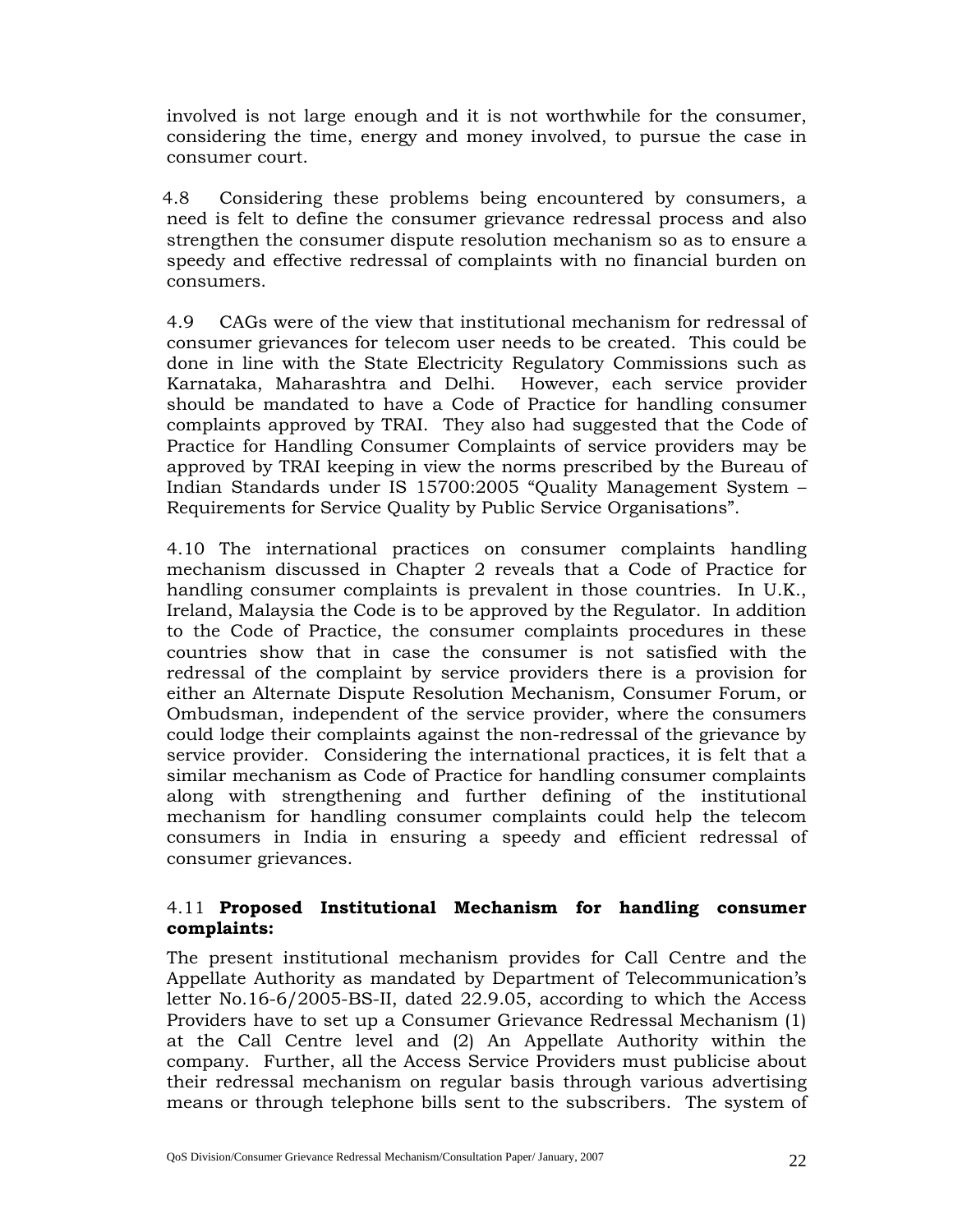Nodal Officer has been created under the Common Charter of Telecom Service. The Authority feels that the above institutional mechanisms would be able to cater to the redressal of consumer complaints, provided the procedures, constitution and functions of this institutional mechanism is properly defined and also the complaint handling procedures for this institution is defined clearly through a Manual of Practice for handling consumer complaints. The proposed institutional mechanism and the procedures for handling consumer complaints under this set-up are discussed below.

### 4.12 **Call Centre:**

Every service provider has to set up Call Centre in its licensed service area. Presently, some of the service providers have centralized Call Centres covering many licensed service areas. Service Provider shall earmark or allot or establish a basic telephone or cellular mobile number having sufficient lines or connections to be called as the "toll free number" or "consumers care number" or "help line number" at its Call Centres. No call charges shall be levied for calls made to the "toll free number" or "consumers care number" or "help line number" and the service provider shall treat all such calls as free calls.

The Call Centre should have sufficient staff, with the capability to converse in English, Hindi and in the local language of the area in which such service provider is providing services, so as to ensure compliance with the Quality of Service benchmarks for the parameter "Response Time to the Customer for Assistance" both for percentage of calls answered electronically by interactive voice response system (IVRS) and percentage of calls answered by operator (voice to voice) specified in the Regulation on Quality of Service for Basic and Cellular Mobile Telephone Service, 2005" dated the  $1<sup>st</sup>$  July, 2005(11 of 2005) published under F.No. 305- $2/2005(QoS)$  Vol.II on the 8<sup>th</sup> July, 2005 and the Quality of Service of Broadband Service Regulations 2006" dated the 6th October,2006 (11 of 2006) published under No.304-6/2004-QoS on the 10th October,2006 in the Official Gazette, PART III, SECTION 4, as amended from time to time by the Authority.

### **Complaint Handling Process by Call Centre:**

- Register each complaint promptly and communicate a unique complaint number called Docket Number along with time of registration.
- Record necessary information related to the complaint.
- Communicate, through telephone or other electronic means or any other means and within the time limit specified for redressal of grievance of consumers, the action taken to the consumer.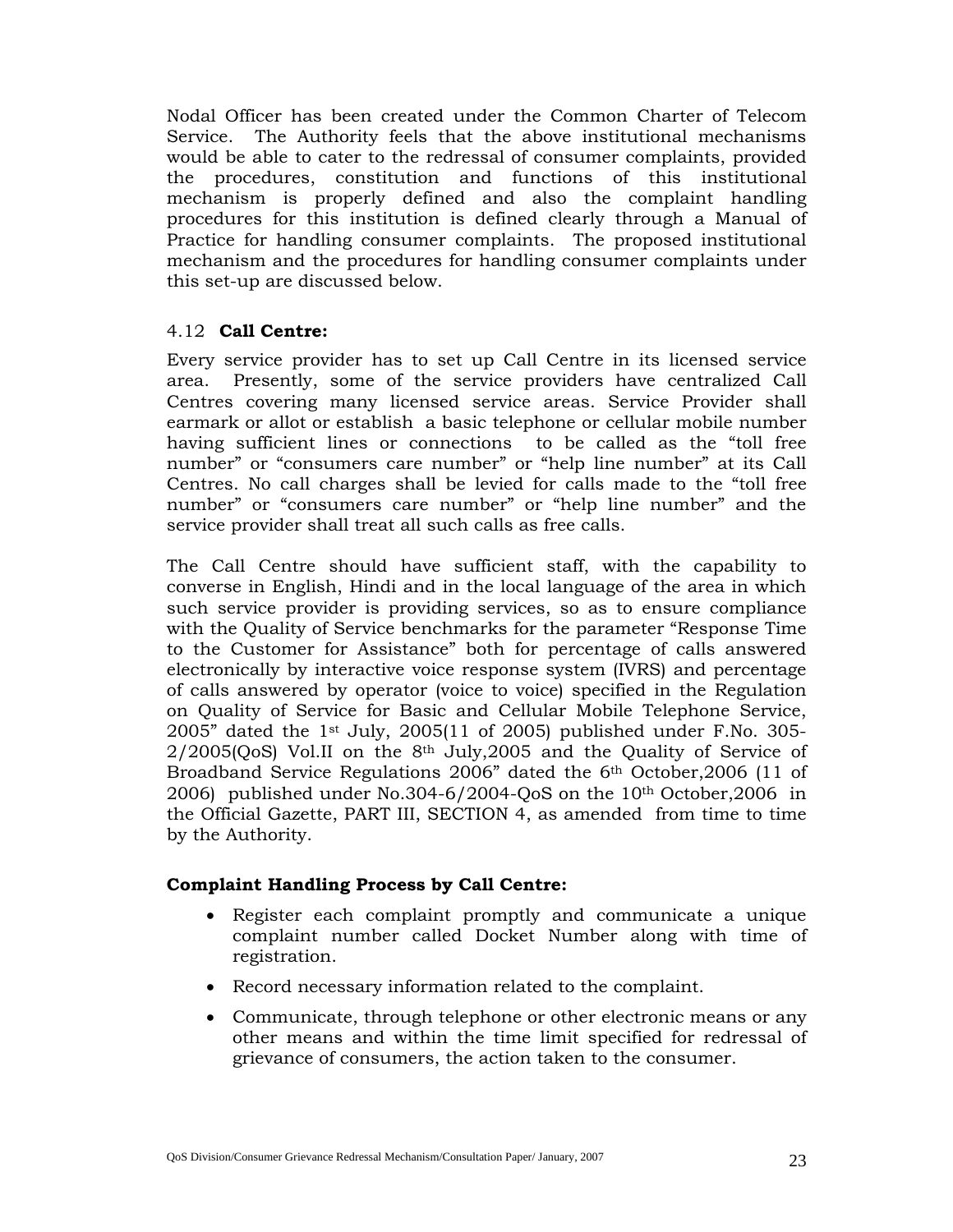### **Time limit for redressal of grievance of consumers**:

- o Every service provider shall ensure that all the complaints at Call Centre shall be redressed, within the time limit, as specified in the benchmarks for the parameters specified in the Regulation on Quality of Service for Basic and Cellular Mobile Telephone Service, 2005 dated the 1st July, 2005(11 of 2005) and the Quality of Service of Broadband Service Regulations 2006 dated the  $6<sup>th</sup>$  October, 2006 (11 of 2006), as amended from time to time by the Authority.
- o In case a service provider fails to comply with the benchmarks for the parameters within the time limit specified in the above regulations, every complaint relating to noncompliance of any of the benchmarks for the parameters within the time limits specified in the above regulations shall, without prejudice to the provisions of the TRAI Act, 1997 or any regulation made or Directions issued there under or any action which may be taken under the Act or any regulation or Direction made thereunder, be redressed within three days after the expiry of such time limit or making of the complaint, whichever is later.
- o In cases where no such parameter or time limit relating to faults or disruption of service has been specified in the Quality of Service for Basic and Cellular Mobile Telephone Service Regulations, 2005 dated the 1<sup>st</sup> July, 2005 (11of 2005) and the Quality of Service of Broadband Service Regulations 2006 dated the 6th October, 2006 (11 of 2006) for redressal of complaints, all such complaints shall be redressed within three days from the date of registration of complaint.
- o In cases where no parameter in any regulations made under the Act for redressal of complaints is specified, all such complaints shall be redressed within seven days from the date of registration of complaint.

#### 4.13 **Nodal Officer:**

As per the Common Charter, all service providers agreed to arrange human interface with responsible company executives whose name and identity are made known to the consumers in addition to arrangements like Customer Care Service through Call Centres etc. With the intervention of TRAI, all the service providers have appointed nodal officers to handle consumer grievances and the details of these nodal officer are published by service providers. However, as per the complaints received from consumers, it is noted that the Nodal Officers are not accessible for direct interface and many times do not respond to telephone calls. Also, presently, the consumers do not have access or very limited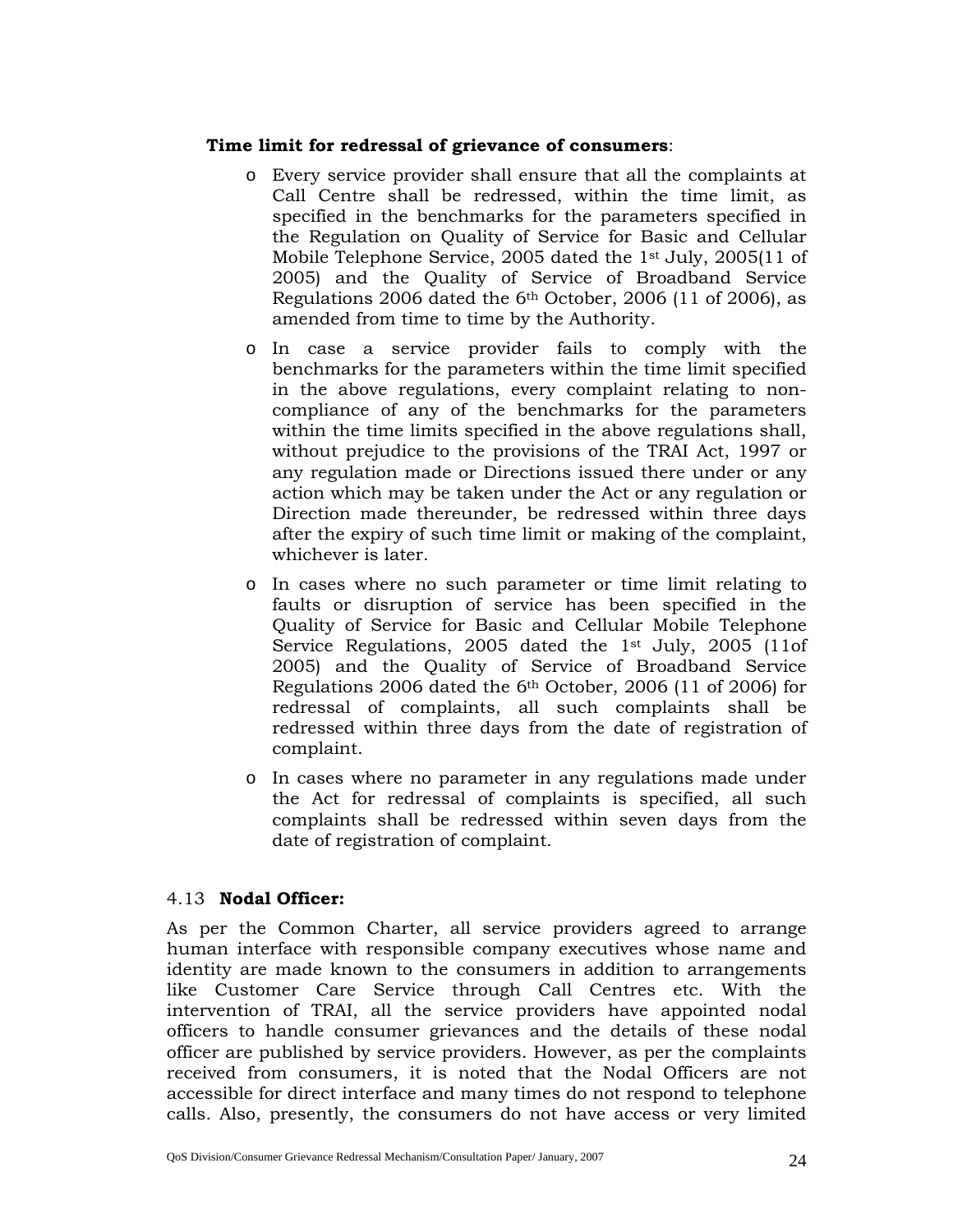access of interaction with any responsible company executives in the cities, towns and District Head Quarters where the service providers have commissioned the service. Hence it is proposed that the service providers may appoint or designate such number of Nodal Officers for such area as may be considered by them necessary so that Nodal Officer is easily accessible and available for redressal of grievance of the consumers. In our recent interactions with the Consumer Advocacy Groups (CAG), some of the CAGs had pointed out that in some cases even the Nodal Officer is not aware of his duties and functions. Hence, it is proposed to strengthen the system of Nodal Officer by defining the complaints handling process, functions and duties of the Nodal Officers.

### **Complaints Handling Process By Nodal Officer**

In case a consumer is not satisfied with the redressal of his grievance at the Call Centre level, such consumer may approach, through writing, telephone, other electronic means and any other means, the Nodal Officer of the service provider for redressal of his grievance.

a) The nodal officer shall, after registering the complaint, give an acknowledgement within 2 days of the receipt of the grievance/ complaint indicating the following:

- Complaint Number
- Time frame within which the complaint is likely to be redressed

b) The Nodal Officer shall:

- i) Act as the public grievance officer.
- Ii] Remain available and accessible to the consumers during the normal working hours of the service provider at the address made available to the public through public notice.

### **c) Time limit for redressal of complaints by Nodal Officer-**

- i) All grievances received by the Nodal Officer in respect of fault or service disruption or repair/ restoration of fault shall be got redressed within 3 days of registration of the complaint; and
- ii) The Nodal Officer shall redress other grievances within 10 days of the registration of the grievance.
- d) The Nodal Officer shall communicate to the complainant, within the above prescribed time limit, immediately after taking the remedial measure for redressal of the complaint.

### 4.14 **Appointment of Appellate Authority:**

It is mandatory for all the Access Service Providers to establish an Appellate Authority within the company in each licensed service area. To maintain the transparency and independence of appellate authority and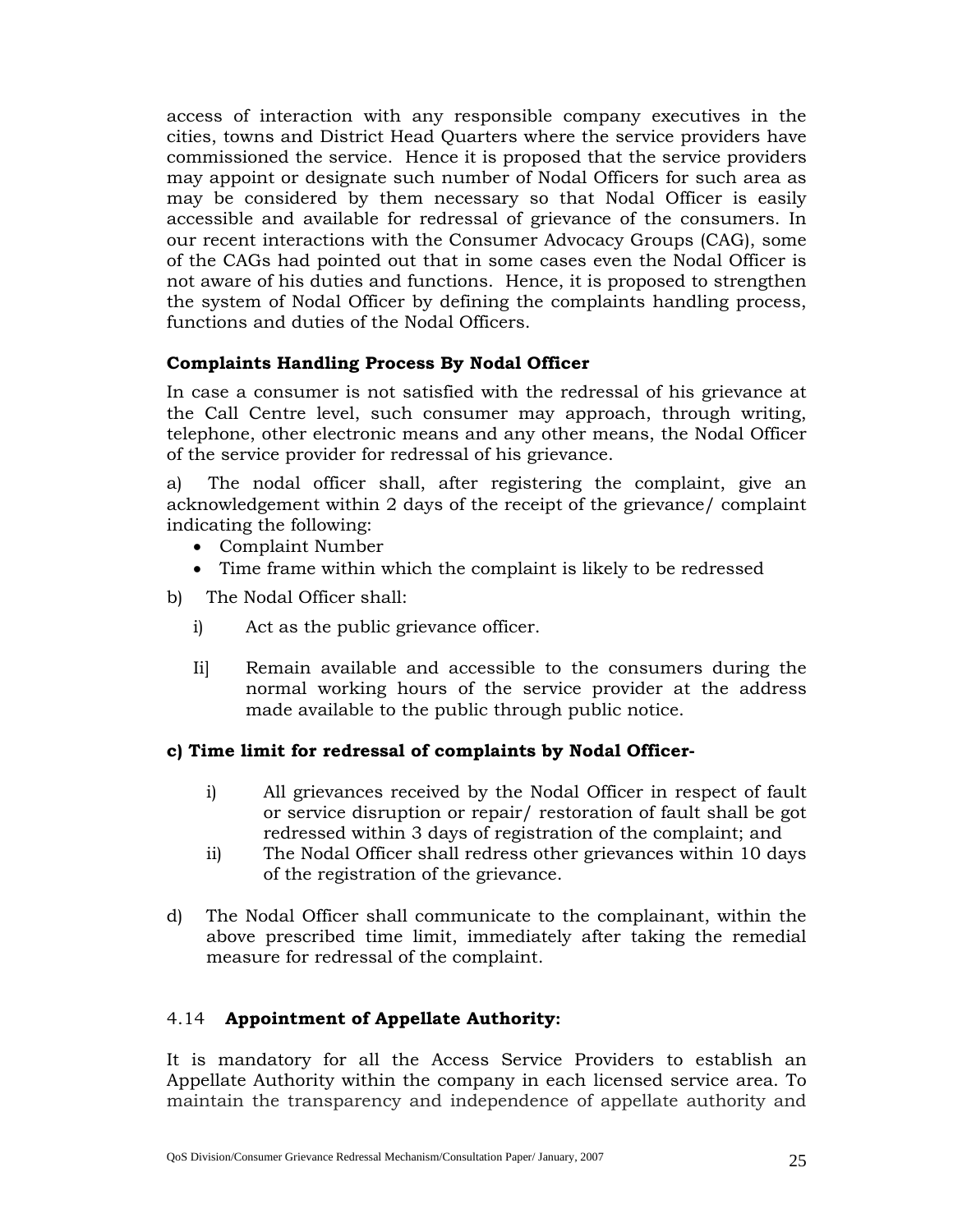to provide for an effective consumer grievance redressal mechanism, it is proposed to lay down the constitution of the Appellate Authority. This constitution provides for appointment of the appellate authority, qualifications and experience, jurisdiction, appeal filing procedure, disposal procedure of appeal and the reporting/monitoring requirements.

### **4.15 The main features of appellate authority of service providers:**

- Every service provider shall establish, within three months one or more appellate authority, in each of his licensed service area to hear and dispose off the appeals.
- The appellate authority shall consist of one person only to be appointed by the service provider.
- In case a consumer is not satisfied with the redressal of his grievance by the Nodal Officer or his complaint remains to be redressed or no reply is received within the period specified thereto, such consumer may, in writing, make, an appeal to the appellate authority of the service provider for redressal of his grievance.
- The service provider shall appoint the appellate authority, who will be the presiding officer, from amongst persons of ability and integrity who have special knowledge and professional experience in telecommunication, industry, finance, accountancy, law, management or consumer affairs.
- Every appeal to the appellate authority shall be made in writing in duplicate, in the prescribed Form to be made available free of cost by service provider.
- The Secretary of the appellate authority shall (a) send, within five days of receipt of an appeal, an acknowledgement to the appellant indicating the serial number of appeal registered and allotted thereto; (b) forward, within five days of receipt of an appeal, a copy of the appeal to the concerned service provider for filing reply.
- The service provider shall, within fifteen days from the date of registration of the appeal file in writing its reply.
- The appellate authority shall decide every appeal within one month from the date of filing the appeal and pass order thereon stating the points for determination, the decisions thereon and the reasons for the decision.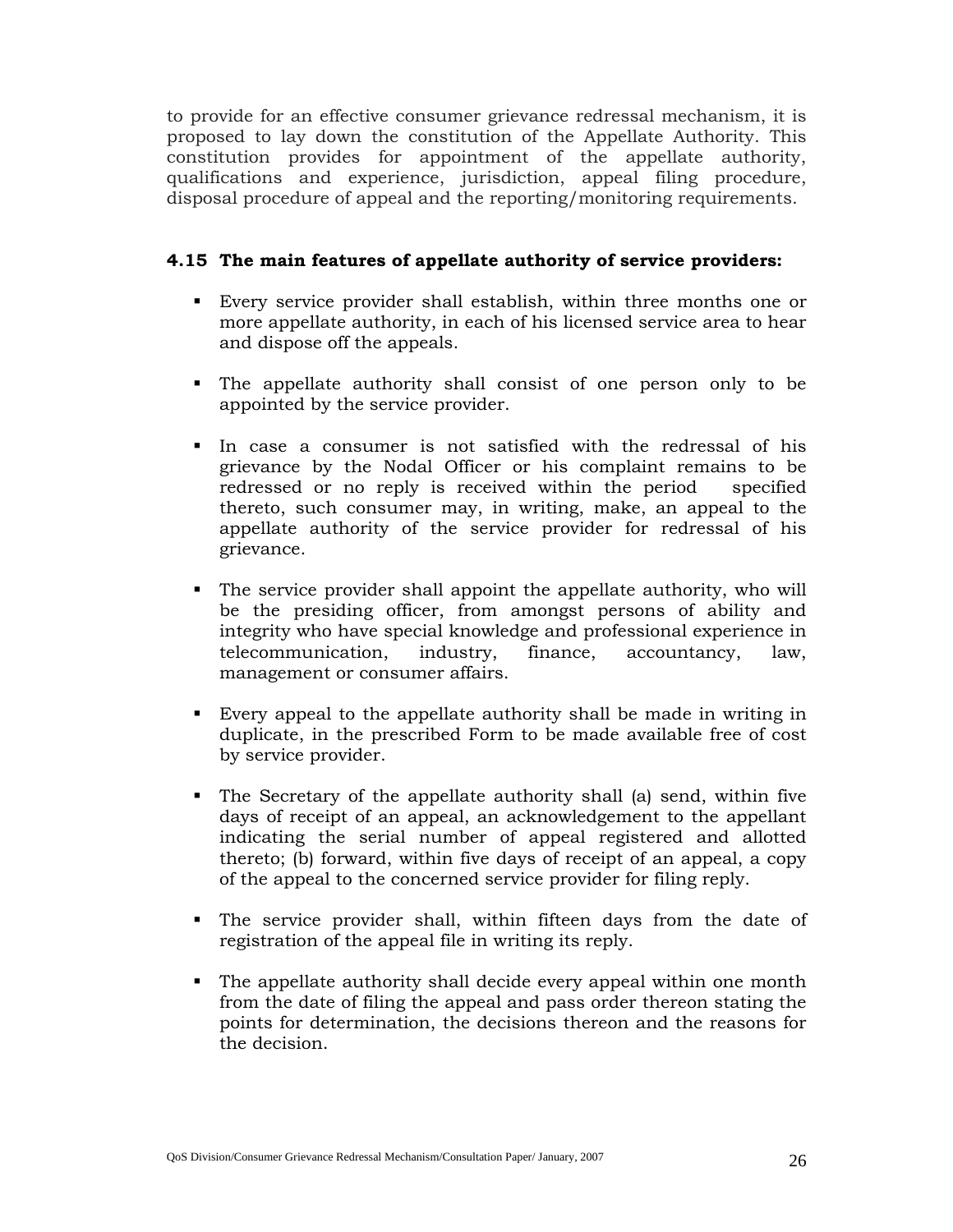- The order of the appellate authority shall be communicated in writing within seven days of the order to the appellant and service provider.
- The service provider shall comply with the order of the appellate authority within fifteen days from the date of receipt of the order and report compliance thereof to the appellate authority.
- The appellate authority shall not entertain a complaint if it pertains to the same subject matter for which any proceedings before any court, or any other consumer Forum is pending or a decree, award or a final order has already been passed by any competent court, or forum.

### **4.16. Manual of Practice for handling consumer complaints-**

1. Every Service provider shall publish a "Manual of Practice for handling consumer complaints" containing following information relating to Basic Telephone Service, Cellular Mobile Telephone Service and Broadband Service, namely: -

a) name and address of the service provider;

(b) terms and conditions of service offered by the service provider;

(c) Call Centre or Helpline Number or customer care number or toll free number; name, designation, e-mail, contact number, FAX and address of Nodal Officer(s) and appellate authority;

(d) a description under the heading "Dear Customer do you know" containing that -

- no migration fee for migrating to any tariff plan;
- no increase in tariff permitted for a period of 6 months from the date of enrolment of the subscriber under a tariff plan;
- no charge will be levied for any service without explicit consent of the customers;
- refund of Security Deposit to be made within sixty days, otherwise eligible for interest at the rate of ten per cent per annum;
- the rebate in rent due to delay in rectifying the fault beyond minimum specified period, subject to regulations, directions and orders of the Telecom Regulatory Authority of India;

(e) procedure for shifting and transfer of telephone, provision of accessories and customer premises equipment;

(f) information about service availability and coverage for cellular mobile service;

(g) complaint redressal mechanism (including complaint redressal procedure and the time limit for the redressal of grievances by the Call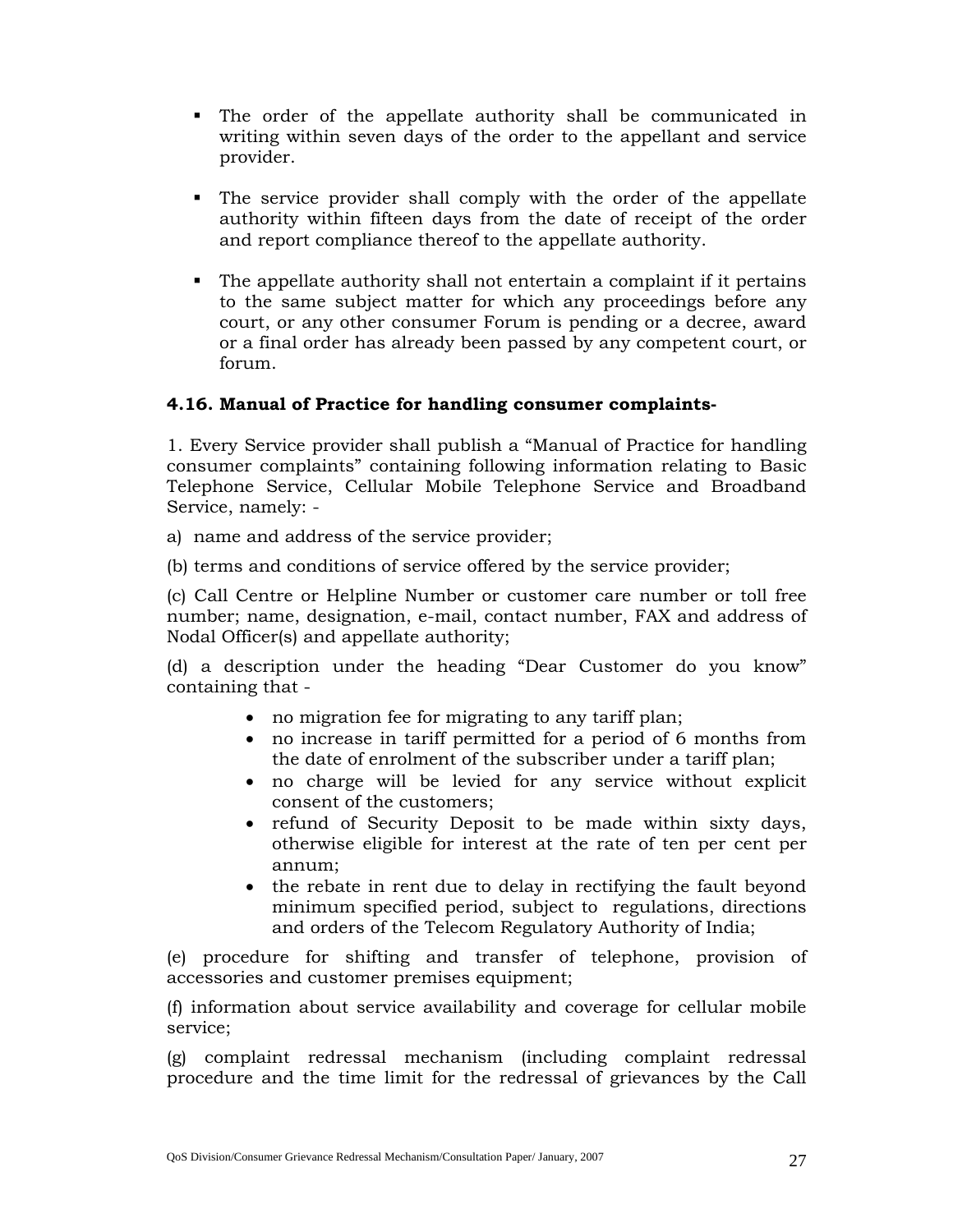Centre, Nodal Officer and appeal filing and disposal of appeal by appellate authority);

(h) Annexure to the Manual containing text of the Quality of Service Benchmarks, in particular the following benchmarks for Basic Service (wire line) and Cellular Mobile Telephone Services specified in clause (i) and (ii) of regulation 4 of the Regulation on Quality of Service of Basic and Cellular Mobile Telephone Services, 2005 (11 of 2005), and for Broadband Service specified in regulation 3 of the Quality of Service of Broadband Service Regulations, 2006 (11 of 2006), as amended from time to time, namely:--

- **Basic Service (wire line):** Benchmark relating to Provision of a telephone after registration of demand, Fault repair by next working day, Shifts, Closures, Time taken for refund of deposits after closures, Response time to the customer for assistance i.e. % age of calls answered by operator (voice to voice).
- **Cellular Mobile Telephone Service (Wireless):** Benchmark relating to Call Drop Rate, Percentage of connections with good voice quality, Response time to the customer for assistance i.e. % age of calls answered by operator (voice to voice), % age of billing complaints resolved within 4 weeks, Period of all refunds/ payments due to customers from the date of resolution of complaints.
- **Broadband Service:** Benchmark relating to service provisioning/ activation time, Fault repair/ restoration time, Billing performance; Response time to the customer for assistance i.e. % age of calls answered by operator (voice to voice), Broadband Connection Speed (download).

(i) right of consumer for termination or disconnection of the service;

(j) the amount to be deducted, whether as an administrative expenses or otherwise, from the total pre-paid value of service;

(k) provisions of proposed regulations, in particular affecting the rights of the consumers;

(l) the duties and obligations of the service provider under proposed regulations;

(m) any other information which may be affecting the consumers.

(2) The Manual shall be prepared in English language and Hindi language and language of the State in which, Basic Service (wire line), Cellular Mobile Telephone Service and Broadband Service, is provided to the consumer.

(3) The Manual shall be available for reference at every office of the service provider, call center, customer care center, help desk, Nodal Officer(s) and appellate authority, at the sales outlets, at the website of the service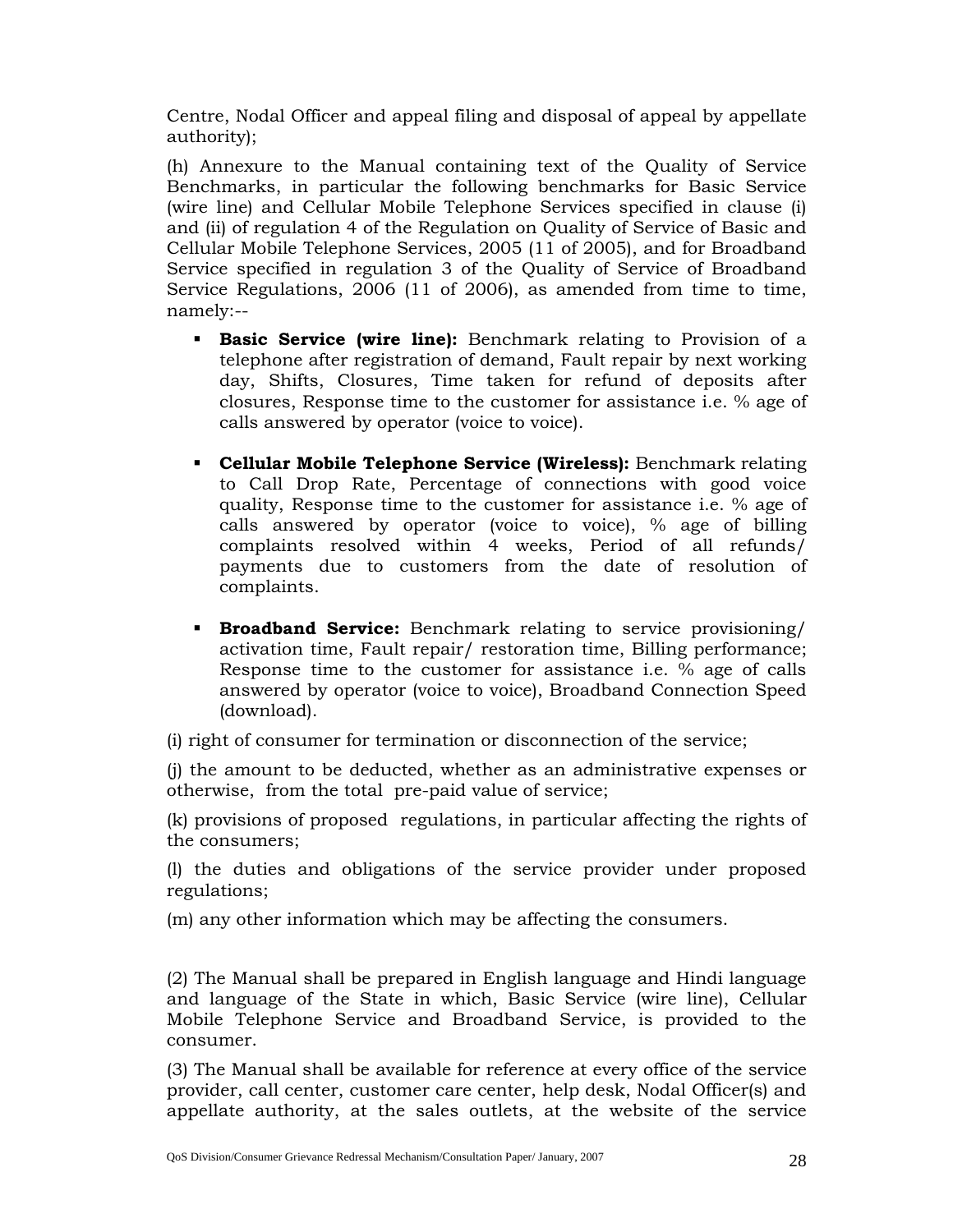provider and by any other mode which the service provider may consider appropriate.

### **4.17 The proposed procedure for handling consumer complaints in the above institutional mechanism is summarized below:**

- a. Customers shall contact the Call Centre/ Customer Care Centre of service provider on toll free number at the first instance for redressal of their grievances and service requests.
- b. All the complaints, pertaining to fault/ service disruption/ repair/ restoration of fault, shall be attended within 3 days and all other complaints shall be attended by the Call Centre within 7 days, subject to time limits laid down in Regulation on Quality of Service for Basic and Cellular Mobile Telephone Service, 2005 and Quality of Service of Broadband Service Regulations 2006.
- c. In case the complainant is not satisfied with the redressal of his grievance at the Call Centre level or in case the Call Centre within the above time limit does not attend to the complaint, he may contact the Nodal Officer for redressal of his grievance.
- d. All grievances received by the Nodal Officer in respect to fault or service disruption or repair/ restoration of fault shall be got redressed within 3 days and other grievances shall be redressed by the Nodal Officer within 10 days of the registration of the grievance.
- e. In case the complainant is still not satisfied with the redressal of his grievance by the Nodal Officer or in case his complaint is not redressed by the Nodal Officer within the above time limit or no reply is received regarding resolution of the complaint from Nodal Officer, he may appeal to the Appellate Authority for redressal of his grievance.
- f. At any point of time the customer is free to approach the Consumer Court for redressal of his grievance.

The Authority proposes to define the procedure, composition and functions of the existing institutional mechanism for addressing consumer grievances within the company and also a Manual of Practice for handling consumer complaints through Regulations. The proposed draft Regulations are discussed in Chapter 5. The proposed draft regulations shall be finalized and made by the Authority after making changes of drafting or consequential nature, if any.

### 4.18 **Issues for consultation:**

1. Do the proposed institutional mechanism for handling consumer complaints satisfy the requirements of consumers for speedy, effective and inexpensive redressal of complaints?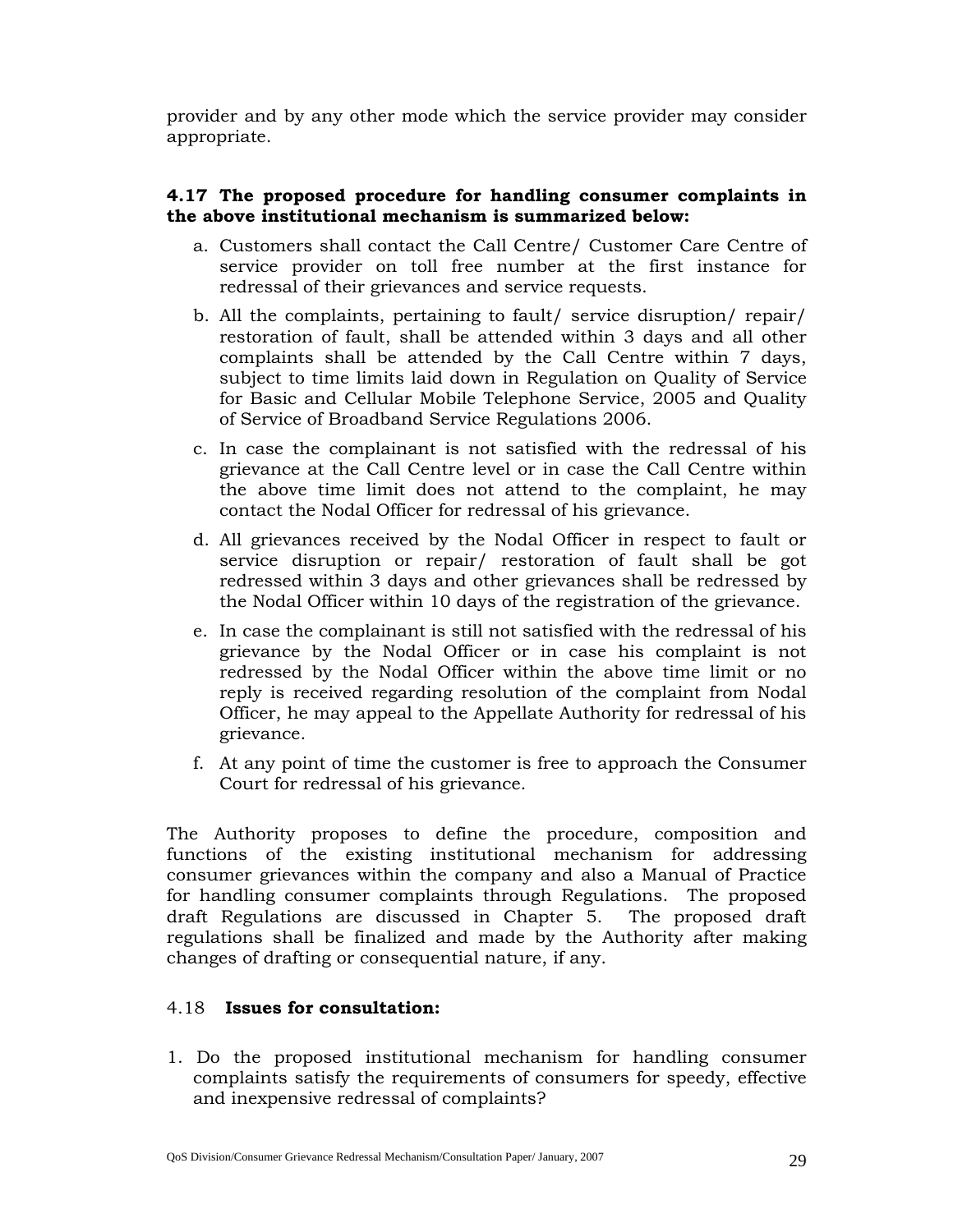- 2. Do you agree with the proposals given in the Consultation Paper with regard to the procedure and time limit suggested for the Call Centre? Please give your suggestions along with reasons thereof.
- 3. Do you agree with the proposals given in the Consultation Paper with regard to the appointment and obligations of the Nodal Officer? Is it necessary to define the geographical area of Nodal Officer and if so, please give your suggestions along with reasons thereof?
- 4. Do you agree with the proposal contained in the Consultation Paper for appointment of appellate authority by the service providers and the proposed procedures for disposal of appeals? Please give your suggestions supported by reasons thereof.
- 5. Do you agree with the proposal of publishing a "Manual of Practice for handling consumer complaints" and its contents? Please give your suggestions, if any, to further improve upon the contents of the Manual.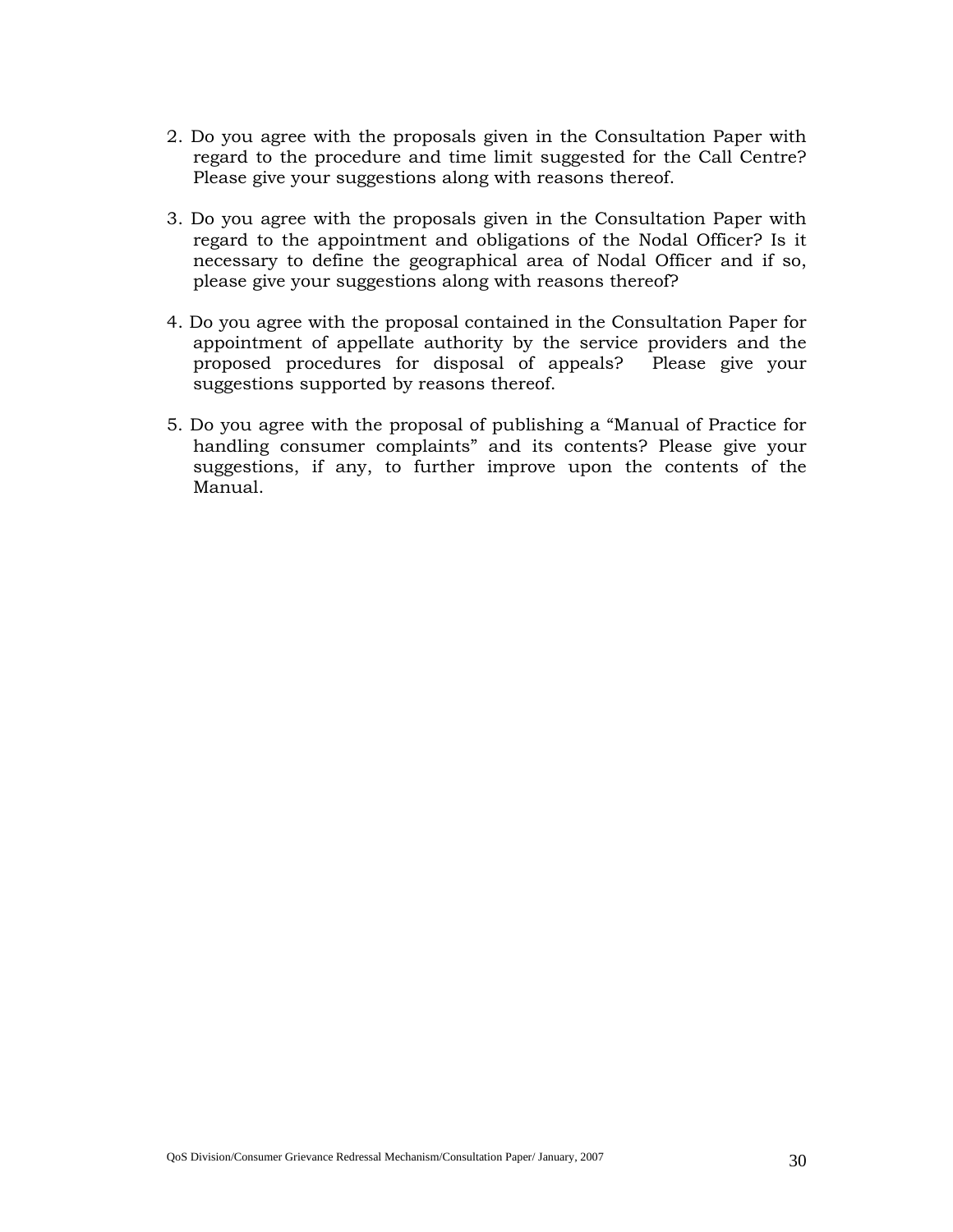#### **CHAPTER 5**

### **Proposed Draft Regulations on defining the constitution and functions of the institutional mechanism for the redressal of consumer grievances and consumer protection in Telecommunication within the company and Manual of Practice for handling consumer complaints**

### TO BE PUBLISHED IN THE GAZETTE OF INDIA, EXTRAORDINARY, PART III, SECTION 4

#### TELECOM REGULATORY AUTHORITY OF INDIA

#### **NOTIFICATION**

**No.** In exercise of the powers conferred upon it under section 36, read with sub-clauses (i) and (v) of clause (b) of sub section (1) of section 11, of the Telecom Regulatory Authority of India Act 1997(24 of 1997), the Telecom Regulatory Authority of India hereby makes the following Regulations, namely:-

### **CHAPTER I PRELIMINARY**

**1**. **Short title, extent and commencement.--** (1) These regulations shall be called as the Redressal of Consumer Grievances and Consumer Protection in Telecommunication Regulations, 2007.

(2) They shall come into force on their publication in the Official Gazette.

(3) These regulations shall apply to-- ----

(a) all service providers providing

(i) Basic Telephone Service;

(ii) Unified Access Services;

(iii) Cellular Mobile Telephone Service;

(iv) Broadband Service.

(b) Internet Service Provider who has been granted licence as such and providing Broadband Service and whose turnover in any financial year is more than rupees twenty five crores only.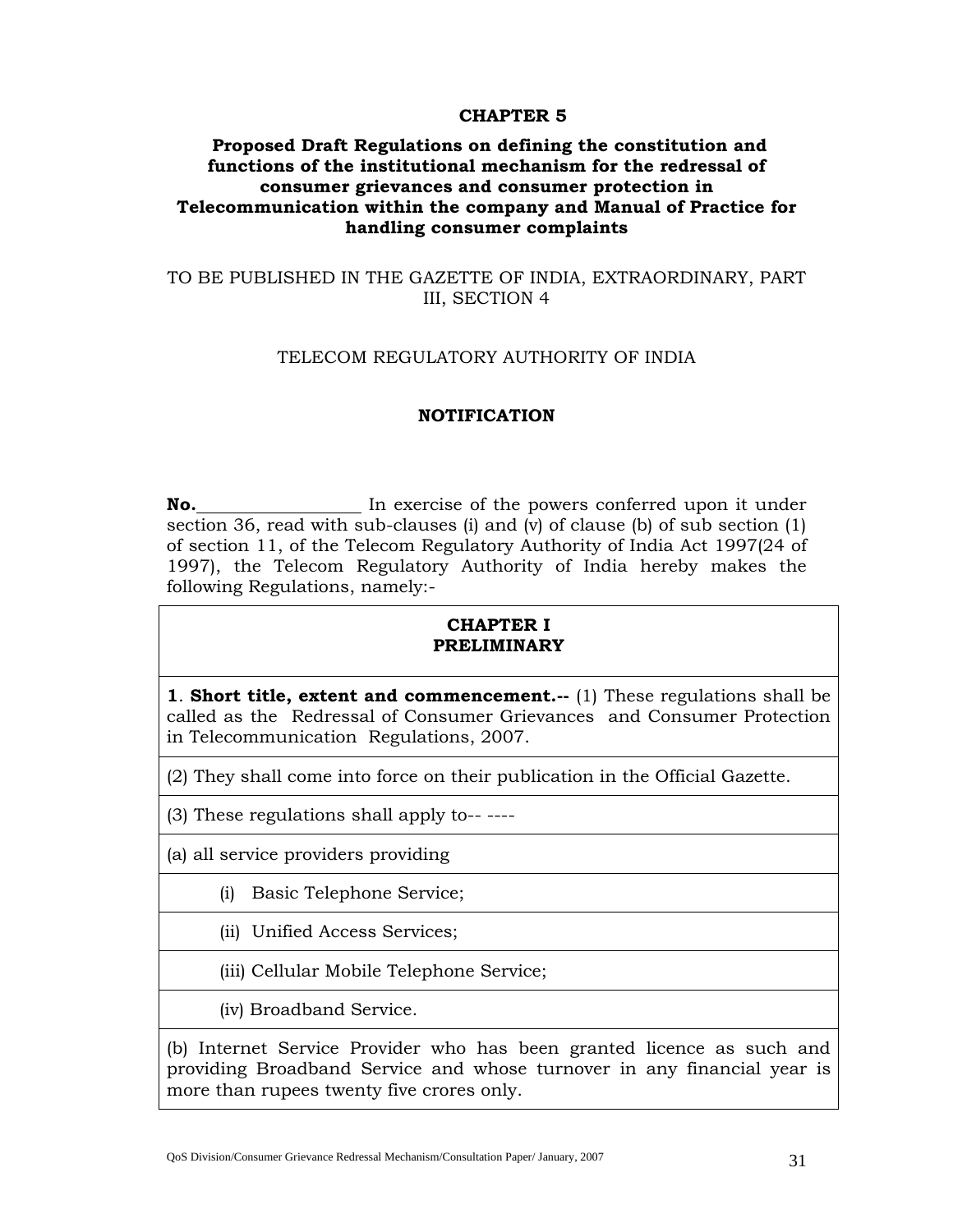**2. Definitions. --**In these regulations, unless the context otherwise requires,-

(a) "Act" means the Telecom Regulatory Authority of India Act, 1997 (24 of 1997);

(b) "appellate authority" means the authority established by service provider under regulation 10;

(c)" Authority' means the Telecom Regulatory Authority of India established under sub-section (1) of section 3 of the Act;

(d) "Basic Telephone Service" covers collection, carriage, transmission and delivery of voice or non-voice messages over licensee's Public Switched Telephone Network in service area mentioned in the licence and includes provision of all types of services except those which require a separate licence;

(e) "Broadband" means data connection----

(i) which is always on and is able to support interactive services including Internet access;

(ii) has the capability of the minimum download speed of two hundred fifty six kilo bits per second or such minimum download speed as may be specified by the licensor from time to time to an individual subscriber from the Point of Presence of the service provider intending to provide Broadband service where multiple such individual Broadband connections are aggregated and the subscriber is able to access these interactive services including the Internet through the said Point of Presence;.

(iii) in which the interactive services shall exclude any services for which a separate licence is specifically required (such as real-time voice transmission) except to the extent which presently permitted under Internet service provider licence with Internet Telephony".

(f) "Call Centre" means a department or a section or a facility established under regulation 3 by the service provider for redressal of grievances of its consumers on telephone, other electronic means and by any other means;

(g) "Cellular Mobile Telephone Service" -

(i) means telecommunication service provided by means of a telecommunication system for the conveyance of messages through the agency of wireless telegraphy where every message that is conveyed thereby has been, or is to be, conveyed by means of a telecommunication system which is designed or adapted to be capable of being used while in motion;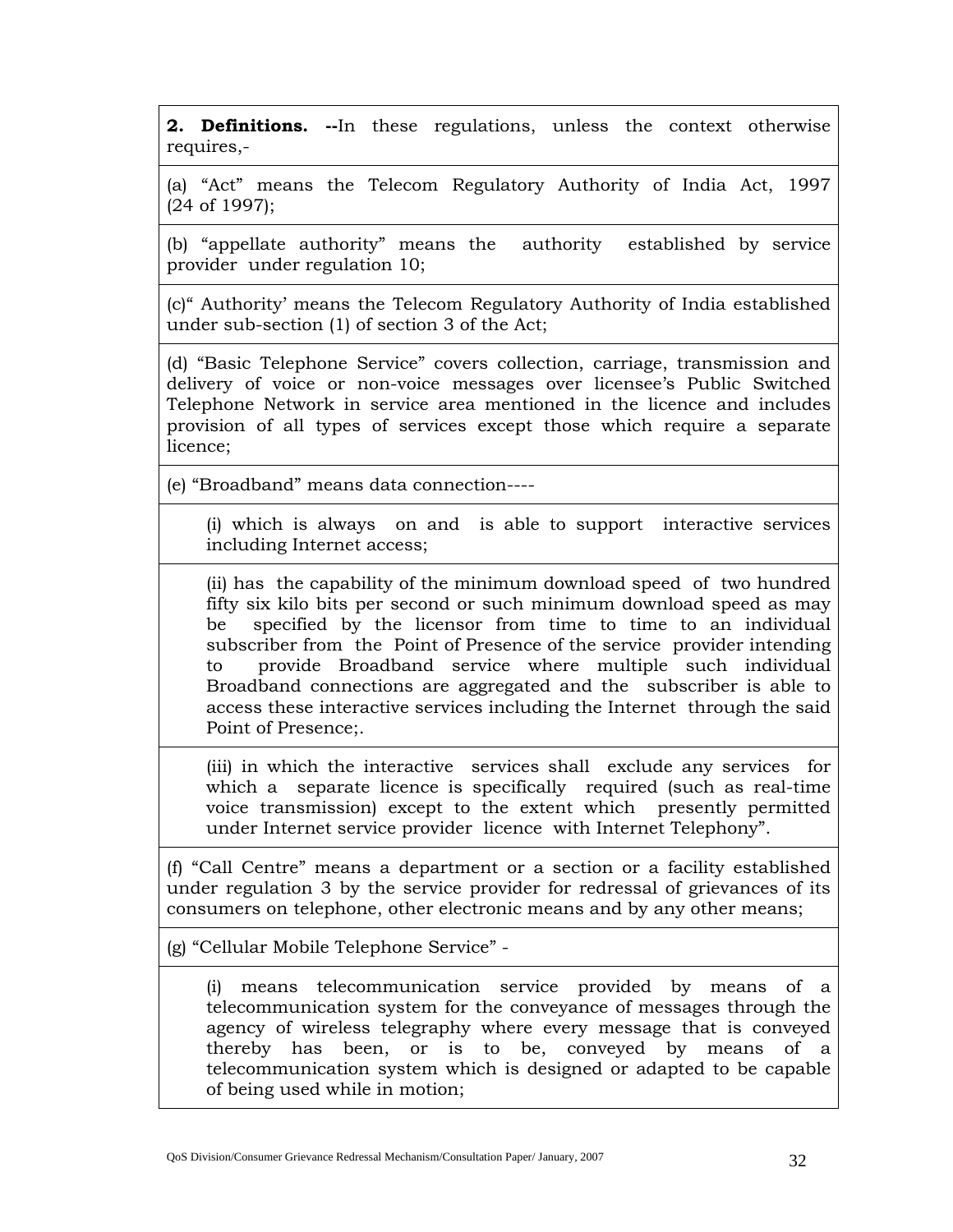(ii) refers to transmission of voice or non-voice messages over Licensee's Network in real time only but service does not cover broadcasting of any messages voice or non-voice, except Cell Broadcast which is permitted only to the subscribers of the service;

(iii) under which the subscriber (all types, pre-paid as well as post-paid) has to be registered and authenticated at the network point of registration and approved numbering plan shall be applicable;

(h) "consumer" means a consumer of a service provider under the Act and include customer and subscriber thereof ;

(i) "Internet service" means all types of Internet Access or Internet content services as provided in the licence;

(j) "Licence" means a licence granted or having effect as if granted under section 4 of the Indian Telegraph Act 1885 (13 of 1885) and Indian Wireless Telegraphy Act, 1933 (17 of 1933);.

(k) Manual " means the Manual of Practice for handling consumer complaints referred to in regulation 21;

(l) "Nodal Officer" means the officer appointed by a service provider under regulation 6;

(m) "Public Switched Telephone Network" means a fixed specified switched public telephone network providing a two-way switched telecommunications service to the general public;

(n) "regulations" means the Redressal of Consumer Grievances and Consumer Protection in Telecommunication Regulations, 2007;

(o) "Unified Access Services" -

(i) means telecommunication service provided by means of a telecommunication system for the conveyance of messages through the agency of wired or wireless telegraphy ;

(ii) refer to transmission of voice or non-voice messages over Licensee's Network in real time only but service does not cover broadcasting of any messages voice or non-voice, except, Cell Broadcast which is permitted only to the subscribers of the service;

(iii) the subscriber (all types, pre-paid as well as post-paid) of which has to be registered and authenticated at the network point of registration and approved numbering plan shall be applicable;

(p) all other words and expressions used in these regulations but not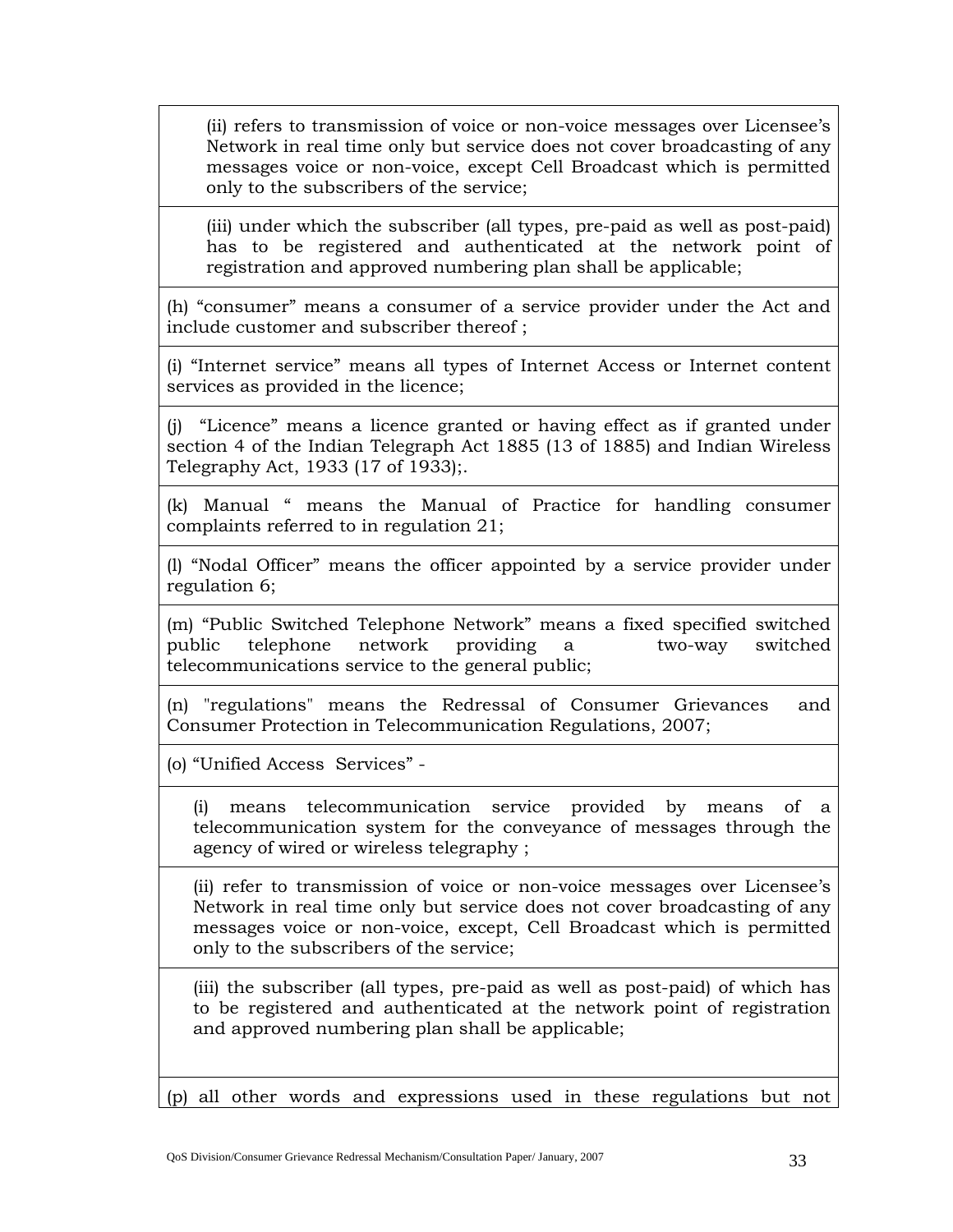defined, and defined in the Act and the rules and other regulations made there under , shall have the meanings respectively assigned to them in the Act or the rules or other regulations, as the case may be.

### **CHAPTER II REDRESSAL OF CONSUMER GRIEVANCES BY CALL CENTERS**

**3. Establishment of Call Centre.----**(1) Every service provider shall, within three months from the date of commencement of these regulations, establish a department or a section or a facility to be called as the "Call Centre" for redressal of grievances of its consumers through telephone, other electronic means and any other means :

 Provided that the Consumer grievance Redressal Mechanism set up at Call Center level in accordance with the instructions of the Government of India, Ministry of Communication and I.T. (Department of Telecommunications) Licensing Cell (Basic Services Group) vide No.16-6 200-BS-II dated the 22 September 2005 shall continue to be the Call Centre for the purposes of these regulations:

 Provided further that a service provider, who has been granted a licence after the commencement of these regulations, shall establish, simultaneously with provision of services, a department or a section or a facility to be called as the "Call Centre" for redressal of grievances of its consumers through telephone, other electronic means and any other means.

(2) Every service provider shall---

(a) employ,--

(i) at all times, sufficient number of officers or employees ;

(ii)such number of officers and employees at its Call Centres who are capable of communicating with the consumers in English language and Hindi language and in the local language of the area in which such service provider is providing services;

(b) earmark or allot or establish a basic telephone or cellular mobile number having sufficient lines or connections to be called as the "toll free number" or "consumer care number" or "help line number" at its Call Centres*;*

so as to ensure compliance with the Quality of Service benchmarks for the parameter "Response Time to the Customer for Assistance" both for percentage of calls answered electronically by interactive voice response system (IVRS) and percentage of calls answered by operator (voice to voice) specified in the Quality of Service for Basic and Cellular Mobile Service Regulations, 2005 dated the 1st July, 2005 (11 of 2005) published under F.No. 305-2/2005(QoS) Vol.II on the 8th July, 2005 and the Broadband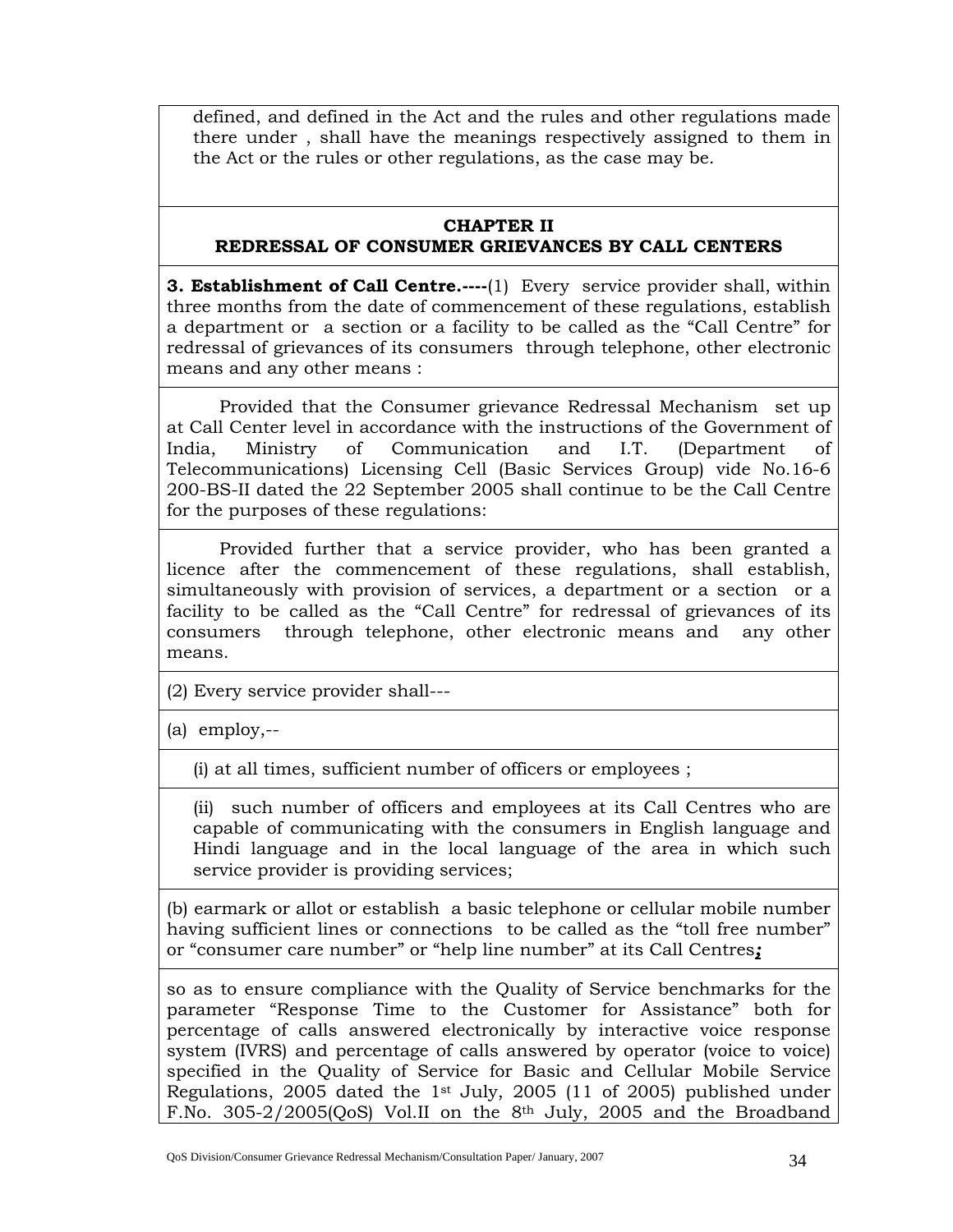Service Regulations, 2006 dated the 6<sup>th</sup> October, 2006 (11 of 2006) published under No.304-6/2004-QoS on the 10th October, 2006 in the Official Gazette, PART III, SECTION 4, as amended from time to time by Authority.

(3) No call charges shall be levied upon, or payable by consumers, for calls made to the "toll free number" or "consumers care number" or "help line number" or special number, as the case may be.

**4. Procedure for handling complaints of consumers by Call Centres.----** (1) Every service provider shall, ensure that the Call Centers, immediately on receipt of a complaint from a consumer, --

- (a) register such complaint by allotting a unique identification number to be called the docket number;
- (b) communicate, at the time of lodging the complaint, the unique identification number to be called docket number and the time of registration to the consumer;
- (c) record details in respect of such complaint;

(d) communicate ---

(i) through telephone or other electronic means or any other means; and

(ii) within the time limit specified in regulation 5,

the action taken to the consumer.

**5. Time limit for redressal of grievance of consumers.-----(1) Every service** provider shall ensure the compliance of all the benchmarks for the parameters within the time limit specified in the Quality of Service for Basic and Cellular Mobile Service Regulations, 2005 dated the 1st July, 2005 (11 of 2005) published under F.No. 305-2/2005(QoS) Vol.II on the 8th July, 2005 and the Broadband Service Regulations, 2006 dated the 6th October, 2006 (11 of 2006) published under No.304-6/2004-QoS on the 10th October, 2006 in the Official Gazette, PART III, SECTION 4, as amended from time to time by Authority:

Provided that in case a service provider fails to comply the benchmarks for the parameters within the time limit specified in the regulations referred to in this regulation, every complaint relating to noncompliance of any of the benchmarks for the parameters within the time limits specified in the said regulations shall, without prejudice to the provisions of the Act or any regulation made or Directions issued thereunder or any action which may be taken under the Act or any regulation or Direction made thereunder, be redressed within three days after the expiry of such time limit or making of the complaint, whichever is later: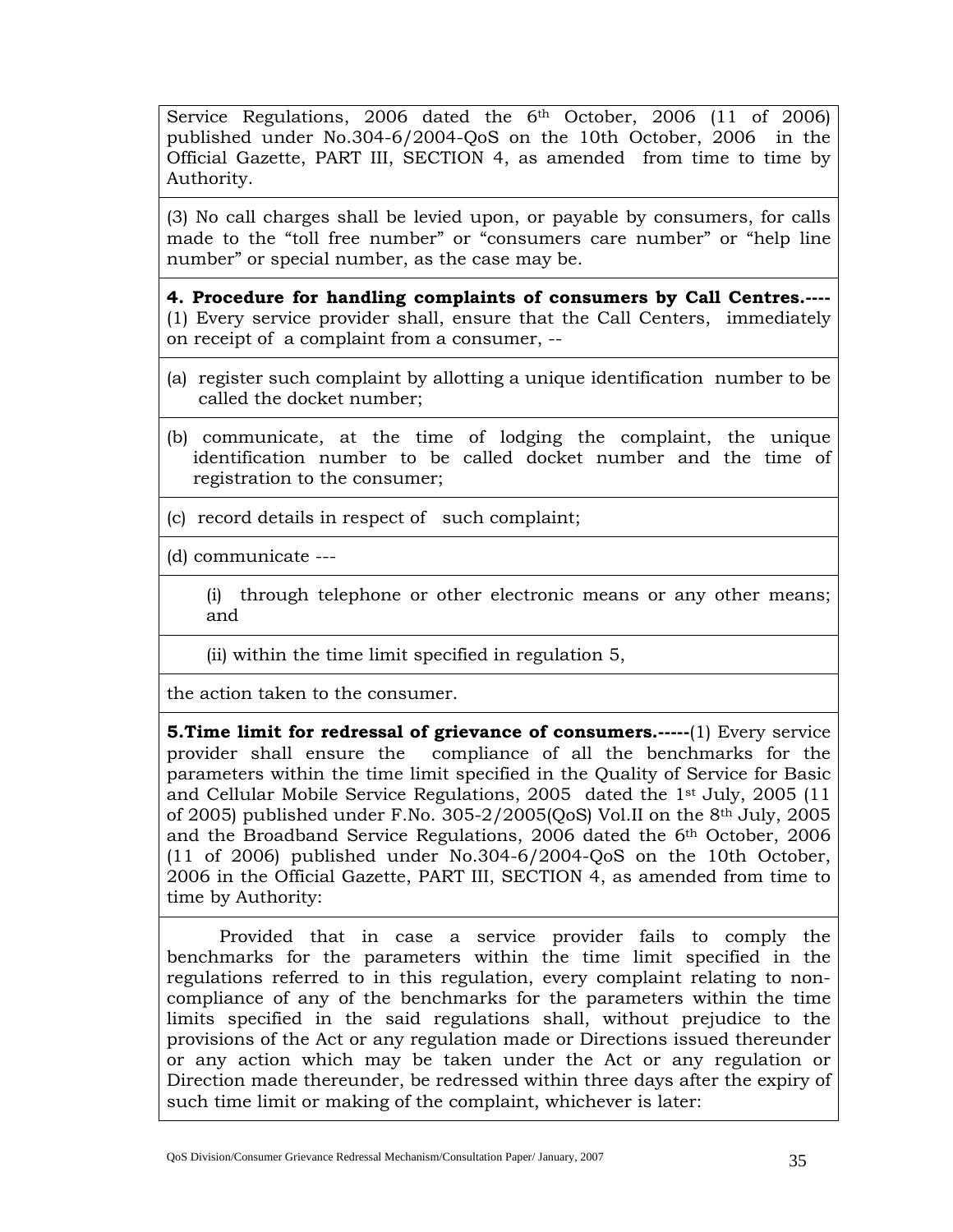Provided further that in case where no such parameter or time limit relating to fault or disruption of service has been specified in the Quality of Service for Basic and Cellular Mobile Service Regulations, 2005 dated the 1st July, 2005 (11of 2005) and the Broadband Service Regulations, 2006 (11 of 2006) for redressal of complaints, all such complaints shall be redressed within three days from the date of registration of complaint:

 Provided also that in cases where no parameter or time limit has been specified in these regulations or any other regulations made under the Act for redressal of complaints, all such complaints, shall be redressed within seven days from the date of registration of complaint:

 Provided also that in case lesser time limit has been specified by any other law for the time being in force or other regulations made under the Act or by the licensor or by the service provider for redressal of grievance, the Call Centre shall redress the grievances of the consumer within such lesser time.

(2) The Schedule annexed to these regulations, inter alia, specifies the parameters and benchmarks relating to quality of service mentioned in the regulations referred to in sub-regulation( 1).

### **CHAPTER III**

### **REDRESSAL OF CONSUMER GRIEVANCES BY NODAL OFFICERS**

**6. Appointment or designation of Nodal Officer(s)**.---(1) Every service provider shall, within one month from the date of commencement of these regulations, appoint or designate any of his employees or officers as one or more Nodal Officer(s) as may be considered necessary in each of his licence service area for the purposes of these regulations:

 Provided that a service provider, who has been granted a licence after the commencement of these regulations, shall appoint or designate simultaneously with provision of services, any of his employees or officers as one or more Nodal Officer(s) as may be considered necessary in each of his licence service area for the purposes of these regulations:

(2) Every service provider shall, immediately on appointment or designation of a Nodal Officer, give a public notice in English language and Hindi language and in the local language of the area in which such service provider is providing services and indicating therein the name of the Nodal Officers, his address and telephone number, e-mail address, facsimile number and other mode of contacting him:

 Provided that in case of change of Nodal officer or his address, the name of the Nodal Officer, his address and telephone number, e-mail address, facsimile number and other mode of contacting him shall be intimated by public notice in the same manner as provided in these regulations.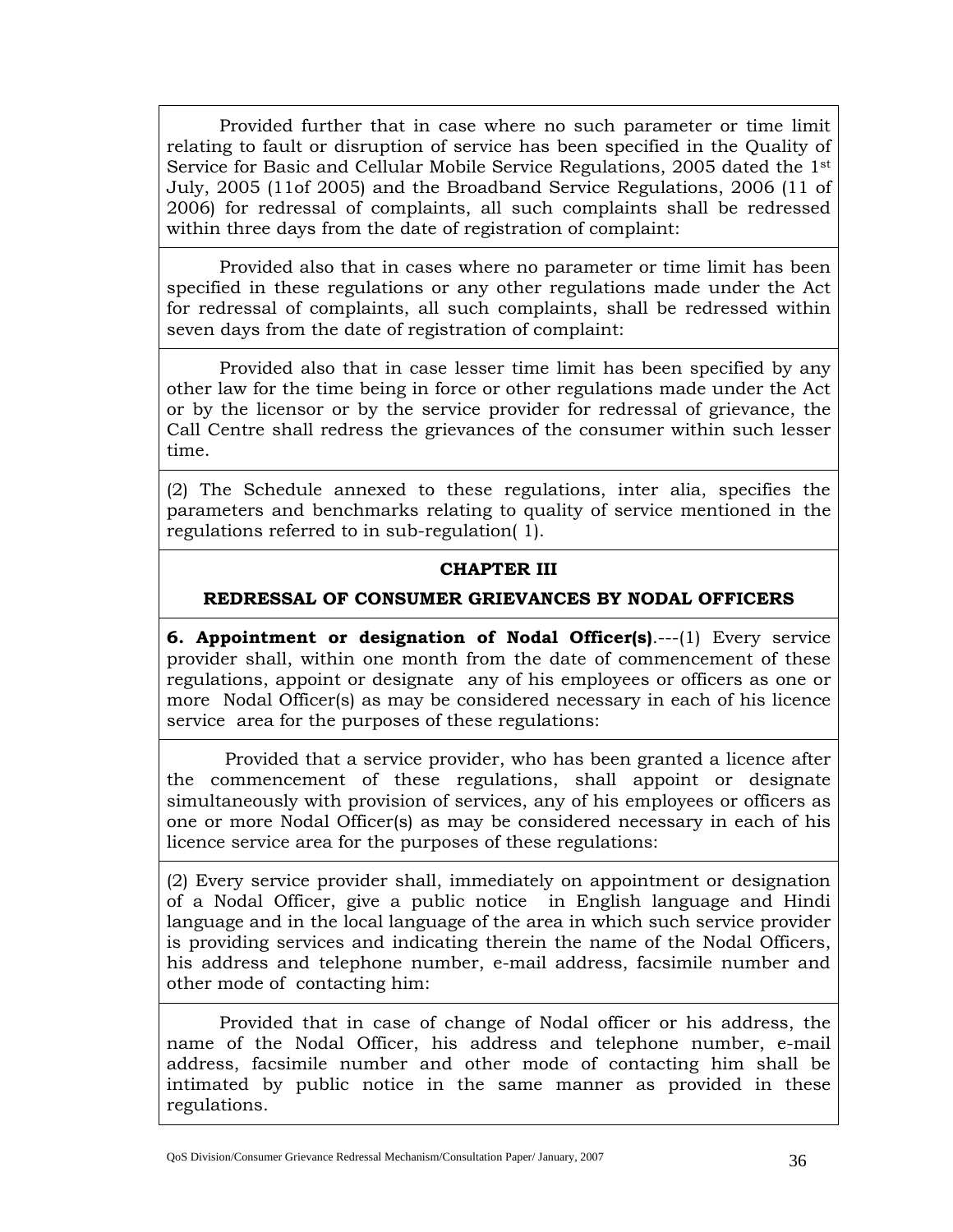(3) Every service provider shall appoint or designate such number of Nodal Officers under sub-regulation (1) and for such area as may be considered by it necessary for Nodal Officer being easily accessible and available for redressal of grievance of the consumers.

**7. Redressal of Consumer Grievances by Nodal Officers.------** In case a consumer is not satisfied with the redressal of his grievance by the Call Centre, such consumer may approach, through writing, telephone, other electronic means and any other means, the Nodal Officer of the service provider for redressal of his grievance.

**8. Handling of complaints of consumers by Nodal Officers.----** Every Nodal Officer shall, ----

(a) act as the public grievance officer of its service provider;

(b) remain available and accessible to the consumers during the normal working hours of the service provider at the address made available by public notice to the public.

(c) register every complaint lodged by the consumers;

(d) issue an acknowledgement to the concerned consumer within two days of the receipt of the complaint indicating therein the complaint number or unique number, as the case may be.

(e) communicate, within the time limit specified in regulation 9, the decision taken to the consumer immediately after taking the remedial measure for redressal of the complaint.

**9. Time limit for redressal of complaints by Nodal Officer.-----** The Nodal Officer shall redress the grievances of the consumer within ten days of the registration of the complaint under clause (c) of regulation 8:

 Provided that complaints relating to fault or disruption of service shall be redressed within three days from the date of registration of complaint under clause (C) of regulation 8:

 Provided further that in case lesser time limit has been specified by any other law for the time being in force or other regulations made under the Act or by the licensor or by the service provider for redressal of grievance, the Nodal Officer shall redress the grievances of the consumer within such lesser time.

### **CHAPTER IV APPEAL TO APPELLATE AUTHORITY OF SERVICE PROVIDER FOR REDRESSAL OF CONSUMER GRIEVANCES**

**10. Establishment of appellate authority.** ----(1) Every service provider shall establish, within three months from the date of commencement of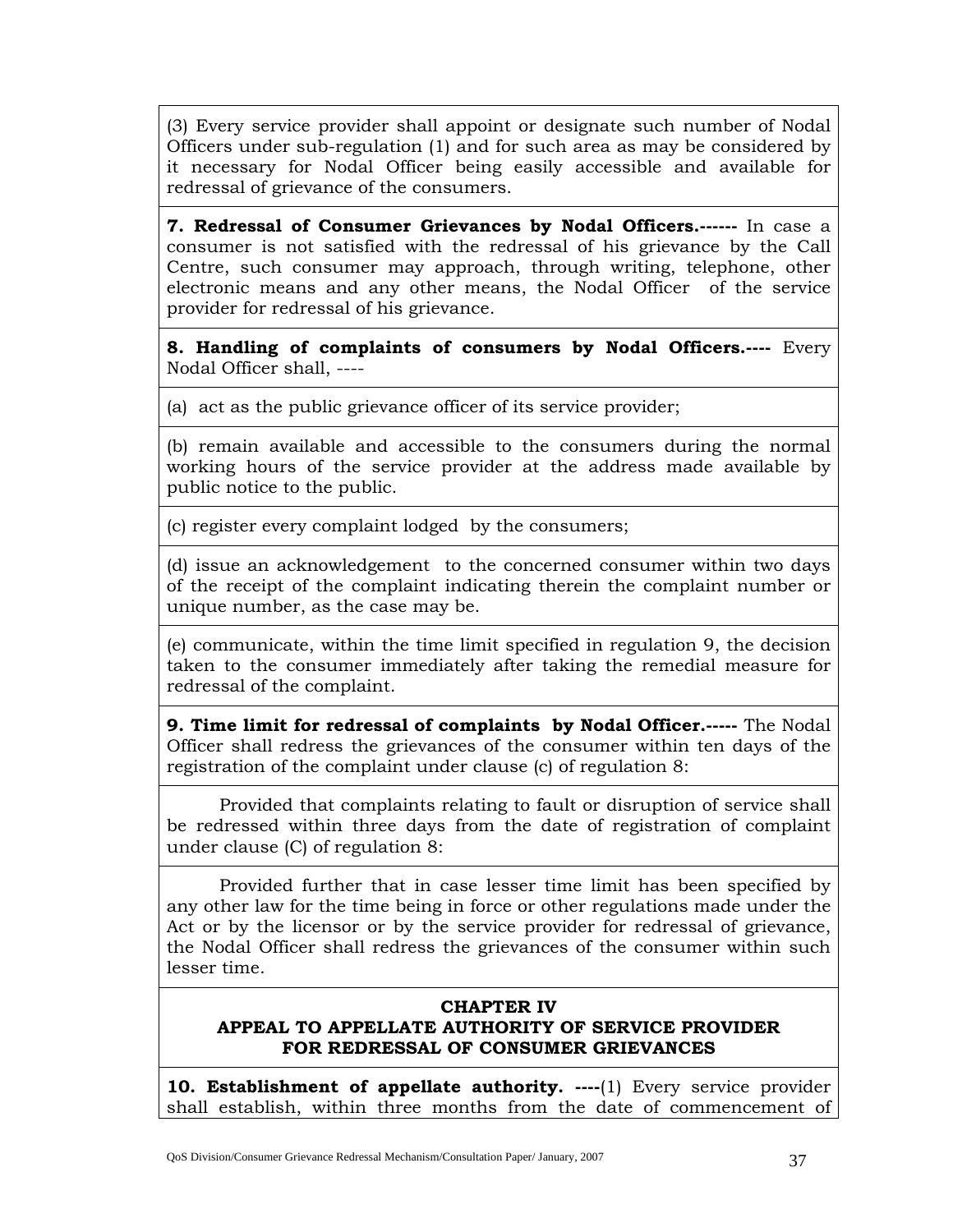these regulations one or more appellate authority, in each of his licensed service area to hear and dispose off the appeals filed under sub-regulation (1) of regulation 11.

 Provided that the Consumer grievance Redressal Mechanism set up at an Appellate Authority level within the company in accordance with the instructions of the Government of India, Ministry of Communication and I.T. (Department of Telecommunications) Licensing Cell (Basic Services Group) vide No.16-6 200-BS-II dated the 22 September 2005 shall continue to be the appellate authority for the purposes of these regulations:

 Provided further that a service provider, who has been granted a licence after the commencement of these regulations, shall establish, simultaneously with provision of services, one or more appellate authority, in each of his licensed service area for the purposes of these regulations.

(3) Every service provider shall, immediately on establishment of appellate authority, give a public notice in English language and Hindi language and in the local language of the area in which such service provider is providing services indicating therein, the address of the appellate authority and telephone number, e-mail address, facsimile number and other mode of contacting the Secretary of the appellate authority and the procedure for filling the appeal and the address of the appellate authority shall be displayed at all the offices and website of the service provider.

**11. Appeal to appellate authority of service provider for redressal of consumer grievances.**---------(1) In case a consumer is not satisfied with the redressal of his grievance by the Nodal Officer or his complaint remains to be redressed or no reply is received within the period specified in regulation 9, such consumer may, in writing, make, an appeal to the appellate authority of the service provider for redressal of his grievance.

(2) Every appeal under sub-regulation (1) shall be filed within three months after the expiry of the time limit specified in regulation 9.

 Provided that the appellate authority may entertain any appeal after the expiry of the said period of three months if it is satisfied that there was sufficient cause for not filing it within that period.

**12. Composition of appellate authority for redressal of grievances of the consumers.-----**The appellate authority shall consist of one person only (hereinafter referred to as the presiding officer) to be appointed by the service provider.

**13. Eligibility for appointment as presiding officer of the appellate authority.** -------- (1) The service provider shall appoint a presiding officer from amongst persons of ability and integrity who have special knowledge of, and professional experience in, telecommunication, industry, finance, accountancy, law, management or consumer affairs.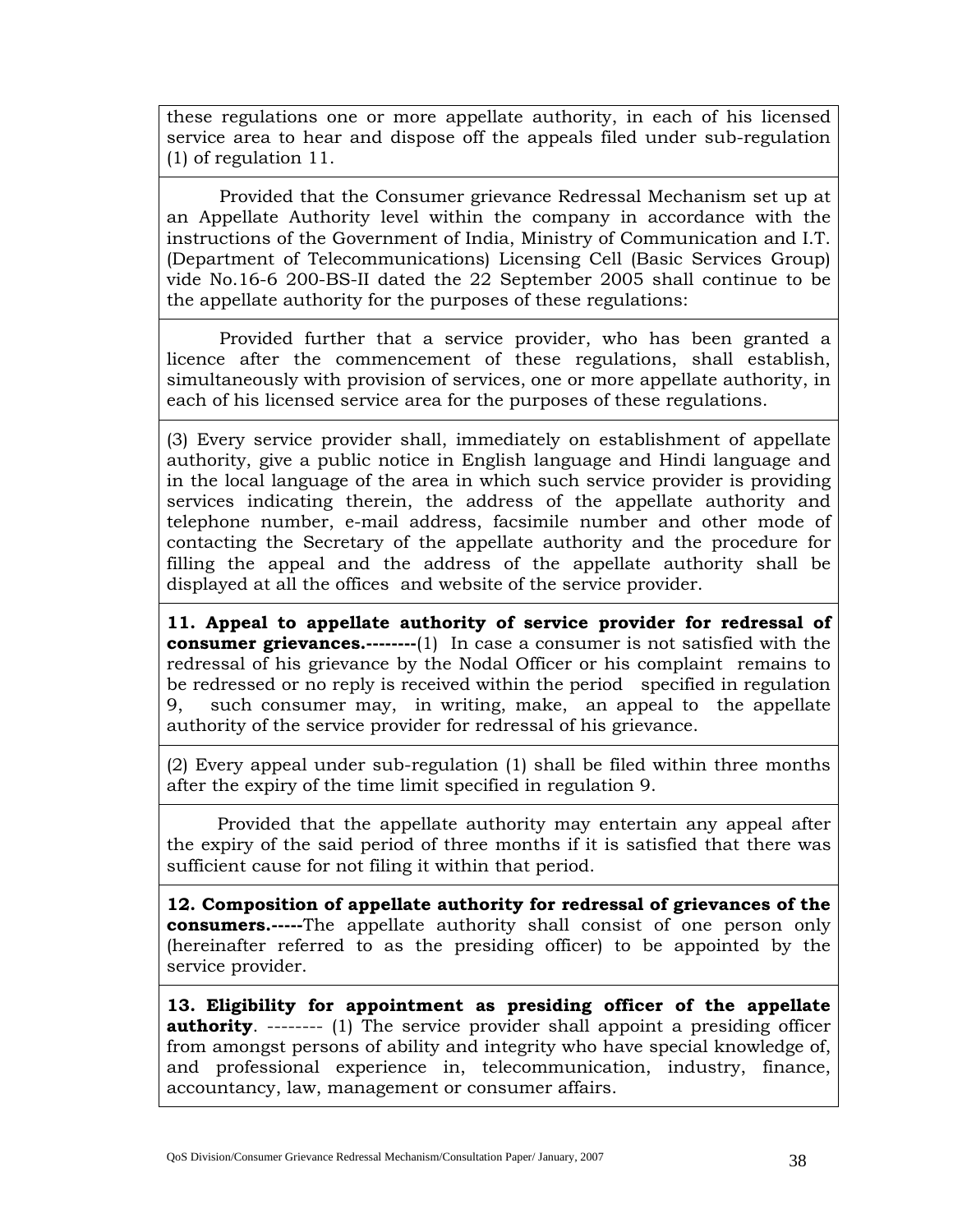(2) Every service provider shall, within one week from the date of appointment of a person as presiding officer, intimate the details of the person so appointed to the Authority:

 Provided that the Authority may call for further details about such appointment of the presiding officer of the appellate authority and the service provider shall submit such information to Authority within such time as it may specify in this regard.

**14. Tenure of presiding officer of the appellate authority.---------** The presiding officer of the appellate authority shall hold office for a period not exceeding three years.

**15. Remuneration.------**(1)The remuneration and other allowances payable to the presiding officer shall be determined by the service provider from time to time .

(2) The remuneration and other expenses of the appellate authority shall be borne by the service provider.

**16. Secretariat of appellate authority.--------** (1)The service provider shall appoint or designate one of his officers or employees as Secretary to the appellate authority.

(2) The service provider shall provide a Secretariat and required supporting staff and office accommodation for the appellate authority to discharge its functions under these regulations.

**17. Disposal of appeal by appellate authority**.----(1) Every appeal to the appellate authority shall be made in writing in duplicate, in the Form-A annexed to these regulations.

(2) Every service provider shall make available,----

(a) at every office of the service provider, Nodal Officer and appellate authority, and at the sales outlets;

(b) at the website of the service provider for download by consumer,

the Form-A referred to in sub-regulation (1) free of charge, to the consumer for filing appeal.

(3) The presiding officer of the appellate authority shall ensure uniformity in the procedure for deciding appeals by it under these regulations and for this purpose, every appeal received shall be registered in the office of the appellate authority and be allotted a serially numbered for each year and shall, as far as may be, referred e.g. C.G.A No. 1/2007, 2/2007…1/2008.

(4) The Secretary of the appellate authority shall,-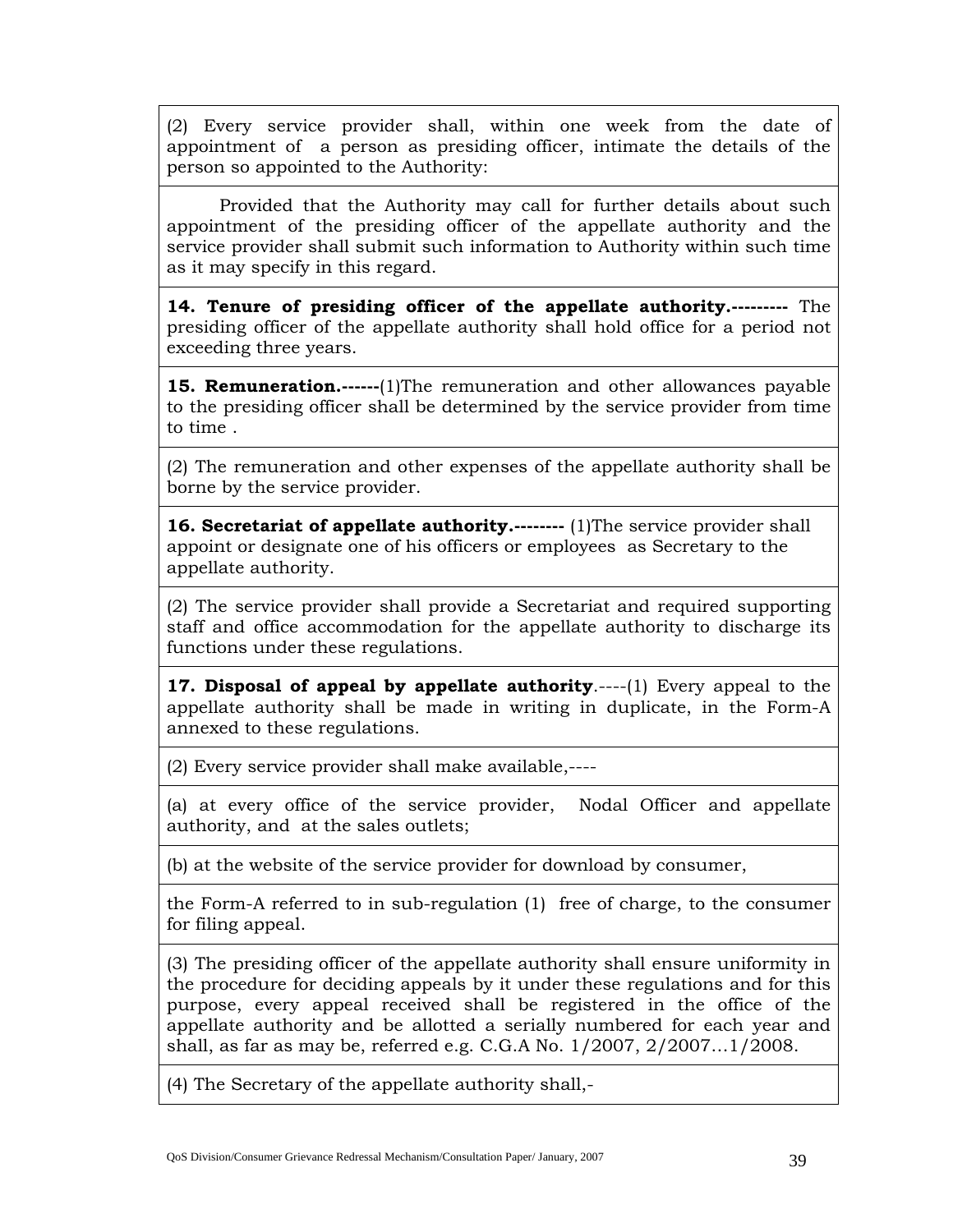(a) send, within five days of receipt of an appeal , an acknowledgement to the appellant indicating the serial number of appeal registered and allotted in sub regulation (3);

(b) forward, within five days of receipt of an appeal, a copy of the appeal to the concerned service provider for filing reply.

(5) The service provider shall, within fifteen days from the date of registration of the appeal in sub-regulation (3), file in writing its reply.

(6) In case the service provider fails to file his reply within the period specified in sub-regulation (5), the appellate authority shall proceed on the basis of the material available on record.

(7) The appellate authority may call for, any information, document or record of the service provider or from the appellant relevant and necessary for examination and disposal of the appeal.

(8) The service provider and appellant shall provide such information, document or record as the appellate authority may call for under subregulation (7).

(9) The appellate authority shall, on receipt of the reply under subregulation (5) from the service provider and on the basis of information, document or record and after conducting such inquiry as the appellate authority may consider necessary, and after affording reasonable opportunity of hearing to the parties, dispose the appeal by passing an order in writing and shall state the points for determination, the decisions thereon and the reasons for the decision.

(10). The appellant, being consumer may, either appear in person or authorize any of his representative to present his case or send his representation with a request to dispose off the appeal without having being present in person.

(11). The service provider, may authorize one or more of its officers or employees to present its case.

 Provided that in case the appellate authority, while deciding the appeal, comes to the conclusion that the appellant has sustained any loss due to non-redressal or delay in redressal of his grievances, it may pass appropriate orders for compensation to the appellant for any loss which he sustains through the non-redressal or delay in redressal of his grievances:

 Provide further that no such compensation shall be given for any remote and indirect loss or damage sustained by the appellant by his reason of non-redressal or delay of his grievances:

 Provided also that in case a party fails to furnish such information, document or record, the appellate authority, on being satisfied that the party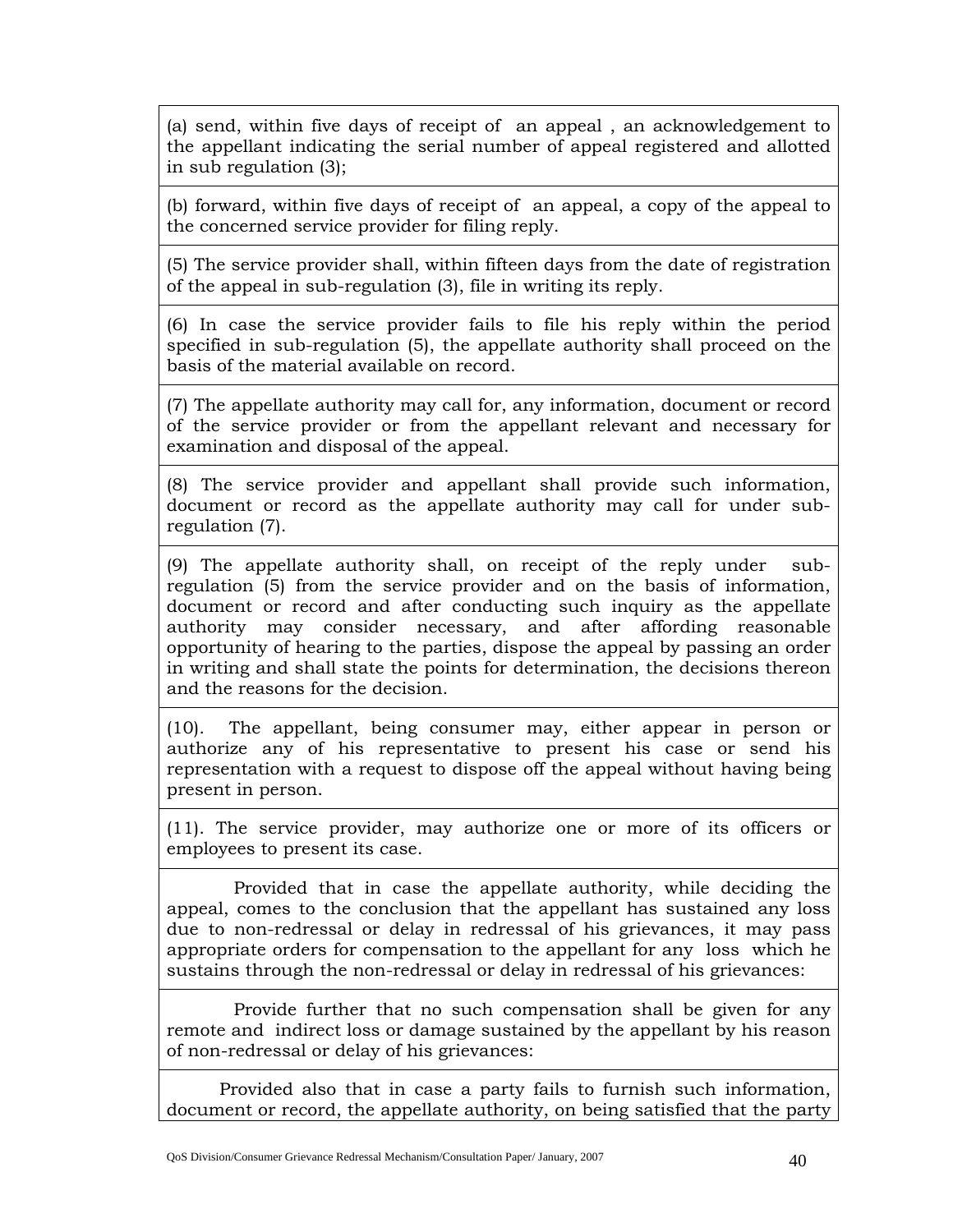in possession of the record is withholding it, it may decide the appeals after appraising the material available on record and decide the appeal to the best of his judgment on merits:

 Provided also that in case the service provider fails to appear before the appellate authority on the date fixed for hearing, the appellate authority may proceed ex-parte and decide the appeals on merits:

(12) The appellate authority shall decide every appeal within one month from the date of filing the appeal and pass order thereon stating the points for determination, the decisions thereon and the reasons for the decision.

(13) The order of the appellate authority shall be communicated in writing within seven days of the order to the appellant and service provider.

(14) The service provider shall comply with the order of the appellate authority within fifteen days from the date of receipt of the order and report compliance thereof to the appellate authority.

(15) The appellate authority may decide any appeal consent between the parties at any stage of the proceedings before it and the same shall be treated as withdrawn.

(16) The appellate authority shall not entertain a complaint if it pertains to the same subject matter for which any proceedings before any court, or any other consumer Forum is pending or a decree, award or a final order has already been passed by any competent court, or forum.

**18. Reporting requirements.------** (1) The appellate authority will keep a record of consumer grievances reported to it and the decisions thereof.

(2) The appellate authority shall submit, by the  $15<sup>th</sup>$  October and the  $15<sup>th</sup>$ April of every financial year or at such shorter interval, as the Authority may specify from time to time, a report, mentioning therein -----

(a) the number of appeals received;

(b) number of appeals pending;

(c) number of appeals disposed off; and

(d) such other particulars, as may be required by the Authority, for discharge of its functions under the Act,

during the six preceding months immediately preceding month in which the report is required to be submitted to the Authority.

(3) A copy of report referred to in sub-regulation (2) shall be forwarded to the licensor and the service provider.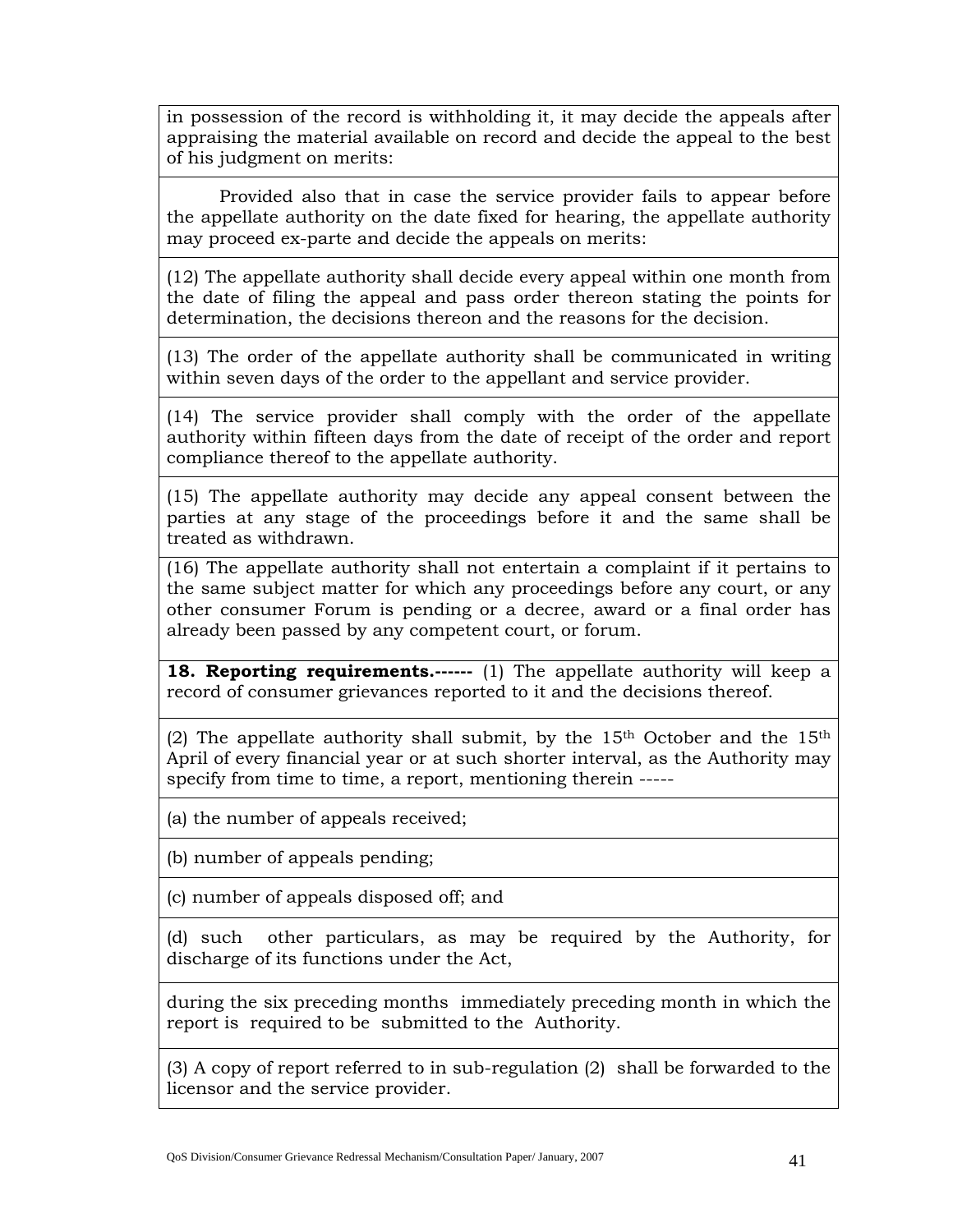**19**.**Status of appeals.----** Every service provider shall exhibit the status and details of appeals pending within and after the expiry of the time limit specified in sub-regulation (12) of regulations 17 at its website.

### **CHAPTER V COMPLAINTS FORWADED BY AUTHORITY TO SERVICE PROVIDER FOR REDRESSAL OF CONSUMER GRIEVANCES**

**20. Complaints forwarded to service providers by Authority.-----**(1) The Authority may, without prejudice to the provisions contained in the Telecom Regulatory Authority of India Act, 1997 (24 of 1997), forward to the service providers for redressal the complaints--

(a) being the complaints alleging violation of regulation or directions or orders made by it under the Telecom Regulatory Authority of India Act, 1997(24 of 1997);

(b) being the complaints of consumers which are generic in nature;

(c) being the complaints alleging practices of service providers adversely affecting the interest of consumers.

(2) The service provider shall investigate and find out root cause of all such complaints forwarded by the Authority under sub-regulation (1) and resolve or redress such complaints within one month from the date of forwarding of the complaints by the Authority.

(3) The service provider shall inform the concerned consumers regarding resolution or redressal of the complaint within one month from the date of forwarding of the complaints by the Authority.

(4) In case the investigation and root cause of the issues raised in the complaints forwarded by the Authority under sub-regulation (1) reveal general deficiency or systemic inadequacy in the practice and procedure or operation adopted by, or on the part of the service provider, the service provider shall take remedial measure in respect of all such similarly placed consumers and intimate to the Authority within one month of forwarding such complaint under sub regulation (1) such general deficiency or systemic inadequacy and remedial measures.

### **CHAPTER VI**

### **OBLIGATION OF SERVICE PROVIDER FOR CONSUMER EDUCATION AND PREVENTION OF GREVIENCES**

**21. Obligation to maintain Manual of Practice for handling consumer complaints.------**(1) Every Service provider shall publish a "Manual of Practice for handling consumer complaints" containing following information relating to Basic Telephone Service, Cellular Mobile Telephone Service and Broadband Service, namely: -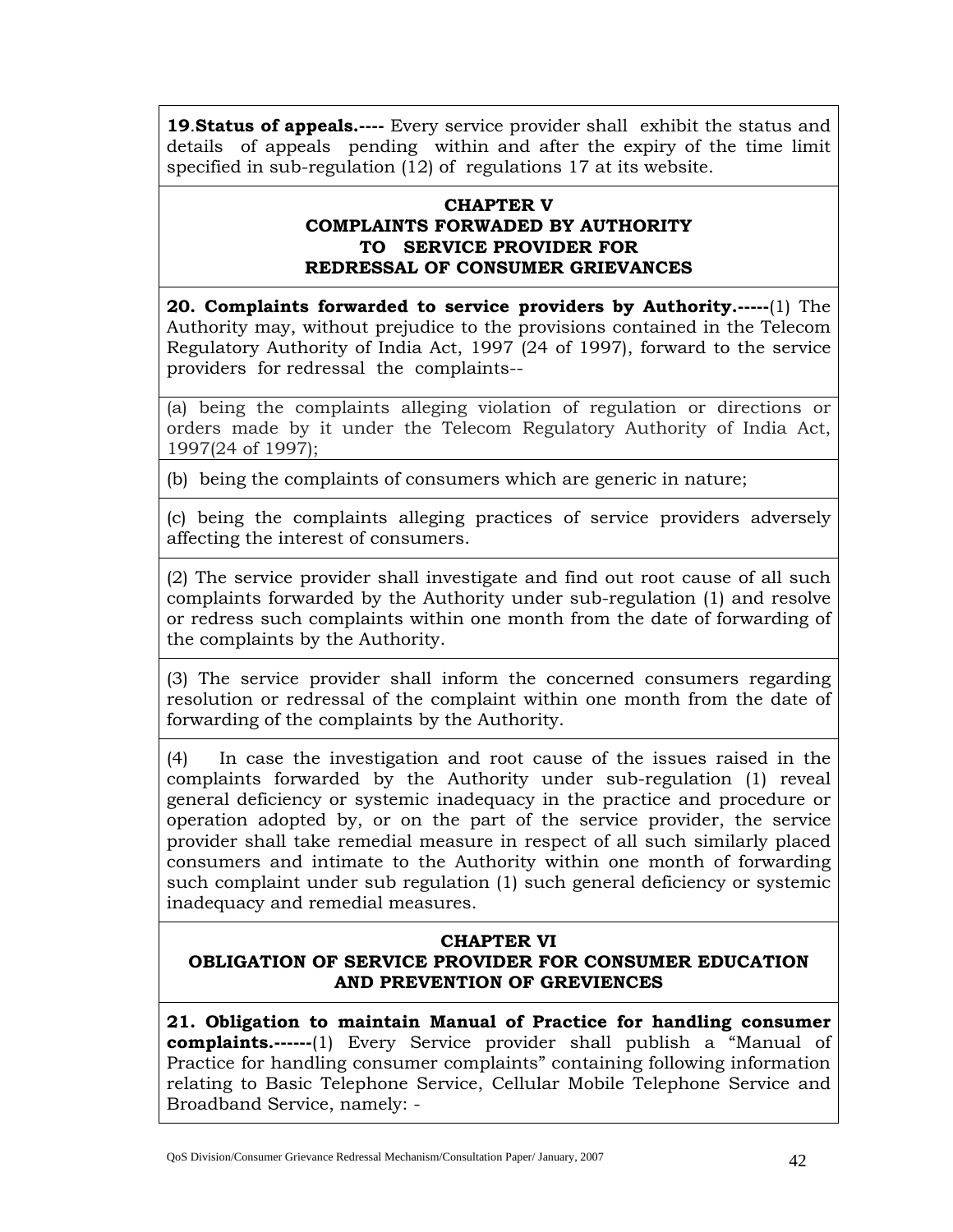(a) name and address of the service provider;

(b) terms and conditions of service offered by the service provider;

(c) Call Centre or Helpline Number or customer care number or toll free number; name, designation, e-mail, contact number, FAX and address of Nodal Officer(s) and appellate authority;

(d) a description under the heading "Dear Customer do you know" containing that -

(i) no migration fee for migrating to any tariff plan;

(ii) no increase in tariff permitted for a period of 6 months from the date of enrolment of the subscriber under a tariff plan;

(iii) no charge will be levied for any service without explicit consent of the customers;

(iv) refund of Security Deposit to be made within sixty days, otherwise eligible for interest at the rate of ten per cent per annum;

(v) the rebate in rent due to delay in rectifying the fault beyond minimum specified period, subject to regulations, directions and orders of the Telecom Regulatory Authority of India;

(e) procedure for shifting and transfer of telephone, provision of accessories and customer premises equipment;

(f) information about service availability and coverage for cellular mobile service;

(g) complaint redressal mechanism (including complaint redressal procedure and the time limit for the redressal of grievances by the Call Centre, Nodal Officer and appeal filing and disposal of appeal by appellate authority);

(h) an Annexure I to the Manual containing text of the Quality of Service Benchmarks, in particular the following benchmarks for Basic Service (wire line) specified in clause (i) of regulation 4 of the Regulation on Quality of Service of Basic and Cellular Mobile Telephone Services, 2005' (11 of 2005), as amended from time to time, namely:--

(A) Benchmark against S.No.1 relating to Provision of a telephone after registration of demand;

(B) Benchmark against S.No.3 relating to Fault repair by next working day;

(C) Benchmark against S.No.8 relating to Shifts;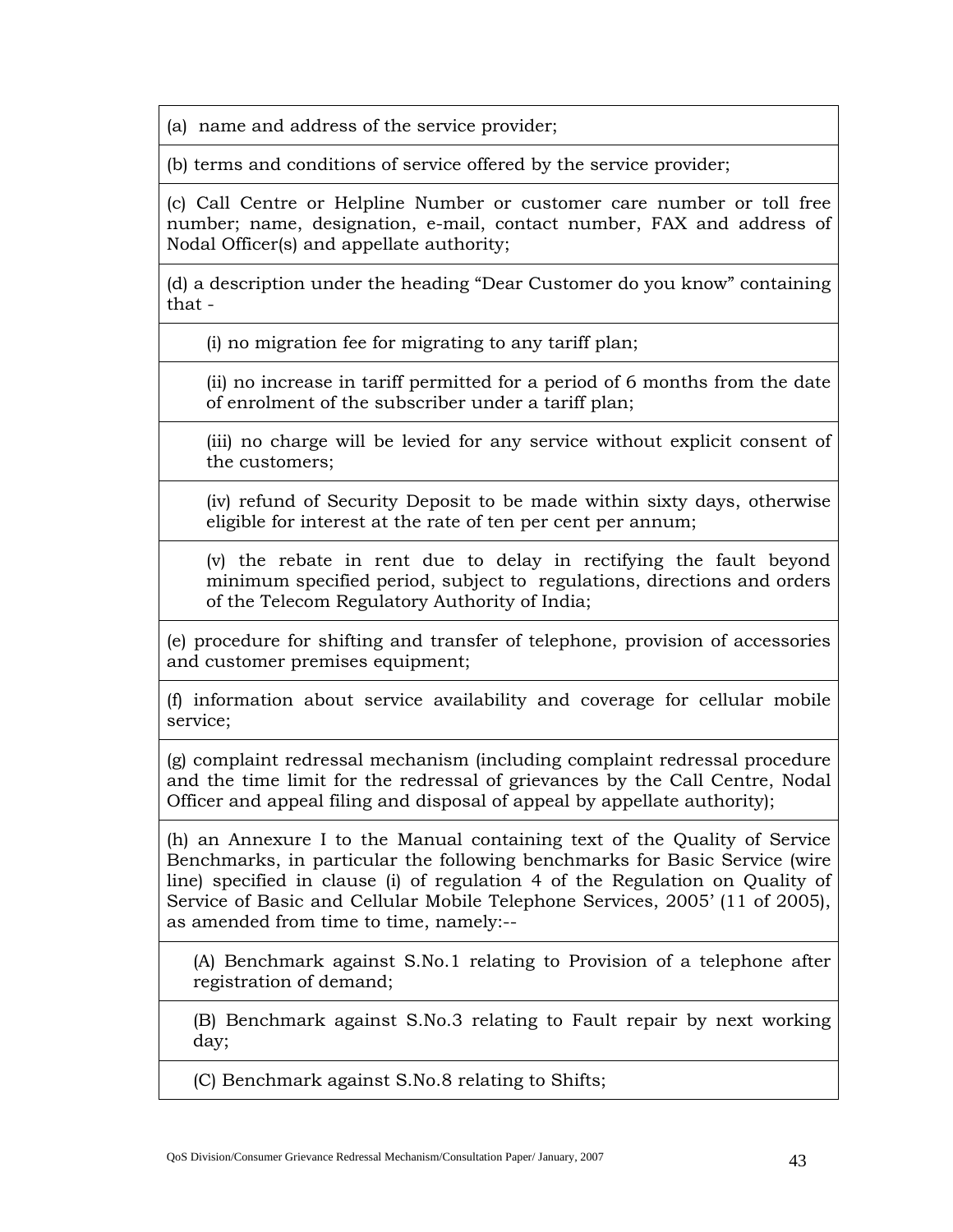(D) Benchmark against S.No.8 relating to Closures;

(E) Benchmark against S.No.9 relating to Response Time to the customer for assistance;

(F) Benchmark against S.No.10 relating to Time taken for refund of deposits after closures.

(i) an Annexure II to the Manual containing text of the Quality of Service Benchmarks, in particular the following benchmarks for Cellular Mobile Telephone Service (Wireless) specified in clause (ii) of regulation 4 of the Regulation on Quality of Service of Basic and Cellular Mobile Telephone Services, 2005' (11 of 2005), as amended from time to time, namely:--

(A) Benchmark against S.No.A (v) relating to Call Drop Rate;

(B) Benchmark against S.No.A(vi) relating to Percentage of connections with good voice quality;

(C) Benchmark against S.No.B(i) relating to % age of calls answered by operator (voice to voice);

(D) Benchmark against S.No.C(ii) relating to % age of billing complaints resolved within 4 weeks;

(E) Benchmark against S.No.C(iii) relating to Period of all refunds/ payments due to customers from the date of resolution of complaints;

(j) an Annexure III to the Manual containing text of the Quality of Service Benchmarks, in particular the following benchmarks for Broadband Service specified in regulation 3 of the Quality of Service of Broadband Service Regulations, 2006' (11 of 2006), as amended from time to time, namely:--

(A) Benchmark against S.No.i relating to service provisioning/ activation time;

(B) Benchmark against S.No.(ii) relating to Fault repair/ restoration time;

(C) Benchmark against S.No.(iii) relating to Billing performance;

(D) Benchmark against S.No.(iv) relating to Response time to the customer for assistance;

(E) Benchmark against S.No.(v)(b) relating to Broadband Connection Speed (download).

(k) right of consumer for termination or disconnection of the service;

(l) the amount to be deducted, whether as an administrative expenses or otherwise, from the total pre-paid value of service ;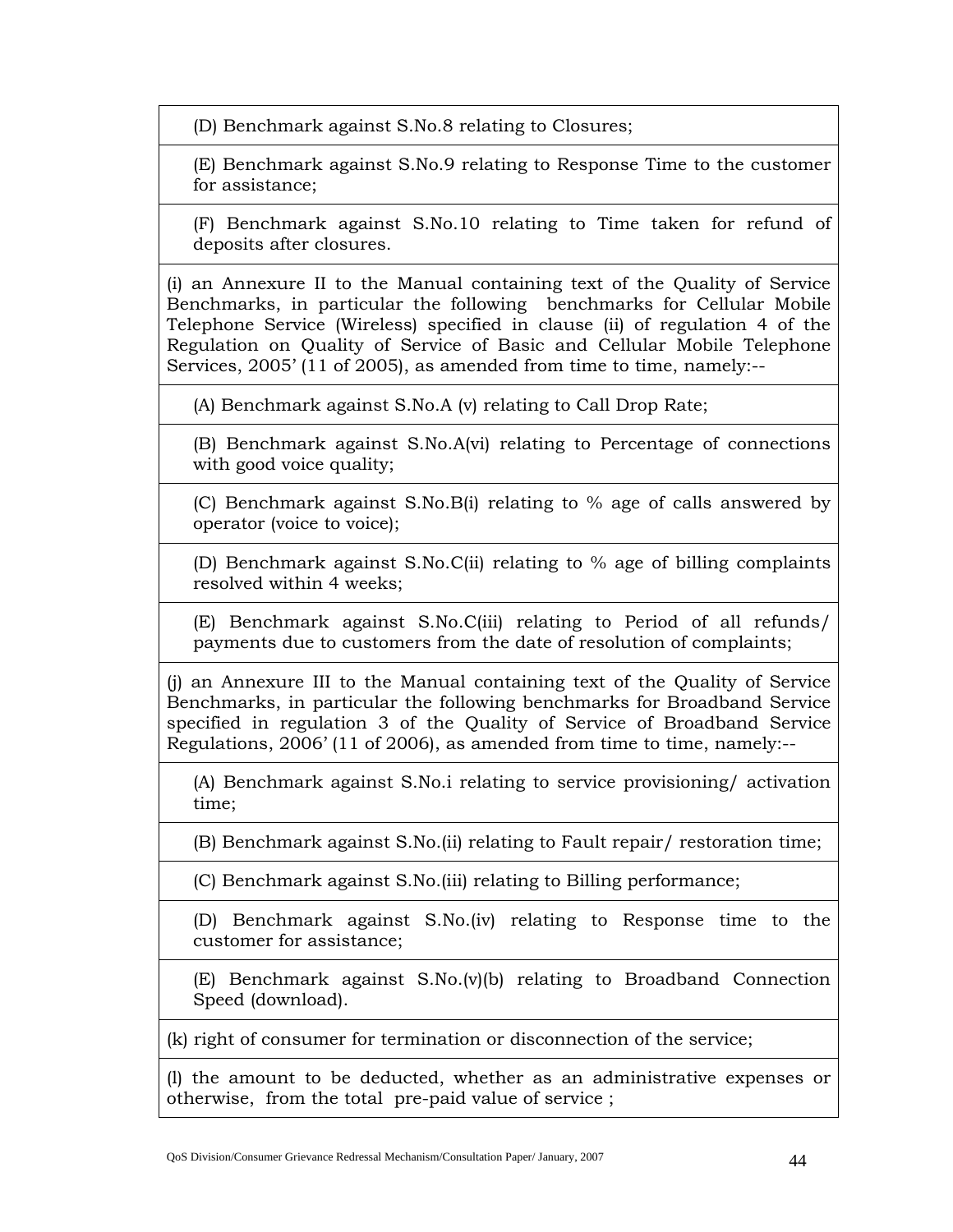(m) provisions of these regulations, in particular affecting the rights of the consumers;

(n) the duties and obligations of the service provider under these regulations;

(o) any other information which may be affecting the consumers.

 Provided that the service provider may include the annexure I or annexure II or annexure IIII in the Manual, which relate to the services provided by him.

(2) The Manual shall be prepared in English language and Hindi language and language of the State in which, telephone wire line, Cellular Mobile Telecom service and Broadband Service, is provided to the consumer.

(3) The Manual shall be available for reference at every office of the service provider, call center, customer care center, help desk, Nodal Officer(s) and appellate authority, and at the sales outlets and also at the website of the service provider and also by any other mode which the service provider may consider appropriate.

 (4) A copy of Manual certified by the service provider "as true copy" as thereof shall be filed with the Authority within three months from the date of commencement of these regulations:

 Provided further that a service provider, who has been granted a licence after the commencement of these regulations, shall file, within three months of providing services, a copy of manual certified by the service provider "as true copy" thereof.

**22**. **Providing usage details in respect to Pre-paid mobile connections**. – Every service provider shall, on the request from any consumer who has been provided pre-paid mobile connection, supply such consumer, at a reasonable price, the itemized usage charges showing actual service usage details in terms of all call data records including value added services, premium rate services and roaming charges, and their monetary value etc.

### **CHAPTER VII MISCELLENEOUS**

**23. Application of other laws not barred.-------**The provisions of these regulations shall be in addition to, and not in derogation of, any other law for the time being in force.

**24. Right of consumers to seek redressal under the Consumer Protection Act, 1986 or any other law for the time being in force.-----** (1) The provisions of these regulations are in addition to any right conferred upon the consumers under the Consumer Protection Act, 1986 or any law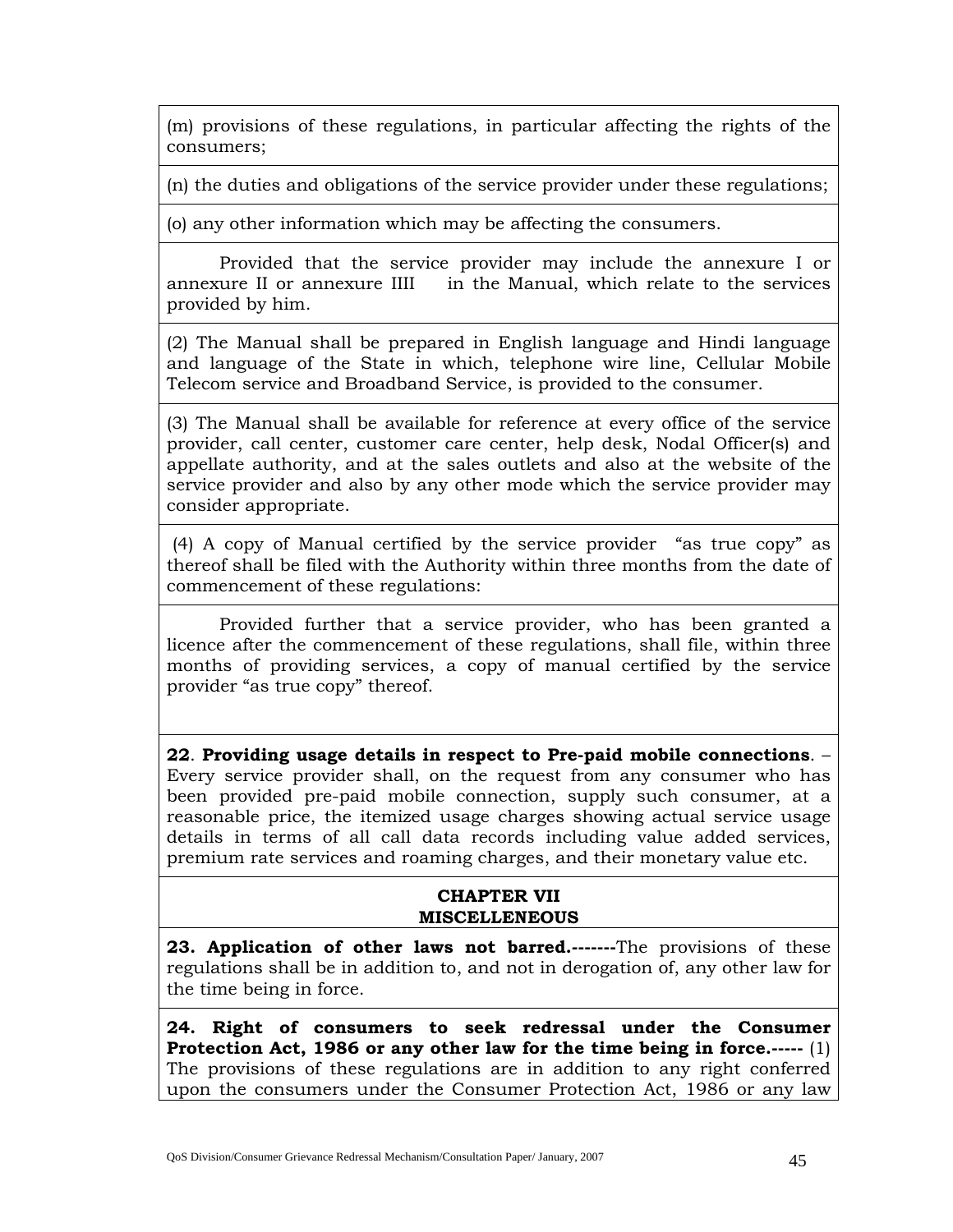for the time being in force.

(2) The consumer may, at any time,--

- (a) during pendency of redressal of his grievance, whether by filing of complaint or appeal, under these regulations;or
- (b) before filing of complaint or appeal, under these regulations,

exercise his right conferred upon him under the Consumer Protection Act, 1986 or any law for the time being in force and seek redressal of his grievance under that law.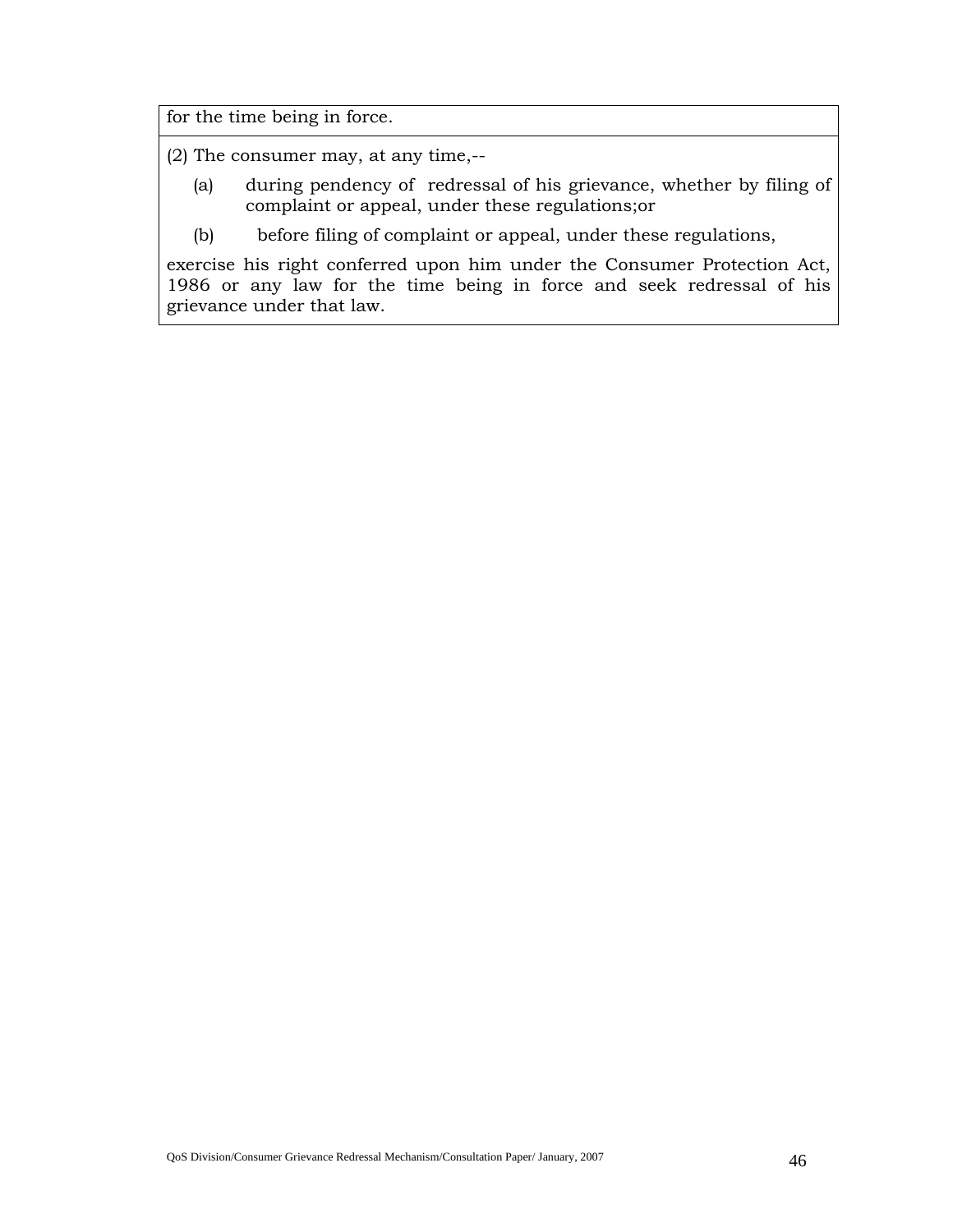### **FORM A**

(See sub-regulation (1) of regulation 17 of the Redressal of Consumer Grievances and Consumer Protection in Telecommunication Regulations, 2007.}

**Appeal under regulation 11 of the Redressal of Consumer Grievances and Consumer Protection in Telecommunication Regulations, 2007 to the appellate authority established by------------------------------------------**

(mention name and address of service provider).

| The<br>Name,<br>Address,<br>1.<br>Telephone<br>number, Facsimile<br>number and the e-mail address<br>of the Appellant.                                                          |  |
|---------------------------------------------------------------------------------------------------------------------------------------------------------------------------------|--|
| 2. Telephone Number or Mobile<br>Number<br><b>Broadband</b><br>or<br>Connection Identity, as the case<br>may be, for which appeal is filed                                      |  |
| 3.<br>The<br>name of the<br>city<br>/district<br>of<br>the<br>origin<br>οf<br>complaint                                                                                         |  |
| The name of the State or<br>4.<br>Service Area, as the case may<br>be, of the origin of complaint                                                                               |  |
| The complaint registration<br>5.<br>number of the Nodal Officer<br>under clause (c) of regulation 8,<br>of<br>date<br>lodging<br>and<br>the<br>complaint with the Nodal Officer |  |
| 6. Date of decision of the Nodal<br>Officer and decision conveyed, if<br>any.                                                                                                   |  |
| 7. Statement of Facts:<br>(Attach separate sheet signed by<br>Appellant if required)                                                                                            |  |

**Page 1/2 of Form A**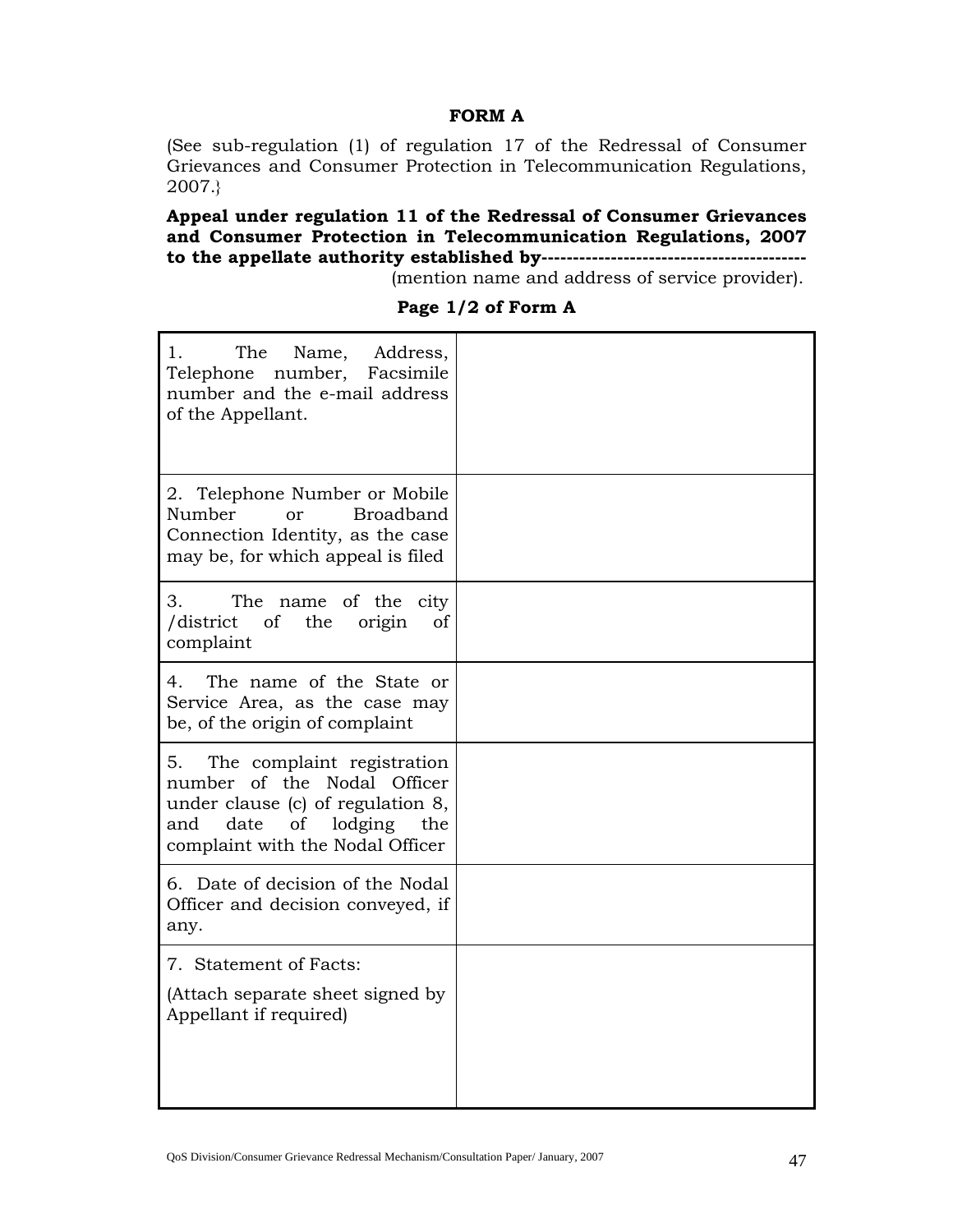### **Page 2/2 of Form A**

| 8. Grounds of Appeal:                                                                                                                                                                                                                                   |  |
|---------------------------------------------------------------------------------------------------------------------------------------------------------------------------------------------------------------------------------------------------------|--|
| A full description of the matter,<br>which is the cause of the<br>grievance, including copies of<br>any relevant and supporting<br>documents, if any, and the relief<br>claimed in Appeal<br>(Attach separate sheet signed by<br>Appellant if required) |  |
| 9. A statement to the effect that<br>same subject matter, for which<br>an appeal has been filed under<br>these regulations, is not covered<br>in any proceedings before any<br>court or tribunal or any other<br>consumer forum.                        |  |
| 10. Details of any other relevant<br>material or document.                                                                                                                                                                                              |  |
| 11. Whether the<br>Appellant<br>requests to grant him exemption<br>from appearing in person and<br>decide the appeal on the basis of<br>information, document or record<br>filed by him.                                                                |  |

### **Form for verification**

|                                                                  |  | (name in full and in block) |  |
|------------------------------------------------------------------|--|-----------------------------|--|
| letters), the appellant, son/daughter of                         |  | do                          |  |
| hereby declare that to the best of my knowledge and belief, the  |  |                             |  |
| information given in this appeal and the annexure and statements |  |                             |  |
| accompanying the appeal are correct, complete and truly stated.  |  |                             |  |

……………………………………

Signature of Appellant

………………………………………………

**Notes:** Status of the Appellant

- 1. The form of Appeal, grounds of Appeal and the Form of verification appended shall be signed by Appellant.
- 2. Appellant shall make appeal in duplicate.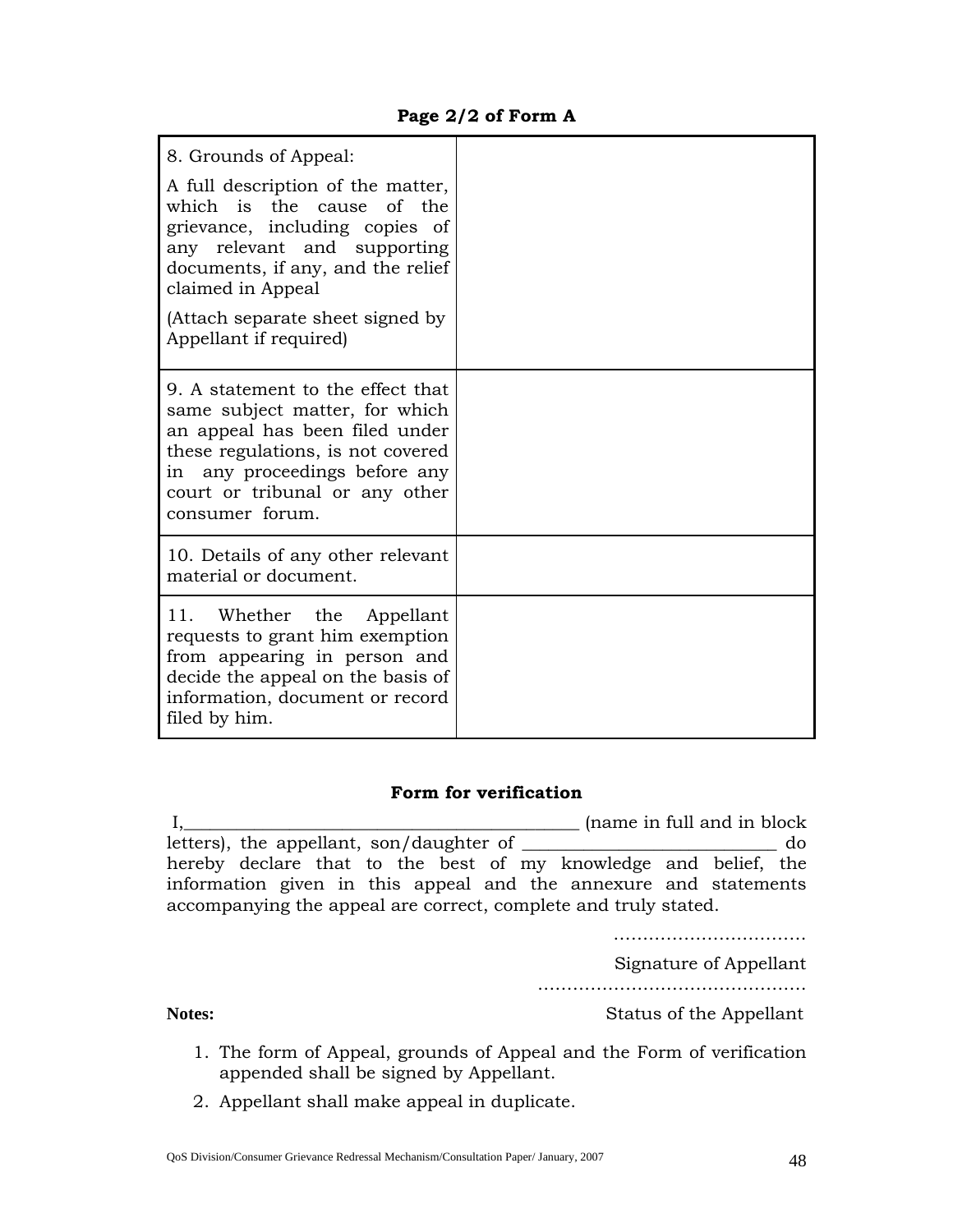### **Schedule**

### (See regulation 5)

### **A. Quality of Service Parameters Basic Service (Landline):**

| S1        | <b>Name</b><br>QoS<br>of<br><b>Parameter</b>                                                                                  | <b>Benchmark (TRAI)</b>                                                                                                                                                                                                                                                                                                                                                             |
|-----------|-------------------------------------------------------------------------------------------------------------------------------|-------------------------------------------------------------------------------------------------------------------------------------------------------------------------------------------------------------------------------------------------------------------------------------------------------------------------------------------------------------------------------------|
| (i)       | Provision of Telephone                                                                                                        | $100\%$ cases in $\leq 7$ days<br>(subject)<br>to<br>technical feasibility).                                                                                                                                                                                                                                                                                                        |
| (ii)      | Fault Repair                                                                                                                  | By next working day: $> 90\%$<br>and within 3 working days: 100%                                                                                                                                                                                                                                                                                                                    |
|           |                                                                                                                               | Rebate:<br>(a) Faults Pending for $> 3$ working days<br>and < 7 working days: rebate equivalent<br>to 7 days of minimum monthly charge<br>(b) Faults Pending for $> 7$ working days<br>and < 15 working days: rebate equivalent<br>to 15 days of minimum monthly charge<br>(c) Faults Pending for > 15 working days:<br>rebate equivalent to one month of<br>minimum monthly charge |
| (iii)     | Time taken for refund<br>of deposit after closure                                                                             | 100% within 60 days                                                                                                                                                                                                                                                                                                                                                                 |
| (iv)      | Shift of Telephone                                                                                                            | <3 days                                                                                                                                                                                                                                                                                                                                                                             |
| $\rm (v)$ | Closures                                                                                                                      | $<$ 24 hrs                                                                                                                                                                                                                                                                                                                                                                          |
| (vi)      | Response time to the<br>customer<br>for<br>assistance:<br>$\%$<br>age of<br>calls<br>answered by operator<br>(Voice to Voice) |                                                                                                                                                                                                                                                                                                                                                                                     |
|           | - Within 60 seconds<br>- Within 90 seconds                                                                                    | 80%<br>95%                                                                                                                                                                                                                                                                                                                                                                          |

### **B. Quality of Service Parameters Cellular Mobile Telephone Service:**

| S1    | <b>Name</b><br>of<br>QoS<br><b>Parameter</b> | <b>Benchmark (TRAI)</b>                   |
|-------|----------------------------------------------|-------------------------------------------|
| (i)   | Call drop rate                               | Less than $3%$                            |
| (ii)  | %age connection with                         | >95%                                      |
|       | good voice quality                           |                                           |
| (iii) | <b>Billing Performance</b>                   |                                           |
|       |                                              | $\%$ age of Billing   100% within 4 weeks |
|       | Complaints resolved                          |                                           |
|       | Period of all refunds                        | <4 weeks                                  |
|       | due to customers                             |                                           |
|       | the<br>date<br>οf<br>from                    |                                           |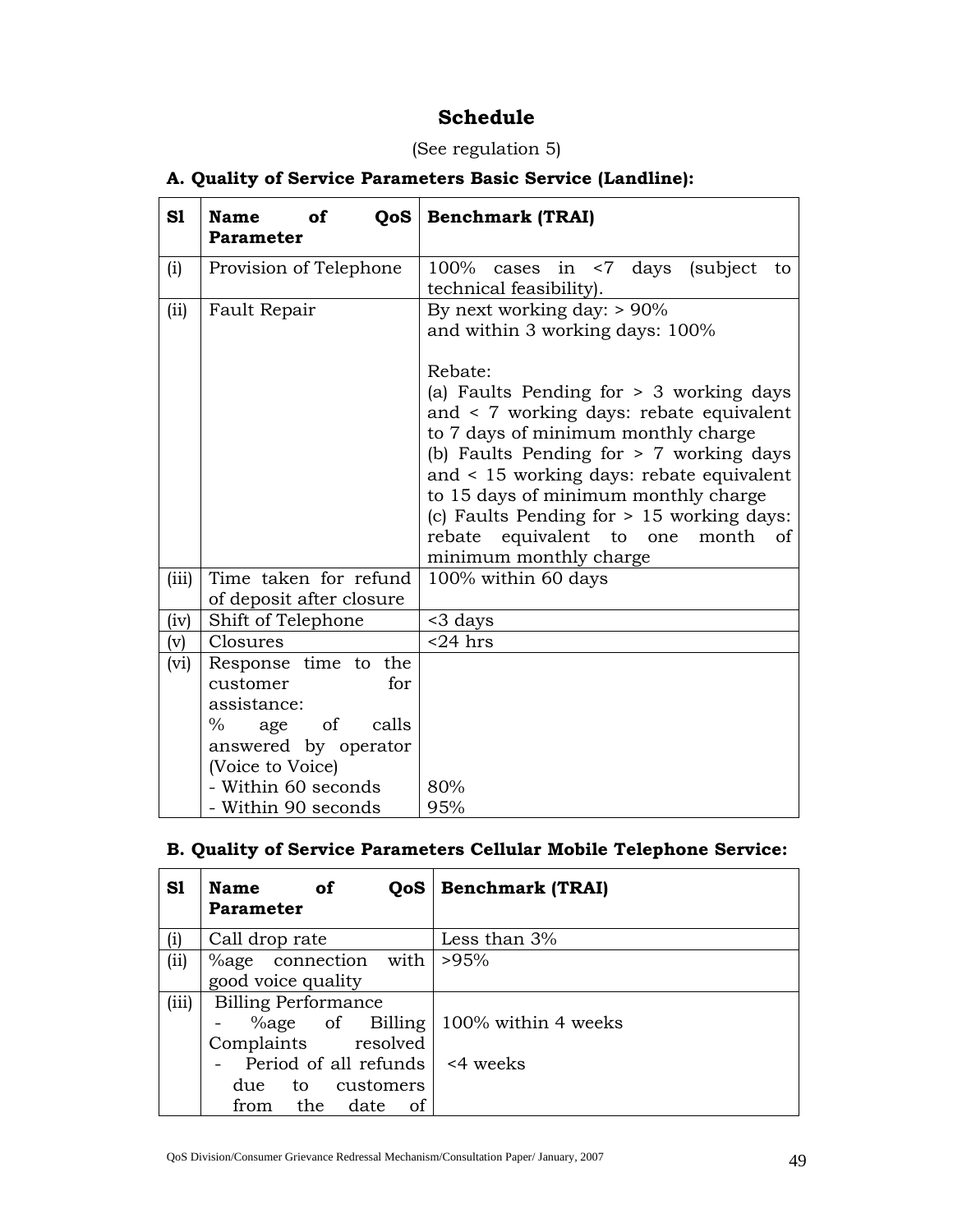|      | of<br>resolution         |     |
|------|--------------------------|-----|
|      | complaints               |     |
| (iv) | Response time to the     |     |
|      | customer for assistance: |     |
|      | % age of calls answered  |     |
|      | by<br>operator           |     |
|      | (Voice to Voice)         |     |
|      | - Within 60 seconds      | 80% |
|      | - Within 90 seconds      | 95% |

| C. Quality of Service Parameters Cellular Mobile Telephone Service: |
|---------------------------------------------------------------------|
|---------------------------------------------------------------------|

| S1    | <b>Name</b><br>of<br><b>Parameter</b>                                                                                                                      | <b>QoS</b>   Benchmark (TRAI)                                                                                                                                                                                                                                                                                                                                                                                                                                                                                                                                     |
|-------|------------------------------------------------------------------------------------------------------------------------------------------------------------|-------------------------------------------------------------------------------------------------------------------------------------------------------------------------------------------------------------------------------------------------------------------------------------------------------------------------------------------------------------------------------------------------------------------------------------------------------------------------------------------------------------------------------------------------------------------|
| (i)   | Service Provisioning<br>/Activation Time                                                                                                                   | $100\%$ cases in $=$ <15 working days<br>(subject to technical feasibility). In all<br>where<br>cases<br>payment towards<br>installation charge & security deposit is<br>taken and the Broadband connection is<br>not provided within 15 working days, a<br>credit at the rate of Rs.10/ per day,<br>subject to a maximum of installation<br>charge or equivalent usage allowance<br>shall be given to the customer, at the<br>time of issue of first bill.                                                                                                       |
| (ii)  | Fault Repair /<br><b>Restoration Time</b>                                                                                                                  | By next working day: $> 90\%$<br>and within 3 working days: 99%<br>Rebate:<br>(a) Faults Pending for $> 3$ working days<br>and < 7 working days: rebate equivalent<br>to 7 days of minimum monthly charge<br>or equivalent usage allowance<br>(b) Faults Pending for $> 7$ working days<br>and < 15 working days:<br>rebate<br>equivalent to 15 days of minimum<br>monthly charge or equivalent usage<br>allowance<br>(c) Faults Pending for $> 15$ working<br>days: rebate equivalent to one month of<br>minimum monthly charge or equivalent<br>usage allowance |
| (iii) | <b>Billing Performance</b><br>$\%$ age<br>of<br>Billing<br>$\bullet$<br>Complaints resolved<br>Time taken for refund<br>of<br>deposits<br>after<br>closure | 100% within 4 weeks<br>100% within 60 days                                                                                                                                                                                                                                                                                                                                                                                                                                                                                                                        |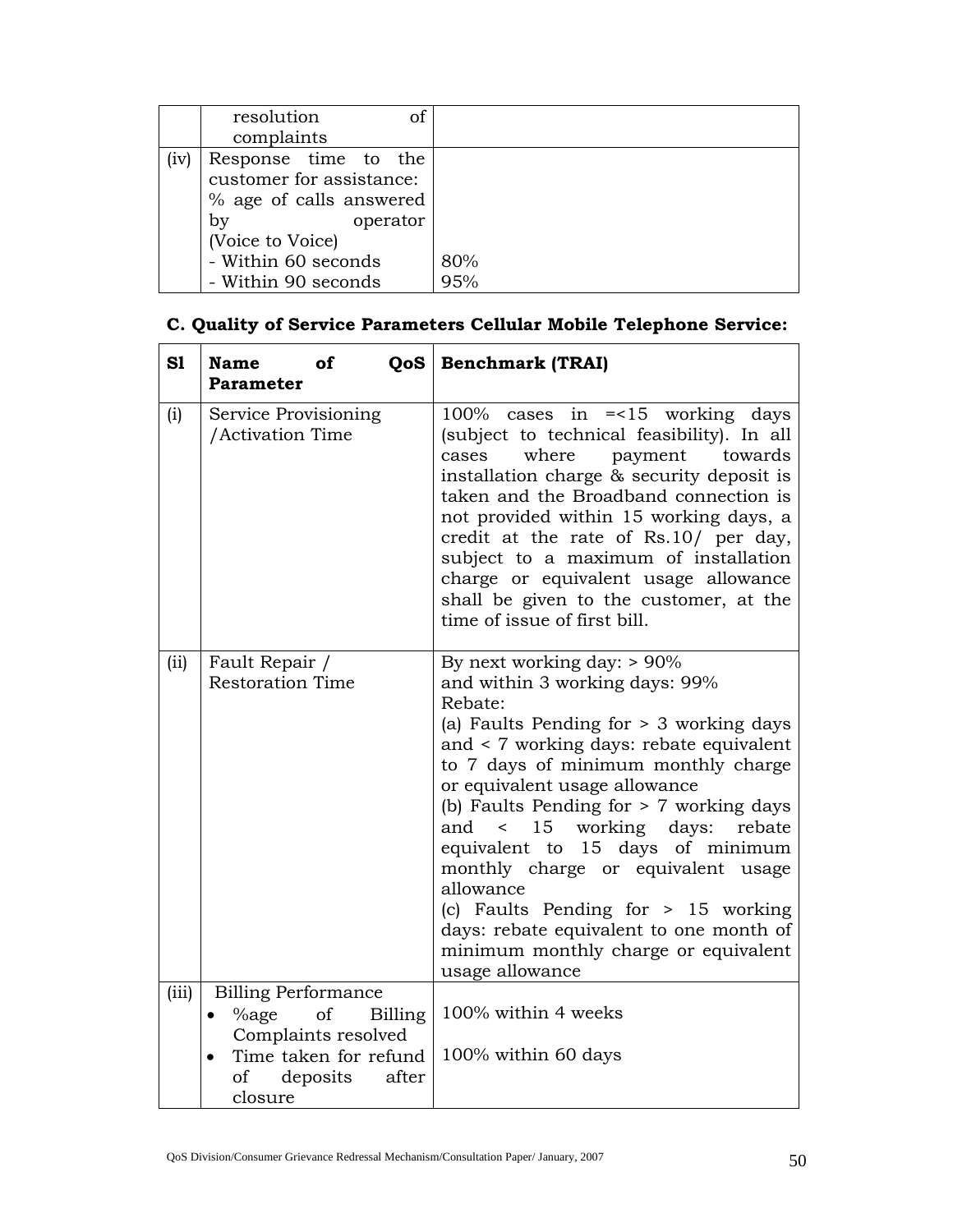| S1             | of<br><b>Name</b><br>QoS<br><b>Parameter</b>               | <b>Benchmark (TRAI)</b>                                                                                  |
|----------------|------------------------------------------------------------|----------------------------------------------------------------------------------------------------------|
| (iv)           | Response time to the<br>customer for assistance:<br>Voice) | % age of calls answered   Within 60 seconds $> 60\%$<br>by operator (Voice to Within 90 seconds $> 80\%$ |
| $(\mathrm{v})$ | <b>Broadband Connection</b><br>Speed (download)            | Subscribed Broadband Connection<br>Speed to be met >80% from ISP Node to<br>User                         |

#### **Secretary**

Note 1. -------The Explanatory Memorandum would be given hereunder explaining the need of various provisions of the Redressal of Consumer Grievances and Consumer Protection in Telecommunication Regulations, 2007.

#### **Issues for consultation:**

6. What are your views on the Draft Regulations on the institutional mechanism to handle consumer grievances and the Manual of Practice for handling consumer complaints? Will this Mechanism facilitate speedy, inexpensive and effective redressal of complaints?

7. Do you agree that all access service providers including CMSPs, Broadband Service Providers and ISPs need to establish the institutional mechanism to handle consumer grievances and publish the Manual of Practice for handling consumer complaints? If not, please state who should be exempted and the criteria for such exemption.

8. What are your views on the procedure outlined for making complaints given in the Draft Regulations? Please give your suggestions for improvement.

9. Do you agree that the proposed composition of appellate authority within the company is appropriate for (i) speedy and inexpensive alternative dispute resolution mechanism and (ii) maintaining transparency and independence? Please give your suggestions, if any, to further improve upon the proposal.